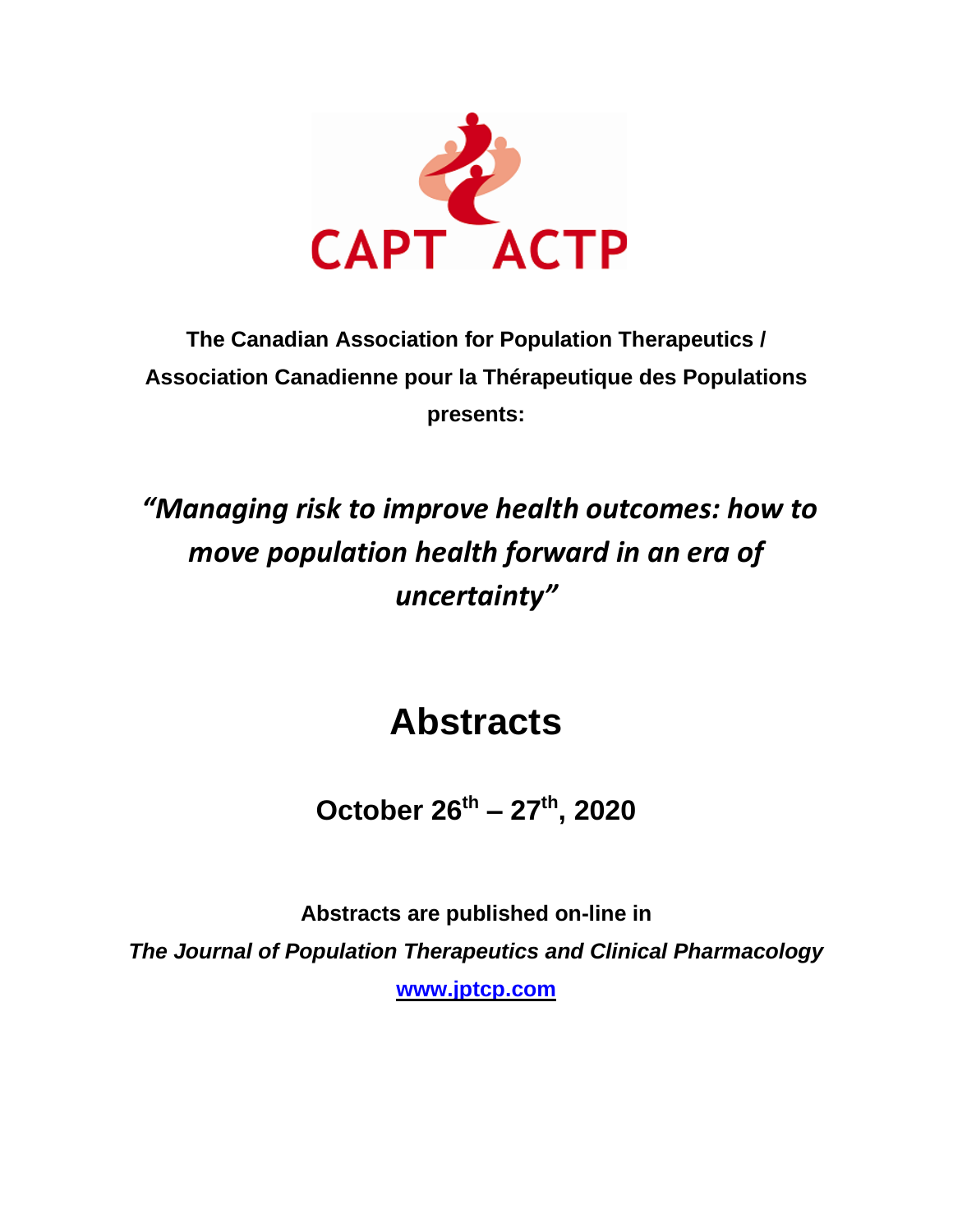# **Table of Contents of CAPT-ACTP Abstracts**

# **(Note: Presenting authors are underlined)**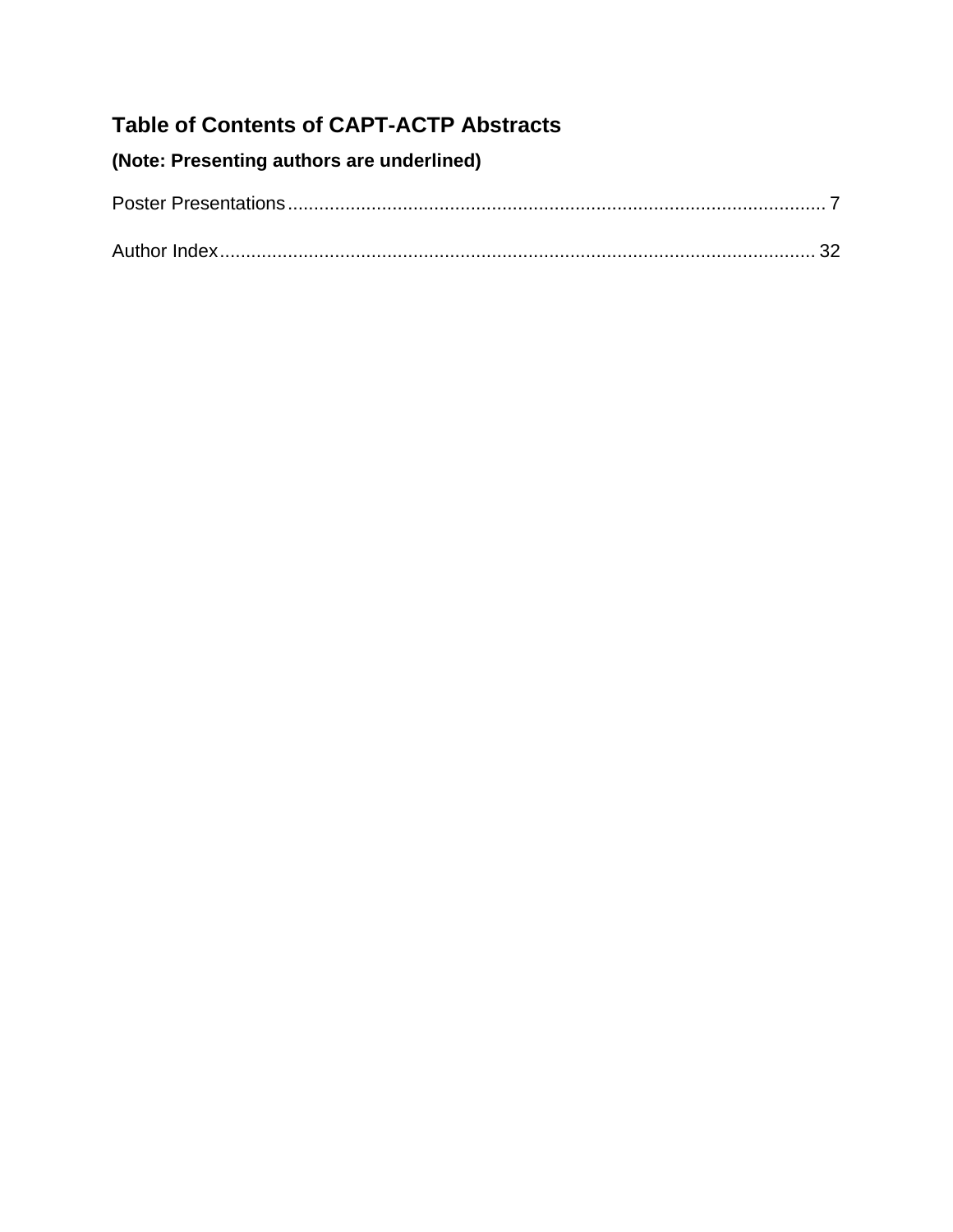#### **1 Non-Steroidal Anti-Inflammatory Drug Use Does Not Adhere To Prescribing Guidelines For Older Men Or Women With Dementia Trenaman SC<sup>1</sup>, Bowles SK<sup>1, 2</sup>, Kirkland S<sup>1</sup>, Andrew MK<sup>1, 2</sup>** <sup>1</sup>Dalhousie University, <sup>2</sup>Nova Scotia Health Authority shanna.trenaman@dal.ca

Abstract: Older adults with dementia experience pain, which is a potential contributor to their responsive behaviours. One option for pain treatment is non-steroidal antiinflammatory drugs (NSAIDs). Best practice guidelines for prescribing in older adults recommend that if NSAIDs are used, use should be short-term (less than 90 days), indomethacin should be avoided and two or more NSAIDs should not be used at a time. The objective of the present study was to complete a drug utilization review, with attention to prescribing guidelines, and a sex-based analysis of NSAID use in older adults with dementia in Nova Scotia, Canada.

We examined NSAID use in a cohort of adults aged 65 years and older with dementia in Nova Scotia, Canada. Prescription data was examined from April 1, 2010 to March 31, 2015. Concordance with prescribing guidelines was compared for men and women using descriptive statistics. Analyses used unadjusted odds ratios and t-tests as appropriate.

Our cohort contained 30,703 older adults with dementia over the period of study (17,988 (58.6%) female and 10,573 (34.4%) male) of whom 6,199 received at least one prescription for an NSAID. NSAID use showed no sex difference (3,741 (60.3%) female and 1,850 (29.8%) male (OR 0.95, 95% CI [0.89-1.03]). Duration of use was longer in women than in men (274.4 days versus 237.4 days, p=0.005), though notably the duration of use for both men and women exceeded the recommendation for less than 90 days. This occurred in more than 30% of NSAID users. Indomethacin was used by 474 older adults with dementia in the cohort (1.3%) with higher use in males (OR 0.46, 95% CI [0.38-0.56]). Concurrent NSAID use was found in 130 older adults with dementia (76 female and 44 male) with no sex difference (OR 0.77 95% CI [0.51-1.23]). While NSAID use was similar in men and women, the duration of use was longer in women. Interventions to reduce NSAID use for older adults with dementia are needed.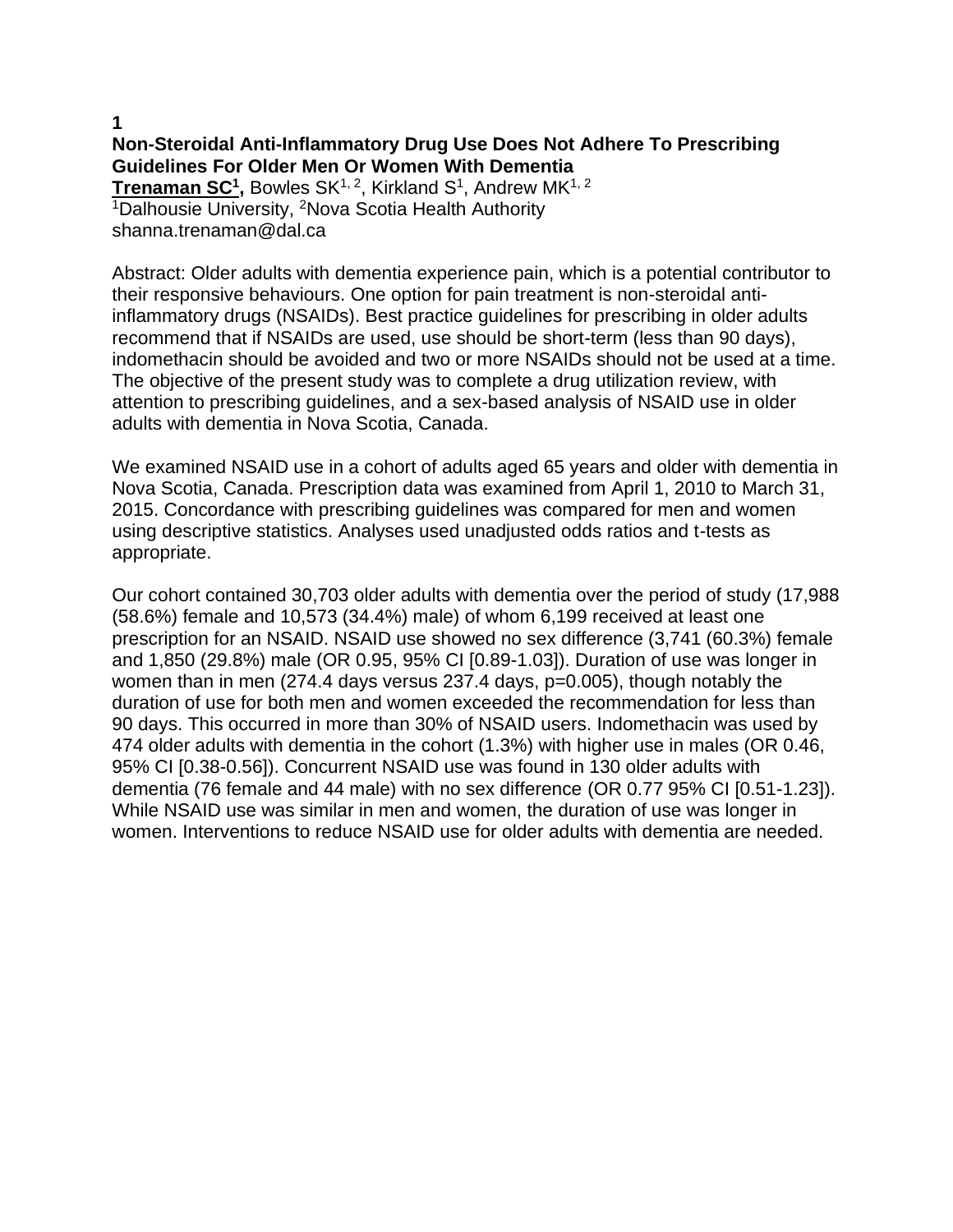# **Psychiatric and non-psychiatric polypharmacy among older adults with schizophrenia: a population-based study in Quebec, Canada, between 2000 and 2016**

# Sirois C<sup>4</sup>, Lunghi C<sup>1</sup>, Ouali A<sup>2</sup>, Rochette L<sup>3</sup>

<sup>1</sup>Department des sciences de la santé, University du Quebec, <sup>2</sup>Faculte de Medicine, Universite Laval, Quebec, <sup>3</sup>Institut national de sante publique du Quebec, <sup>4</sup>Faculte de Pharmacie, Universite Laval, Quebec; Centre d'excellence sur le vieillissement de Quebec, Canada

caroline.sirois@pha.ulaval.ca

**Background:** Schizophrenia is a severe psychiatric disorder associated with an increased risk of type 2 diabetes, dyslipidemia and obesity. As adults with schizophrenia age, they become at high risk for multimorbidity and polypharmacy. However, little is known about the trends in total medication use within this population. The objective of this study was to draw a portrait of polypharmacy among Quebec older adults with schizophrenia from 2000 to 2016.

**Methods:** This population-based cohort study used the data of the Quebec Integrated Chronic Disease Surveillance System of the National Institute of Public Health of Quebec to characterize recent trends and patterns of medications use, according to age and sex. We identified all Quebec residents over 65 years with an ICD-9 or ICD-10 diagnosis of schizophrenia. We calculated the total number of medications used by every individual in each year under study, and the age- and sex-standardized proportions of individuals with polypharmacy (10+ medications, 15+, and 20+). We further identified the clinical and socio-demographic factors associated with polypharmacy using Poisson regression models with robust variance estimation. **Results:** From 2000 to 2016, the prevalence of total medication used increased across all age groups, with a median of 8 medications used in 2000, which rose to 11 in 2016. The age-standardized proportion of individuals exposed to different definitions of polypharmacy also increased over time: 10+ medications: 36.9% to 62.2%; 15+: 13.3% to 34.4%; 20+: 3.9% to 14.4%. In the multivariate regression, the only clinically significant factor associated with polypharmacy was the number of comorbidities (e.g., Polypharmacy-10+: RR[2 VS 0-1]=1.57; 95% IC:1.51-1.65).

**Conclusions:** This study shows a noticeable increase in polypharmacy exposure of older adults with schizophrenia in recent years, raising concerns about the growing risks for adverse effects and drug interactions.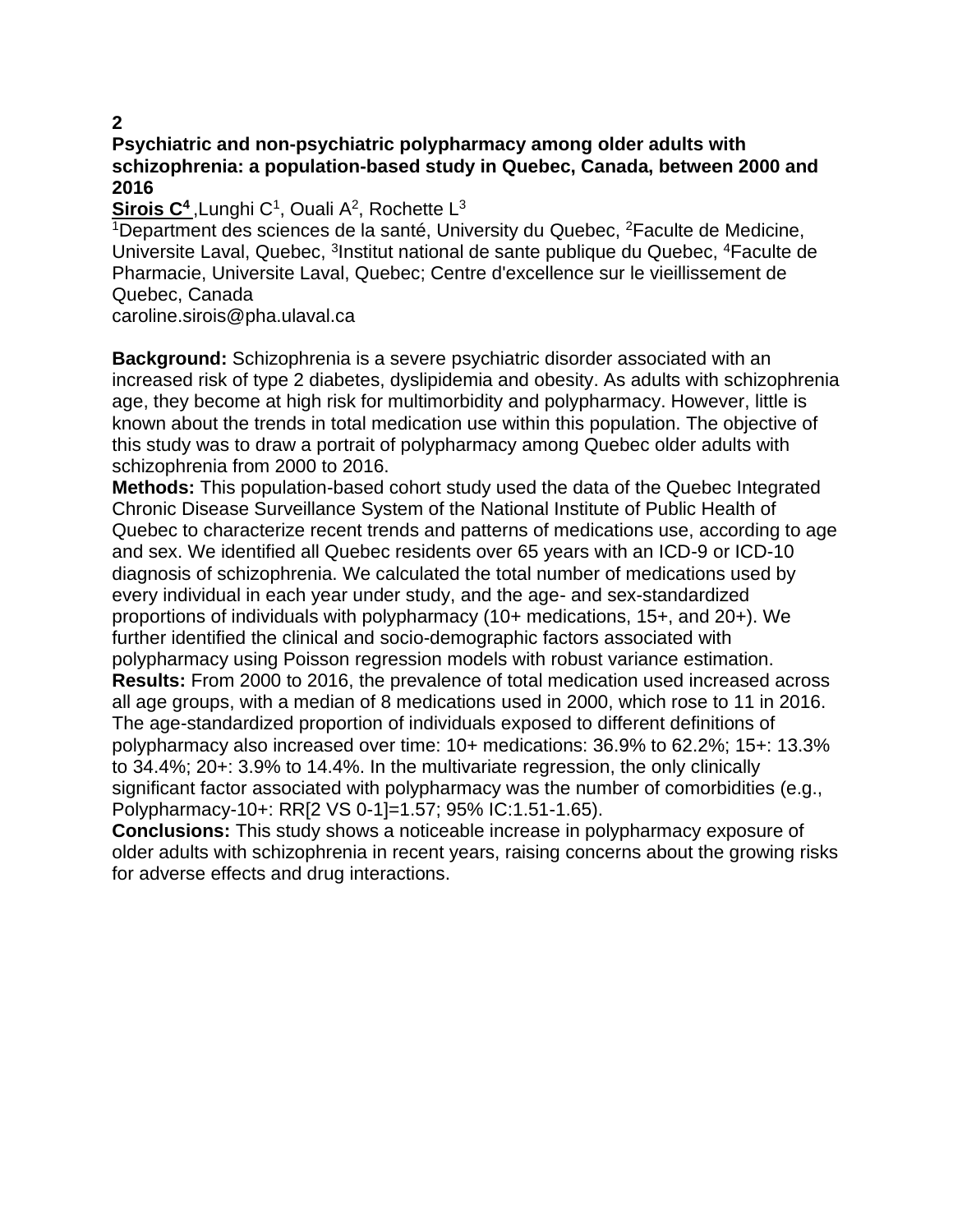# **Polypharmacy among older adults in Quebec between 2000 and 2016 Sirois C**, Gosselin E, Simard M, Dube M Universite Laval, Institut national de sante publique du Quebec caroline.sirois@pha.ulaval.ca

**Context:** The aging of the population leads to an increase in the prevalence of chronic diseases and multimorbidity. These conditions favor polypharmacy, the use of several medications in the same individual. Although polypharmacy is associated with undesirable health events, there is little population-based data to monitor its evolution. The purpose of this study is to describe the use of medications among older adults in Quebec between 2000 and 2016.

**Methods:** We used the Quebec Integrated Chronic Disease Surveillance System, which combines five medico-administrative files. We included individuals over the age of 65 living in community and insured by the public drug plan (approximately 90% of the population). For each year between 2000 and 2016, and for each individual, we calculated the number of different medications claimed. We assessed the proportion of individuals using at least 5, 10 and 15 different medications per year by standardizing for age.

**Results:** The average number of medications per individual increased from 6.8 (SD: 5.3) to 8.7 (6.2) between 2000 and 2016. The standardized proportion of individuals using at least 5 medications per year increased from 62% to 73% during the same period. The proportions of users of at least 10 and at least 15 medications increased from 26% to 38% and from 9% to 16% respectively.

**Conclusion:** The prevalence of polypharmacy among older adults in Quebec is high. Polypharmacy indicators incorporating a quality component could prove useful in assessing potential health outcomes of polypharmacy.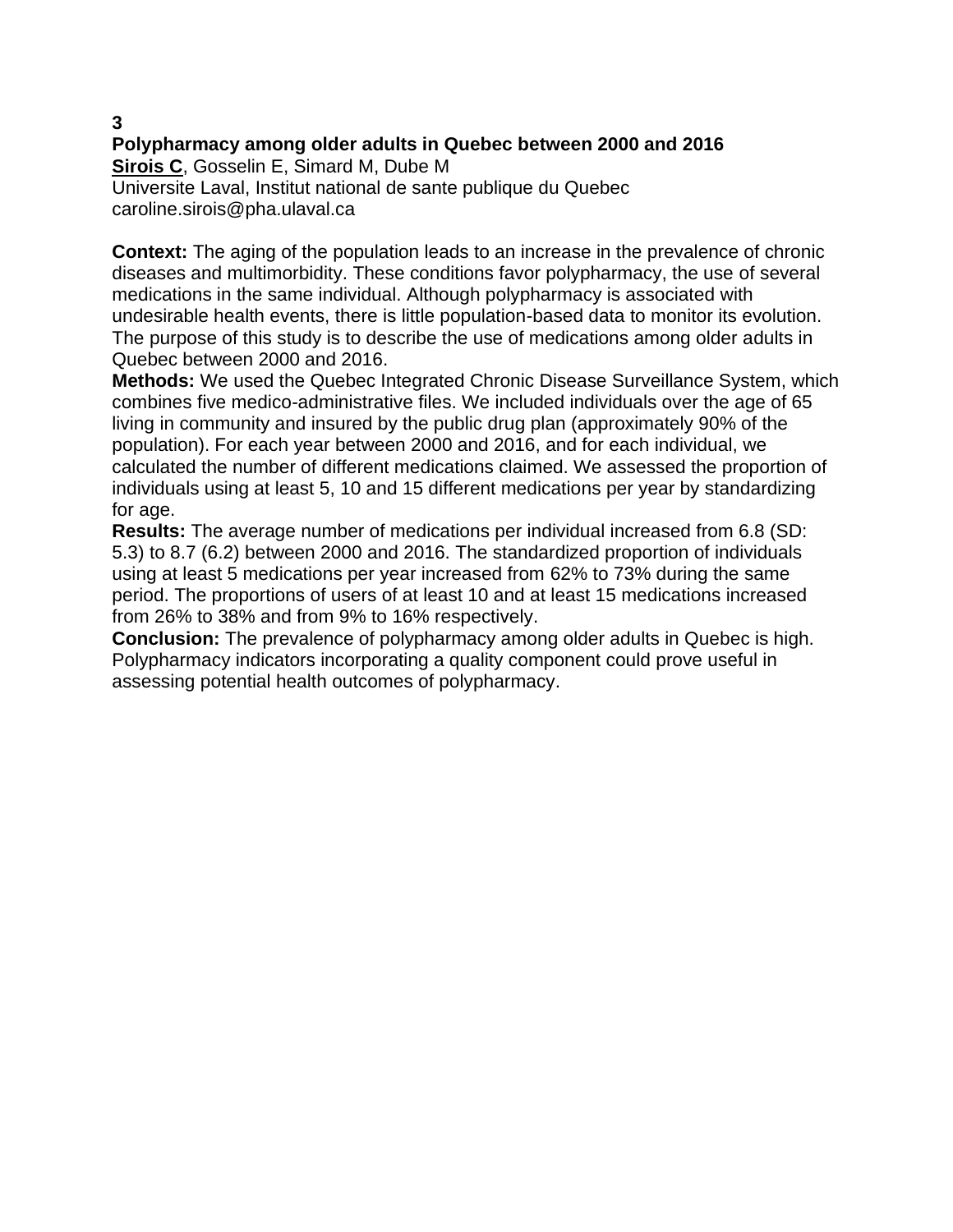# **Multimorbidity occurs 5 to 10 years sooner in highly deprived neighbourhoods Marc S**, Marjolaine D, Caroline S

Laval University, Quebec, Canada, National public health Institute, Quebec, Canada marc.simard@inspq.qc.ca

**Context:** Multimorbidity, the co-occurrence of at least two chronic diseases, is a growing public health challenge in industrialized countries. The objective of this study is to quantify the effect of socioeconomic status on the occurrence of multimorbidity. **Methods:** We performed a population-based study using the Quebec Integrated Chronic Disease Surveillance System, a registry combining claims data, hospital records and demographic information on more than 95% of the adult population in the province of Quebec, Canada. We defined multimorbidity as the presence of at least two diseases from a list of 31 chronic diseases included in a validated index. We assessed the number of diseases in a 5-year window before April 1, 2017 for each individual 25 years and older. We assessed socioeconomic status using the material deprivation index, a validated measure that assigns a deprivation quintile based on place of residence. Neighbourhoods with the most deprived quintile have the lowest mean income, employment rate and education level.

**Results:** The prevalence of multimorbidity increases with age (25-29 years: 5%; 80 years and older: 60%) and is higher in deprived neighbourhoods (e.g. 60-64 years: 20% in lowest deprived quintile vs 26% in highest). Multimorbidity occurs at a younger age in disadvantaged areas. The 5% multimorbidity prevalence observed in 25-29 years of age living in highest deprived neighbourhood is similar to that observed in 40-44 year of age in the lowest deprived neighbourhood. This suggests multimorbidity could occur at least 10 years earlier for people living in highest deprived neighbourhoods. The gap narrows with age (55-59 years: 7 years; 70-74 year: 4 years).

**Discussion / Conclusion:** Socioeconomic status may influence the age at which multimorbidity occurs, since multimorbidity can appear up to 10 years earlier in people living in most deprived neighbourhoods. Actions to prevent chronic diseases and promote healthy lifestyles must be intensified in deprived areas.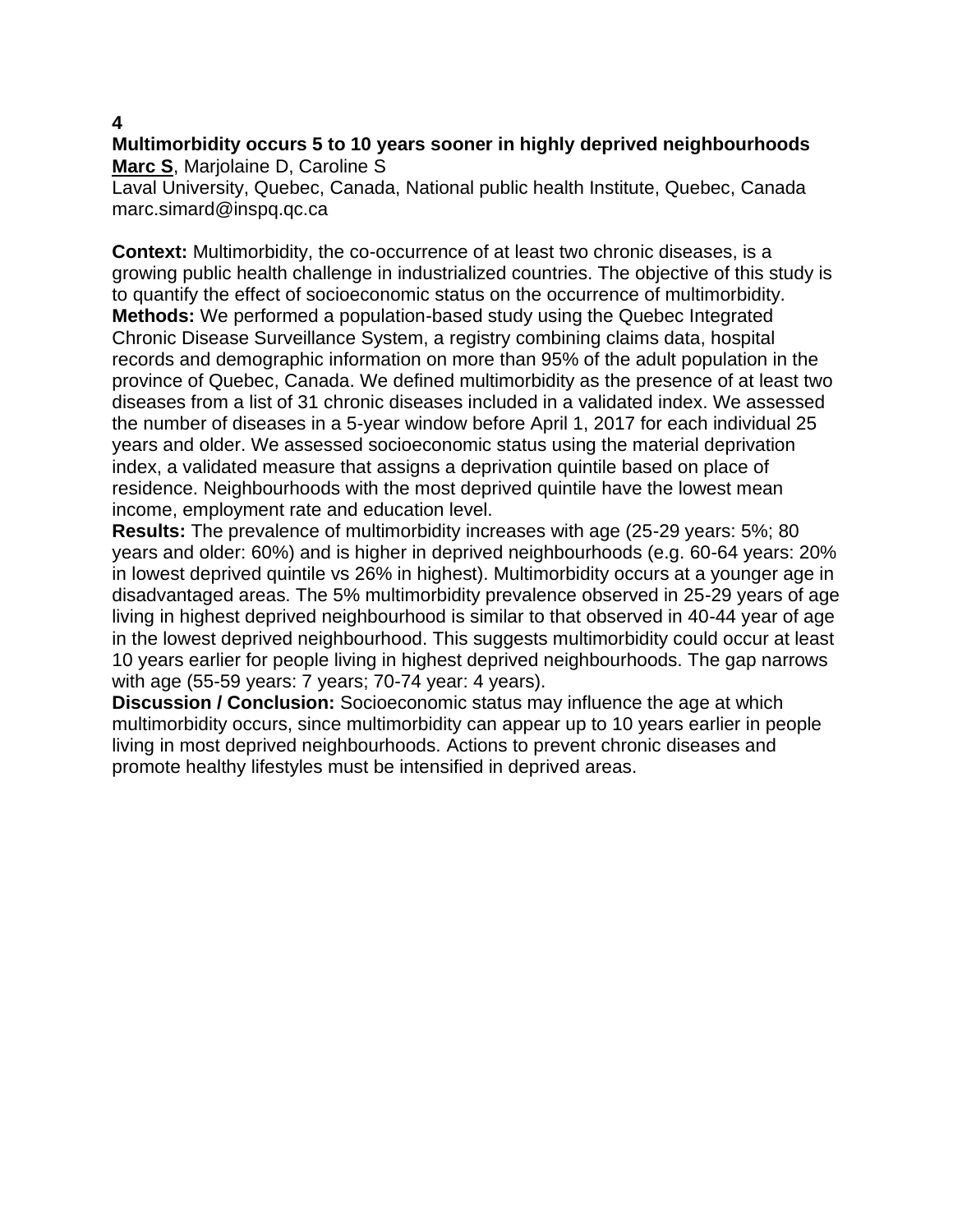# **Disease Activity Trajectories for Early and Established Rheumatoid Arthritis: Data from A Rheumatoid Arthritis Cohort**

**Movahedi M**, Cesta A, Li X, Bombardier C and other OBRI investigators Toronto Genera Hospital Research Institute, University Health Network, Toronto, ON mmovahed@uhnres.utoronto.ca

**Background:** Description of disease activity status in patients with rheumatoid arthritis (RA) at fixed points in time modelled as continuous (e.g. number of swollen joints counts), dichotomous variable (e.g. remission or low disease status using composite measures) do not reflect the patients disease course in chronic and relapsing RA. **Objectives:** We proposed to describe the longitudinal disease activity trajectories for patients with early and established RA over two years follow-up in routine clinical care. **Methods:** RA patients enrolled in the Ontario Best Practices Research Initiative (OBRI) with available DAS28-ESR over two years of follow-up were included. Using a latent growth curve modelling (LCGM), subgroups of patients following distinct pattern of DAS28-ESR change over time were identified. Model selection was based on Bayesian information criterion (BIC).

**Results:** A total of 1273 patients were included, 454 (36%) with early RA and 819 (64%) with established RA. At baseline, patients with early RA were significantly younger (57.3 vs. 59.1 years) and with higher DAS28-ESR (4.6 vs. 4.3), and were less likely to have an erosion (25.0% vs. 59.7%), to be RF-positive (70.3% vs. 76.8%), and to use biologic DMARDs (7.0% vs. 29.2%). In patients with early RA (Figure 1A), three subgroups of patients were identified by LCGM with a better fit (BIC: -3070.84). Almost 88% patients with moderate disease activity reached remission (group 1: 48.4%) or low disease status (group 2: 39.3%) at year 2, while 12% of patients with high disease profile remained in a moderate state (group 3). In patients with established RA (Figure 1B), seven subgroup of patients were identified by LCGM with a better fit (BIC: - 5378.13). After 2 years follow-up, 37.5% of patients in remission or low disease state at baseline remained or reached to remission (group 1 and 2, respectively). Only 17.3% of patients with high disease activity at baseline reached remission (group 5). 16.5% patients with high disease activity at baseline remained in high disease status at year 2 (group 4 and 6). Two other group of patients (group 3 and 7) with moderate or high disease activity at baseline remained in a moderate state after two years.

**Conclusion:** Disease course is different between early and established RA. While 70% of early RA patients with moderate or high disease profiles reached remission, only 17% of established patients with high disease activity achieved remission after 2 years of follow-up. These findings suggest the potential effects of receiving early treatment and health care. The impact of sociodemographic, clinical and medication profile on disease course will be examined as future work for this study.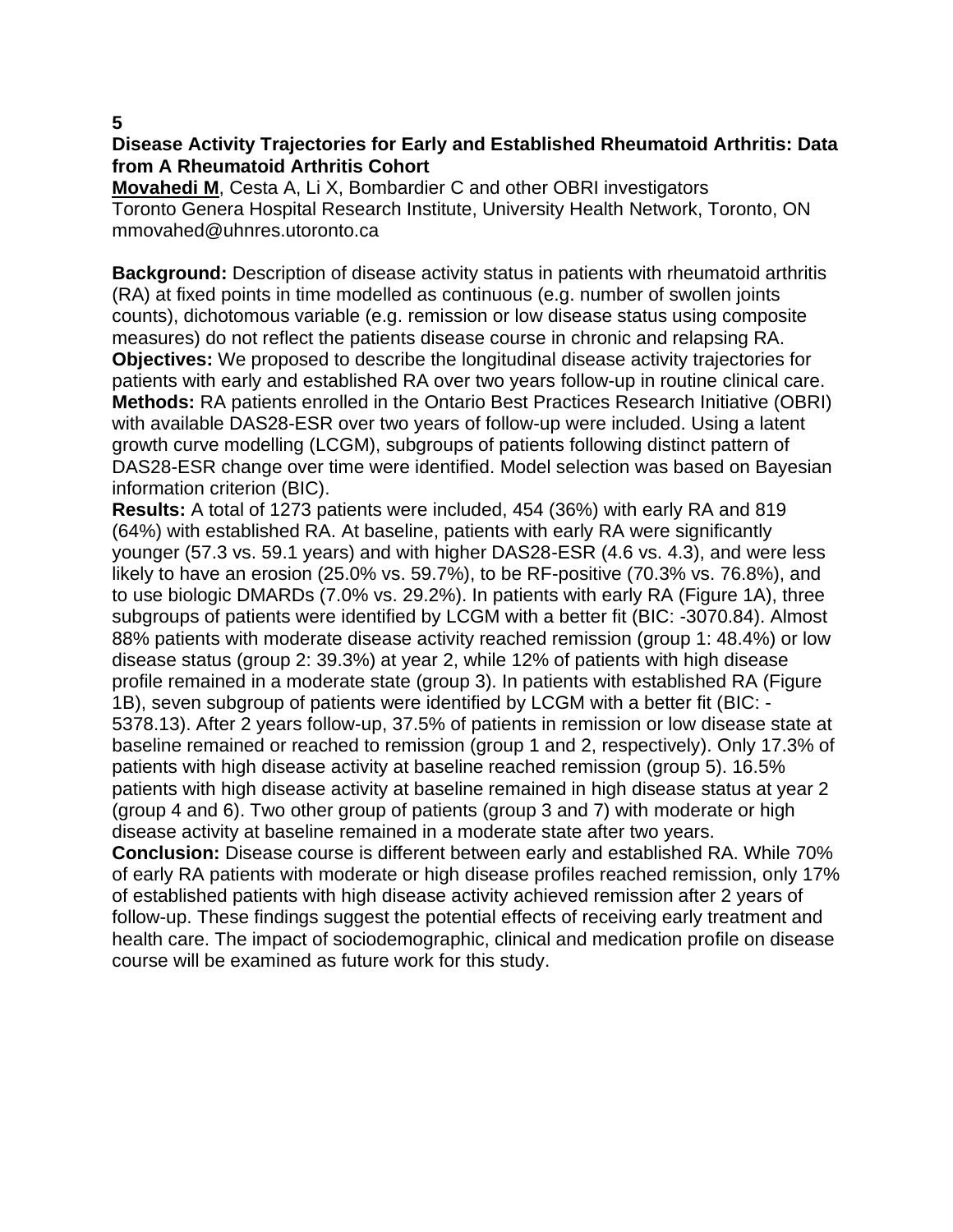# **Sociodemographic, Disease, and Medication Profile of RA Patients under 65 years Compared with 65 Years or Older at Registry Enrollment: Data from A Rheumatoid Arthritis Cohort**

**Movahedi M**, Cesta A, Li X, Bombardier C and other OBRI investigators Toronto General Hospital Research Institute mmovahed@uhnres.utoronto.ca

**Background:** Age is an important factor that can affect disease course, physical function and treat to target strategy for patients with rheumatoid arthritis (RA). We aimed to describe sociodemographic, disease and medication profile of patients with RA in the Ontario Best Practices Research Initiative (OBRI) by their assigned age group at time of their enrollment.

**Methods:** RA patients enrolled in the OBRI between 1st Jan 2008 and 31st Dec 2019 were included. Patients were allocated into two age groups, under 65 years and 65 years or older. Descriptive cross sectional analysis was used to compare sociodemographic characteristics (gender, ethnicity, spoken language, education, health insurance, and smoking status), disease activity [28 tender and swollen joint count (28SJC and 28TJC), physician global assessment (PhGA), clinical disease activity index (CDAI)], patient report outcomes (PROs) including patient global assessment (PtGA), fatigue score, global pain, and HAQ-DI, and medication profile (prior use of csDMARDs, prior use of bDMARDs, using new bDMARDs or csDMARDs) between the two age groups at enrollment. We calculated the standardized difference as the difference in means or proportions divided by the standard error. A significant difference between the two groups was defined as an absolute value greater than 0.10. **Results:** A total of 3,734 patients were included; 2562 (68.5%) were under 65 yeras old and 1172 (31.5%) were 65 years or older. Sociodemographic profile: Patients under 65 years were significantly more likely to be female (79.7 vs. 73.5%), non-caucasian (14.4 vs. 7.4%), current smokers ( 18.8 vs 9.3%) and have post-secondary education (62.6 vs. 44.6%), and more likely to have private health insurance (75 vs. 49%) and report English as their spoken language (7.0 vs 9.8%). Disease activity and PROs profile: Patients under 65 years were significantly more likely to be antiCCP positive (63.0 vs. 57.5%), report higher PtGA (mean: 4.8 vs. 4.5), higher global pain (mean 4.8 vs. 4.4), higher fatigue score (mean 5.0 vs. 4.6), and lower HAQ-DI (mean 1.1 vs. 1.2). No other significant differences were found between the two age groups. In terms of presence of comorbidities, patients under 65 years had significantly lower proportions of hypertension, cardiovascular disease, diabetes mellitus, lung disease, gastrointestinal disease and malignancy. However, interestingly this group of patients had a higher proportion of depression (17.8% vs 13.3%).

**Medication profile**: At enrollment, patients under 65 years were significantly more likely to have used prior bDMARDs (31.4 vs.26.1%), and were more likely to be starting a new bDMARD (17.1 vs. 12.8%), or csDMARDs (38.6 vs. 35.6%). No difference in prior use of csDMARDs was found between the two groups.

**Conclusions:** In this real world data descriptive study, we found that disease activity measures were similar in patients under 65 years compared to those 65 years or older. However, sociodemographics, PROs , comorbidities, and medication profiles were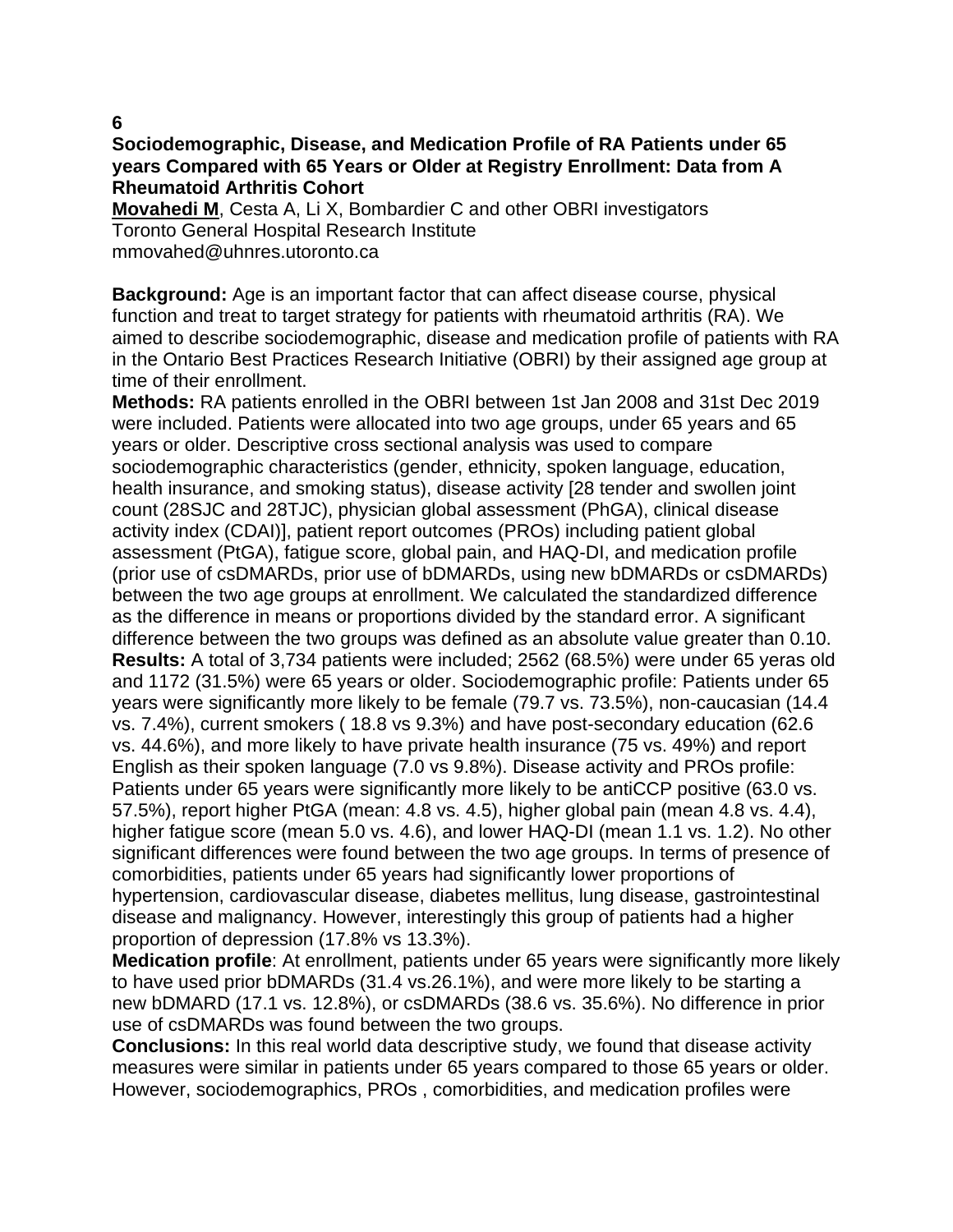different between two groups. These differences should be taken into account for any clinical decision toward outcome improvement in patients.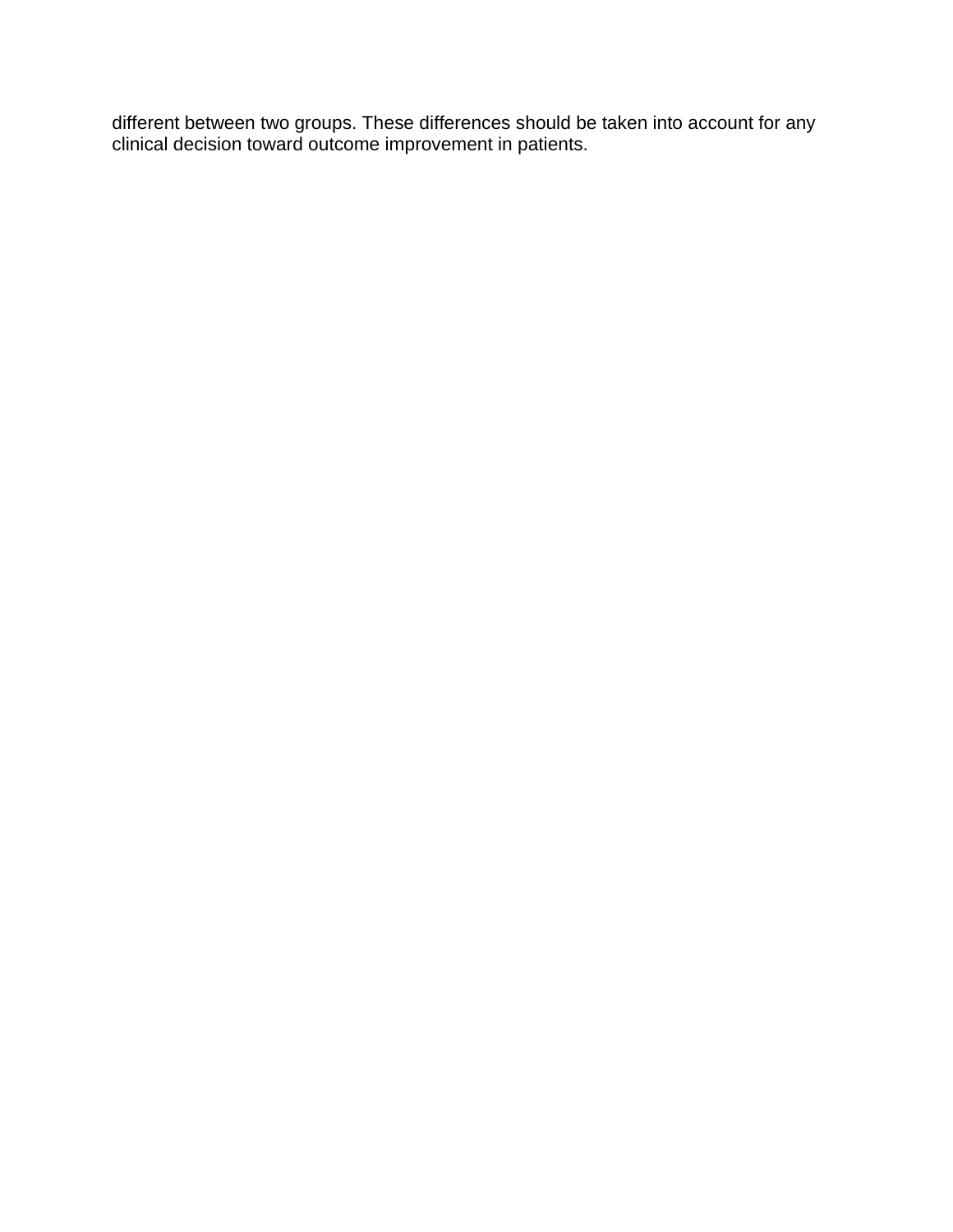.

# **The impact of continuity of care on medication adherence**

**Yao S<sup>1</sup>** , Lix L<sup>2</sup> , Teare G<sup>3</sup> , Evans C<sup>1</sup> , Blackburn D<sup>1</sup>

<sup>1</sup>College of pharmacy and nutrition, University of Saskatchewan, <sup>2</sup>Department of community health science, faculty of medicine, University of Manitoba, <sup>3</sup>Alberta Health Services.

shy516@mail.usask.ca

**Objectives**: Continuity of care (COC) is considered an important determinant of medication adherence based on measures such as the usual provider continuity index (UPCI) that are derived exclusively from physician visit claims. This study aimed to: a) determine if high UPCI values predict physicians who deliver different clinical services; and b) compare UPCI with an integrated COC measure in a multivariable model of patients receiving statin medications.

**Methods**: This was a retrospective cohort study of new statin users between 2012 and 2017 in Saskatchewan, Canada. We calculated sensitivity/specificity of a high UPCI value for predicting physicians who were prescribers of statins and/or providers of complete medical examinations. Next, we used logistic regression models to test two measures of COC (high UPCI value or an integrated COC measure) on the outcome of optimal statin adherence (proportion of days covered ≥80%). The DeLong test was used to compare predictive performance of the two models.

**Results**: Among 55,144 new statin users, a high UPCI was neither a sensitive or specific marker of physicians who prescribed statins or performed a complete medical exam. The integrated COC measure had a stronger association with optimal adherence (adjusted odds ratio [OR] =1.56, 95% confidence interval [CI] 1.50 to 1.63) than UPCI (adjusted OR =1.23, 95% CI 1.19 to 1.28), and improved predictive performance of the adherence model.

**Conclusion**: The number of physician visits alone appears to be insufficient to represent COC. An integrated measure improves predictive performance for optimal medication adherence in patients initiating statins.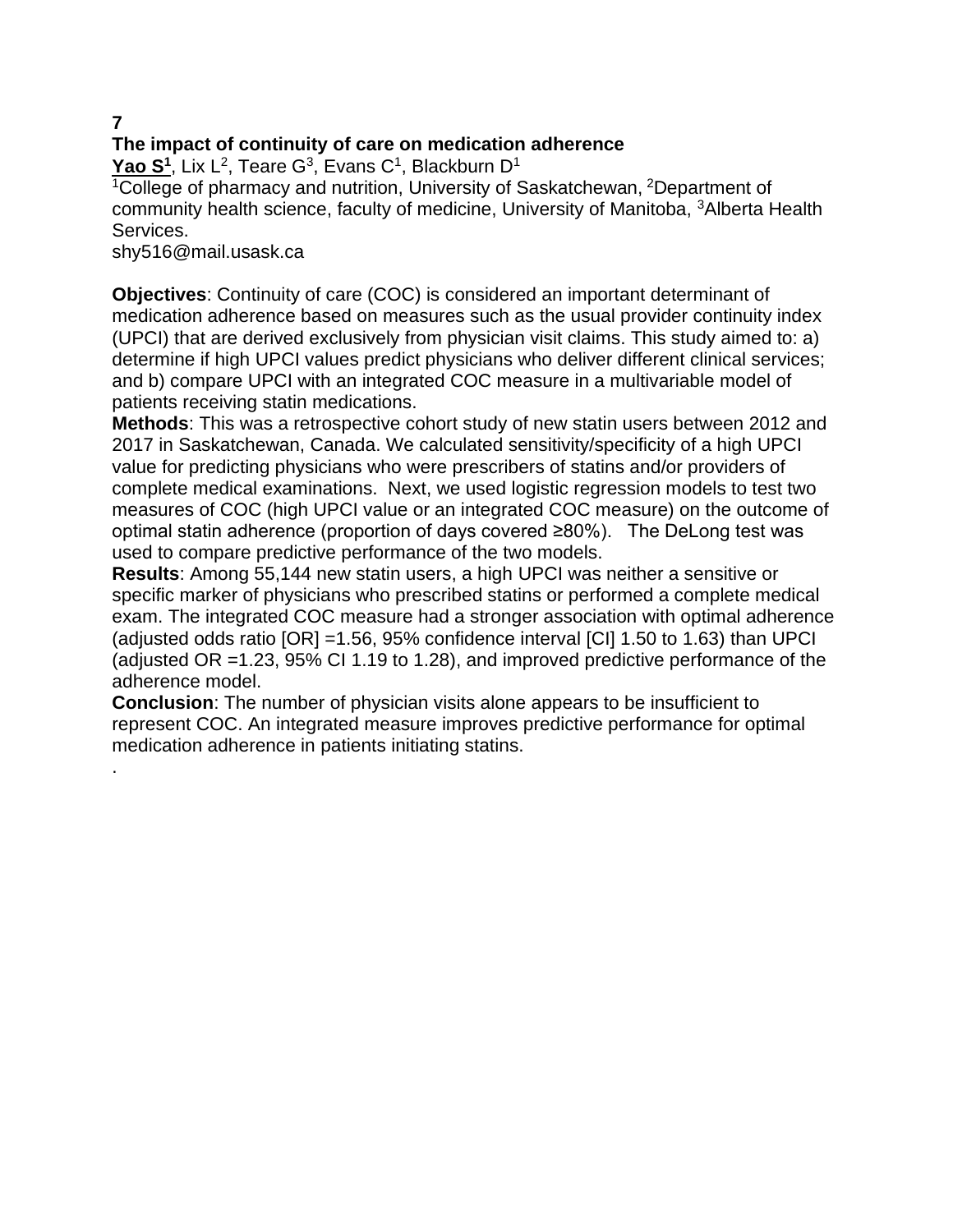**Health Utilities Index Mark 3 Scores for Children: Population Norms for Canada Based on the 1994-95 National Longitudinal Survey of Children and Youth** Humphries B<sup>1</sup>, Guertin JR<sup>2,3</sup>, Feeny D<sup>4,5,6</sup>, Tarride JE<sup>1,4,6,7</sup>

<sup>1</sup>Department of Health Research Methods, Evidence and Impact, McMaster University, <sup>2</sup>Department of Social and Preventive Medicine, Universite Laval, <sup>3</sup>Centre de recherche du CHU de Quebec âe Universite Laval, Axe Sante des Populations et Pratiques Optimales en Sante, <sup>4</sup>Department of Economics, McMaster University, <sup>5</sup>Health Utilities Incorporated, <sup>6</sup>Centre for Health Economics and Policy Analysis (CHEPA), McMaster University, <sup>7</sup>McMaster Chair in Health Technology Management, McMaster University humphrib@mcmaster.ca

**Background:** Utility scores are an important tool for evaluating health-related quality of life. Utility score norms have been published for Canadian adults yet there are no nationally representative utility score norms available for children under the age of 12 years.

**Methods:** We used data from the 1994-1995 National Longitudinal Survey of Children and Youth to provide utility score norms for Canadian children ages 4 to 11 years. Utility scores were estimated using the Health Utilities Index Mark 3 (HUI3) instrument and were reported as weighted average (95% confidence intervals[CI]) and median values. Utility scores were stratified by sociodemographic and medical characteristics of the person most knowledgeable (PMK) and child. Regression analyses were used to identify predictors of utility scores. All results were weighted using sampling weights provided by Statistics Canada.

**Results:** Among the 3,125,996 children in the weighted sample, the average utility score was 0.97 (95%CI 0.97-0.97). Most children (65.75%) had a utility score of 1.00 indicating Perfect health. Clinically and statistically significant lower utility scores were observed among children for whom the presence of epilepsy, cerebral palsy, kidney condition or disease, mental handicap, learning disability, and emotional, psychological or nervous difficulties were reported.

**Conclusions**: This study provides utility score estimates based on a nationally representative sample of Canadian children. While the majority of Canadian children have a utility score indicating Perfect health, certain chronic conditions were associated with lower utility scores. Further research examining the severity of chronic conditions and children's utility scores is warranted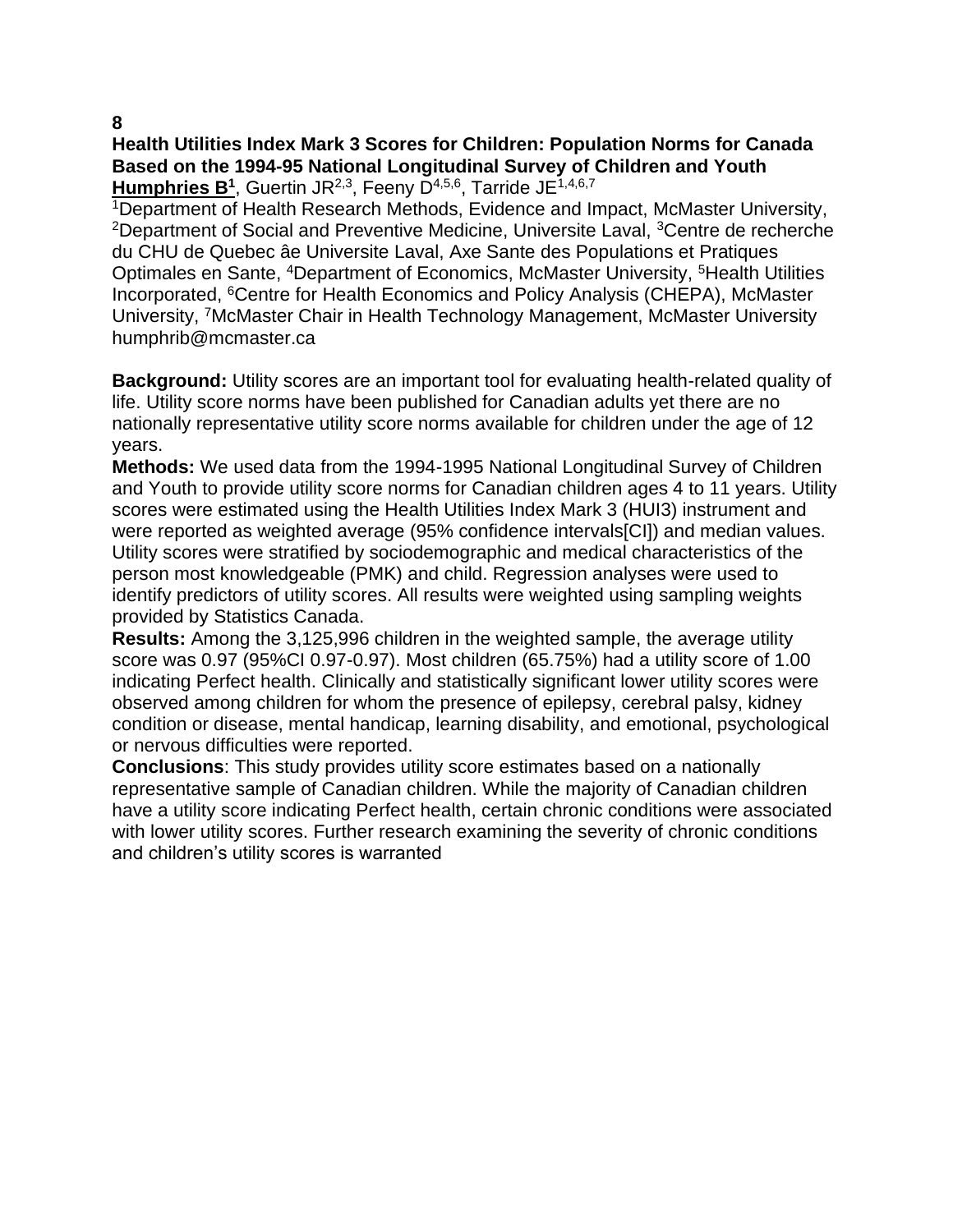# **Public versus private payer perspective: Implications on cost-effectiveness OReilly DJ<sup>1</sup>** , Lavoie R<sup>2</sup>

<sup>1</sup>Pharmacy Consulting, Health Benefits and Payment Solutions, TELUS Health, Toronto, ON, Canada, <sup>2</sup>Synergyx Consulting, Montreal, QC, Canada daria.oreilly@telus.com

**Objective:** The goal of this study was to evaluate the impact the perspective taken (i.e., private vs. public) has on the incremental cost-effectiveness ratio (ICER). **Methods:** A retrospective review of 47 drug submissions was conducted. Reanalysis of the economic models included probabilistic sensitivity analyses to recalculate ICERs based on private payer perspective. The recalculated ICERs were compared using: 1) average difference in incremental cost per quality-adjusted life year (QALY); 2) absolute percent change in ICER; 3) difference in ICER for oncology vs. non-oncology medications.

**Results:** A total of 34 products were included in the analysis, representing 47 indications (31 in oncology with the number of indications ranging from 1-5 per product).Â Versus the public payer perspective, the average difference in ICER when adopting a private payer perspective was an increase of \$8,188/QALY (SD \$53,782; 95% CI[-\$97,225,+\$113,600]). Â The mean absolute percent change was 2% (SD 14%; 95% CI[-29% to +25%]) for oncology medications. There was an average decrease of \$5,409/QALY for oncology medications and an increase of \$50,338/QALY for nononcology medications when the private payer perspective was used.

**Conclusion:** Adopting a private payer perspective increased the ICER by \$8,188 with an increase of only 2% on average, however the high 14% standard deviation suggests that the difference can be large in either direction. The high uncertainty highlights the importance of conducting the analysis from a private payer perspective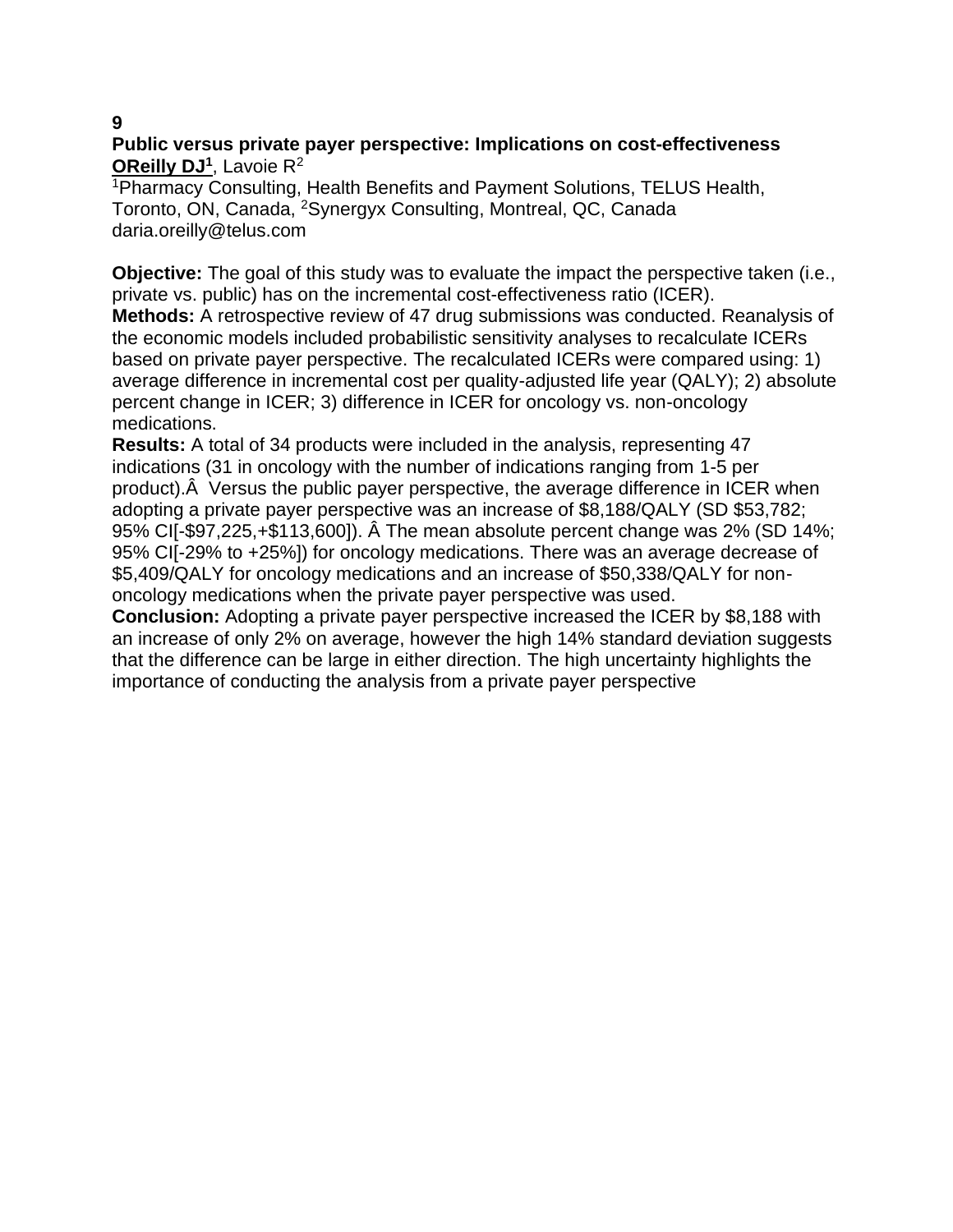**Supporting Stability for Oncology Patients in a Time of Health System Instability: Creation of an Online Hub for Information, Mental Health and Wellness and Practical Supports**

**Binder L**, Tong R, Huang A Save Your Skin Foundation louise.binder49@gmail.com

**Background:** COVID-19 has created healthcare systems disruptions and isolation for people living with cancer, resulting in the need for (1) easily accessible information about government and patient group programs (2) mental wellness supports and (3) practical supports (e.g. taxi program, grocery delivery, digital connectivity). Notwithstanding serious resource constraints, patient groups teamed up to fill these gaps by creating an online hub - launched May 6, 2020.

**Methods:** Patient surveys were conducted that identified these needs. We validated the results with oncology groups and the All.Can Canada Steering Committee including doctors, researchers, industry members and health systems experts. A leadership team, including a project coordinator, and working groups were established. The former raised funds, sourced services and coordinated the project. The latter, each led by a Chair, and supported by volunteers, guided content for the three areas. Media and webinars supplemented direct email and social media campaigns to promote the hub.

**Results:** Our task force is made up of 14 national oncology groups. 100 new links and resources have been added since launch. Over 250 taxi requests have been fulfilled in Toronto and Montreal. We have 1000 newsletter subscriptions and a cumulative total of 17,000 page views and 10,000 sessions by 7000 users. We launched our hub in French in August and now 40% of our traffic is from Quebec.

# **Conclusions:**

1. COVID-19 exacerbated already existing healthcare system gaps, requiring enhanced patient support.

- 2. Patient groups filled these gaps.
- 3. These supports will be adapted to support needs that will persist beyond COVID-19.
- 4. This program is limited to supporting patients with access to technology.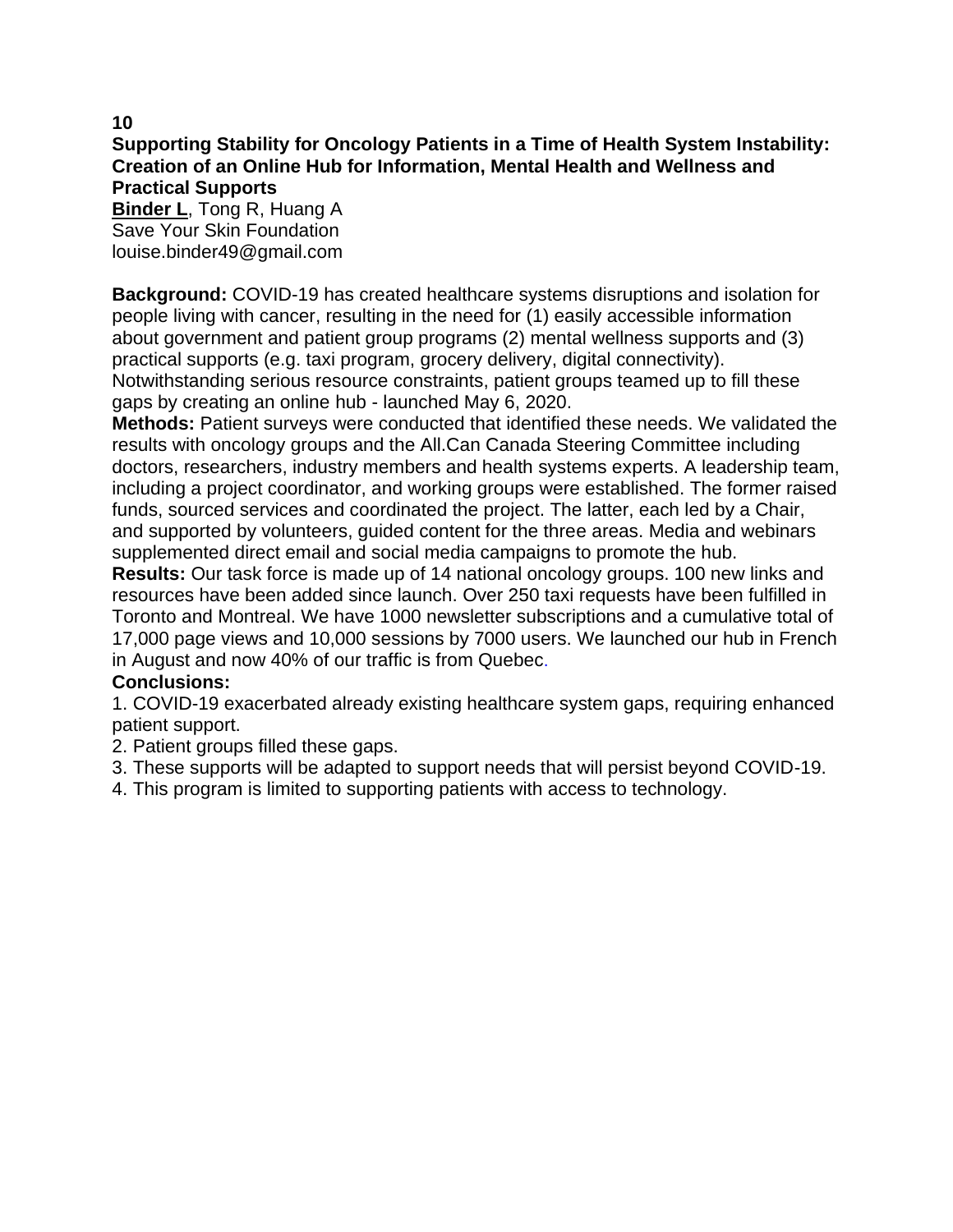**Making value-based agreements a reality in Canada through RWE** Glennie J<sup>5</sup>, Cheung W, <sup>1</sup> Stein B<sup>2</sup>, Bouchard S<sup>3</sup>, Cheema P<sup>4</sup> <sup>1</sup>University of Calgary, Alberta Health Services, Oncology Outcomes, <sup>2</sup>Colorectal Cancer Canada, <sup>3</sup>INESSS, <sup>4</sup>William Osler Health System, University of Toronto, <sup>5</sup>J.L. Glennie Consulting Inc. judith\_glennie@on.aibn.com

Payer, academic, clinician, and patient group perspectives will be critical in making realworld evidence (RWE) frameworks for value-based agreements a reality in Canada. There is much discussion about the potential for RWE generation to address clinical and/or economic uncertainties in Canadian health technology assessment (HTA) recommendations. Despite this, there is no consensus on how to operationalize RWE in reimbursement decision making and no agreed-to method for data collection to leverage RWE as part of value-based agreements (VBA).

Payers across Canada acknowledge that ongoing data collection through RWE approaches would address clinical and economic uncertainty. To support such approaches, most provinces have data infrastructure that facilitates RWE collection and assessment and have expressed interest in exploring potential pilot projects in individual jurisdictions.

Barriers and gaps to leveraging RWE for VBAs are well characterized by all stakeholders: the lack of leadership to coordinate payer and clinical aspects of RWE implementation; need for clarity around data collection and governance; and, the significant capacity and resources required to deliver meaningful change.

There is a desire among stakeholders to overcome these barriers in Canada, as has already been accomplished in other countries. Fostering trust among different stakeholders is of paramount importance and can be a realistic goal if all parties commit to transparency and shared goals of delivering innovation and improving patient outcomes.

Payers and industry can help to ensure Canada does not fall behind and can do so by publishing a transparent framework in partnership with other stakeholders for RWEbased VBAs.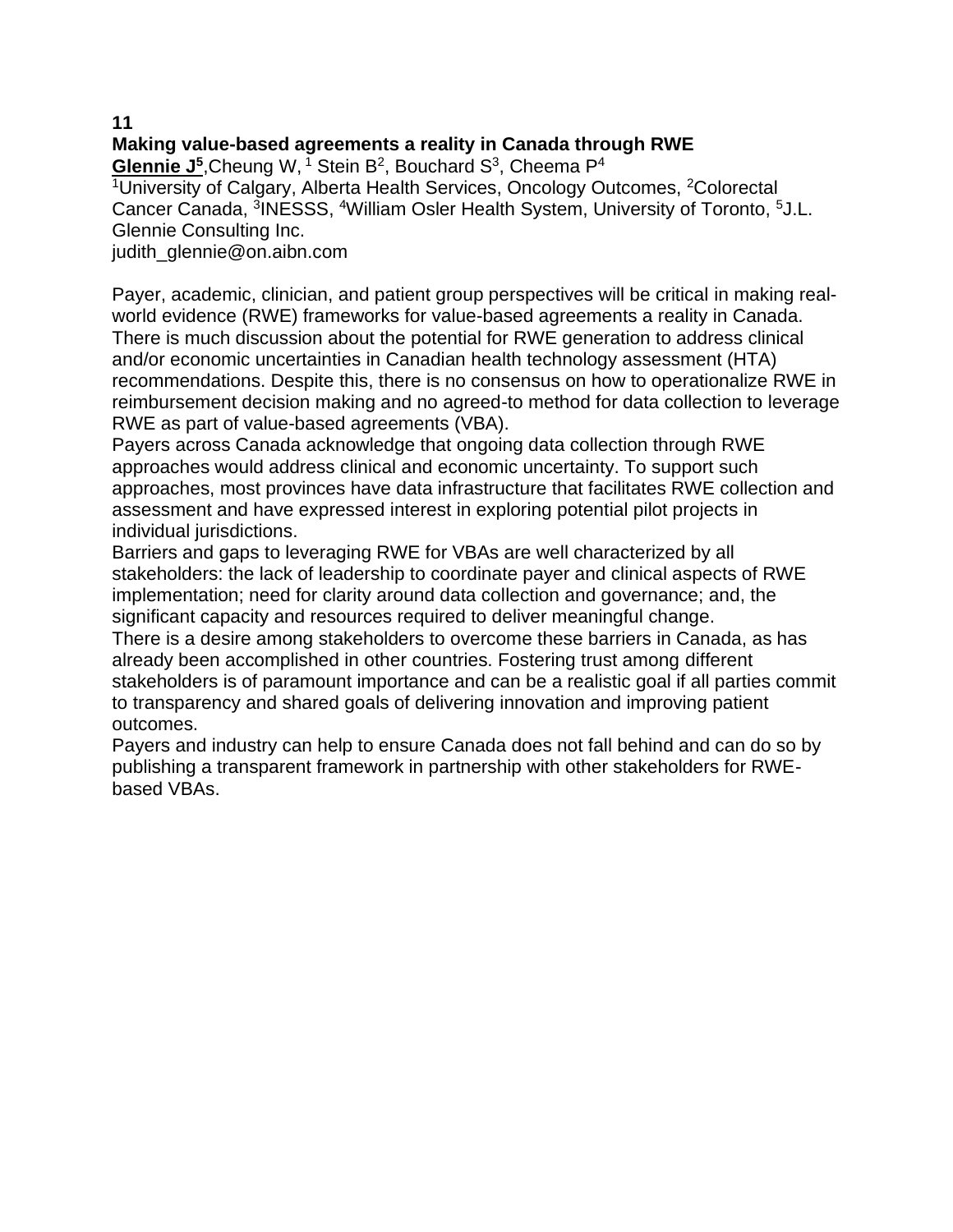#### **Impact of Patented Medicine Prices Review Board new reference countries on drug prices in Canada: A comparison of current and anticipated list prices for top drugs in the country Langevin C**

Universite de Montreal chloe.langevin@umontreal.ca

**Objective:** To assess the impact on list prices in Canada of modifying the basket of reference countries used by the Patented Medicine Prices Review Board (PMPRB) **Methods:** Fifteen therapeutic classes were selected from the 2019 CIHI report on prescribed drug spending in Canada in the category: Top drug classes by total program spending (TPS). Ontario list prices were used as Canadian prices for the analysis, and international prices were retrieved from each country's drug price platform. The estimated impact on list prices was calculated as the difference between current list prices and projected median international prices (MIP) under the new regime. **Results:** 42 brand name drugs (100 DINs) still under the PMPRB's jurisdiction were analysed. Modifying the reference countries is expected to be associated with an overall weighted average list price reduction of 28.4%. The greatest anticipated list price reduction is for Selective Serotonin Reuptake Inhibitors with an average of 68.4%. In comparison, the smallest anticipated reduction is an average 0.7% for direct factor Xa inhibitors.

**Conclusions:** List prices in Canada will significantly decrease as a result of the change in reference countries used by PMPRB. The weighted average price reduction required for the 42 brand name drugs included analysis is estimated at 28%. Variability was observed across classes, but expected reductions are as high as 68%. The analysis does not consider other measures included in the new regulations and, as such, likely underestimates the total anticipated impact of the reform on list prices in Canada.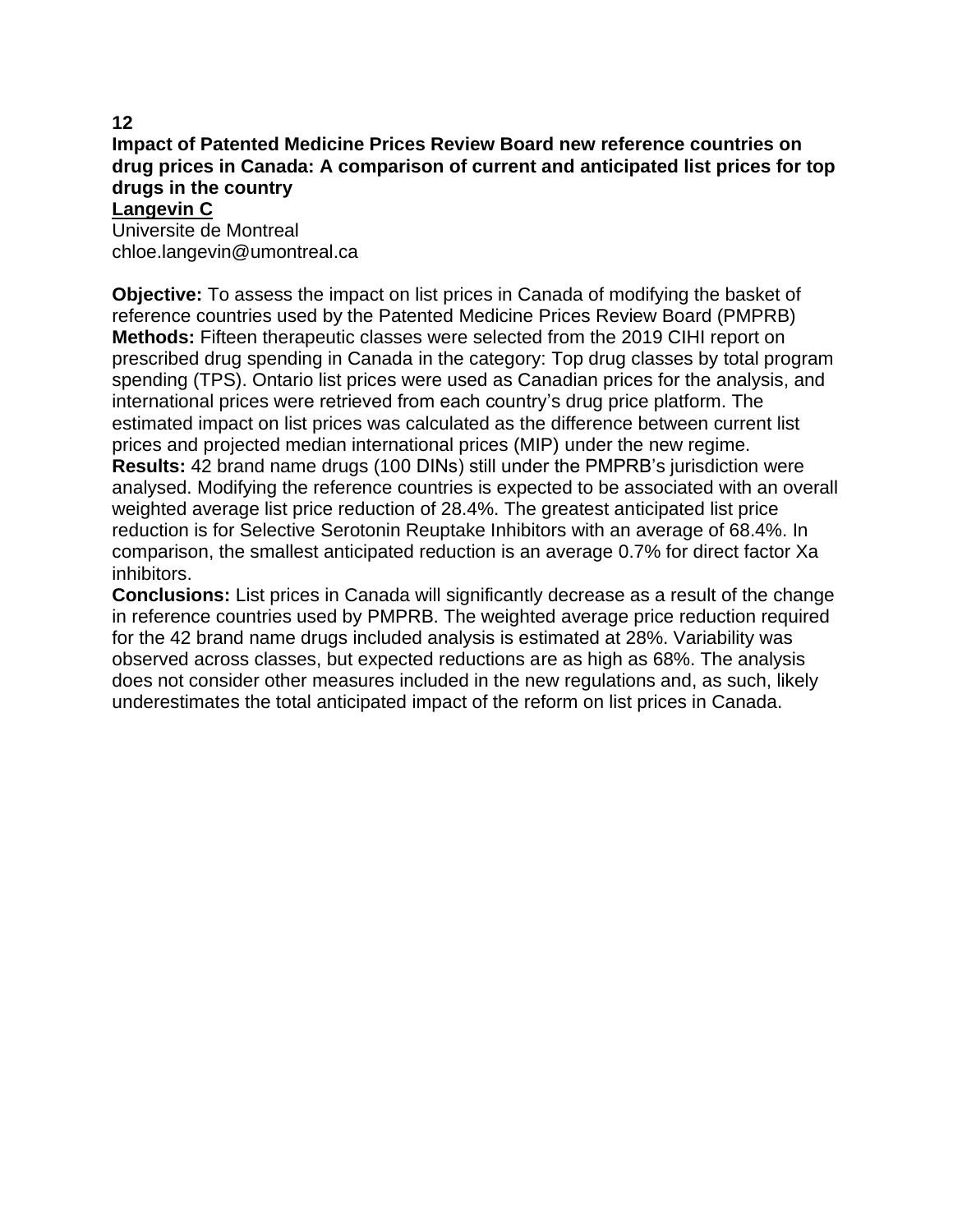# **Comparing Academic and Community Practices in the Management of Rheumatoid Arthritis: Data from the OBRI Registry**

**Hepworth E<sup>1</sup>, Mirza R<sup>2</sup>, Movahedi M<sup>3</sup>, Aydin S<sup>4</sup>, Cesta A<sup>3</sup>, Bombardier C<sup>3,5,6</sup>** <sup>1</sup>University of Ottawa, <sup>2</sup>University of Toronto, <sup>3</sup> Toronto General Hospital Research Institute, University Health Network, Toronto, ON, <sup>4</sup>Faculty of Medicine, Division of Rheumatology, University of Ottawa, the Ottawa Hospital Research Institute, Ottawa, Canada, <sup>5</sup>Department of Medicine (DOM) and Institute of Health Policy, Management, and Evaluation (IHPME), University of Toronto, Toronto, ON, <sup>6</sup>Division of Rheumatology, Mount Sinai Hospital, Toronto, ON. reza.mirza@mail.utoronto.ca

**Background:** There is variation among rheumatologists in managing rheumatoid arthritis (RA) that bears on patient important outcomes. The treat-to-target paradigm requires responsive treatment escalation to obtain low disease activity and prevent morbidity. Advanced Therapy (bDMARD or tsDMARD) initiation requires time and effort on the part of the treating rheumatologist. Some academic centres, such as the Rheumatology Divisions at the Universities of Ottawa and Toronto employ Biologics Coordinators to manage the drug-funding application process. In many community practices, this falls on the rheumatologist. Given disparate resources, including access to trainees, we aimed to determine if time to Advanced Therapy (AT) initiation, or switch, in patients with moderate-high disease activity differed between community and academic practices in Ontario. We are not aware of any published comparison of RA management between academic and community practices.

**Methods:** We included adult patients enrolled in the Ontario Best Practices Research Initiative (OBRI) registry between 2008-2019 with at least 2 visits and 6 months of follow-up with moderate-high disease activity. Population A included those with at least 2 months of combined csDMARD therapy (either Methotrexate and Leflunomide; or Methotrexate, Sulfasalazine and Plaquenil) who ultimately started AT. Population B included those on any AT who ultimately switched AT. We used independent adjusted for age, sex, disease duration, and comorbidity cox proportional hazards models to compare academic and community settings in time from first recorded moderate-high disease activity to initiation, or switch in AT. We completed exploratory analyses to assess disease activity at the 3 visits prior to therapy change in all patients and between those started on bDMARDs and tsDMARDs.

**Results:** Baseline characteristics were similar between community and academic settings in both population A and B. The notable differences are swollen joint count and RA duration, which were 1 higher, and slightly longer in the academic group, respectively. There was no difference between community and academic settings in time to initiation or switch in AT before and after adjustment. In both settings, there was a significant delay in starting AT: on average 241 days following first moderate-severe disease activity while on combination csDMARDs. Across three visits leading up to therapy change, disease activity, and swollen joint count were high (mean CDAI: 24; mean SJC: 6.3). These were lower numerically for new tsDMARD starts (mean CDAI: 5.9; mean SJC: 1.8).

**Conclusion:** Due to the study's small sample size and observational nature,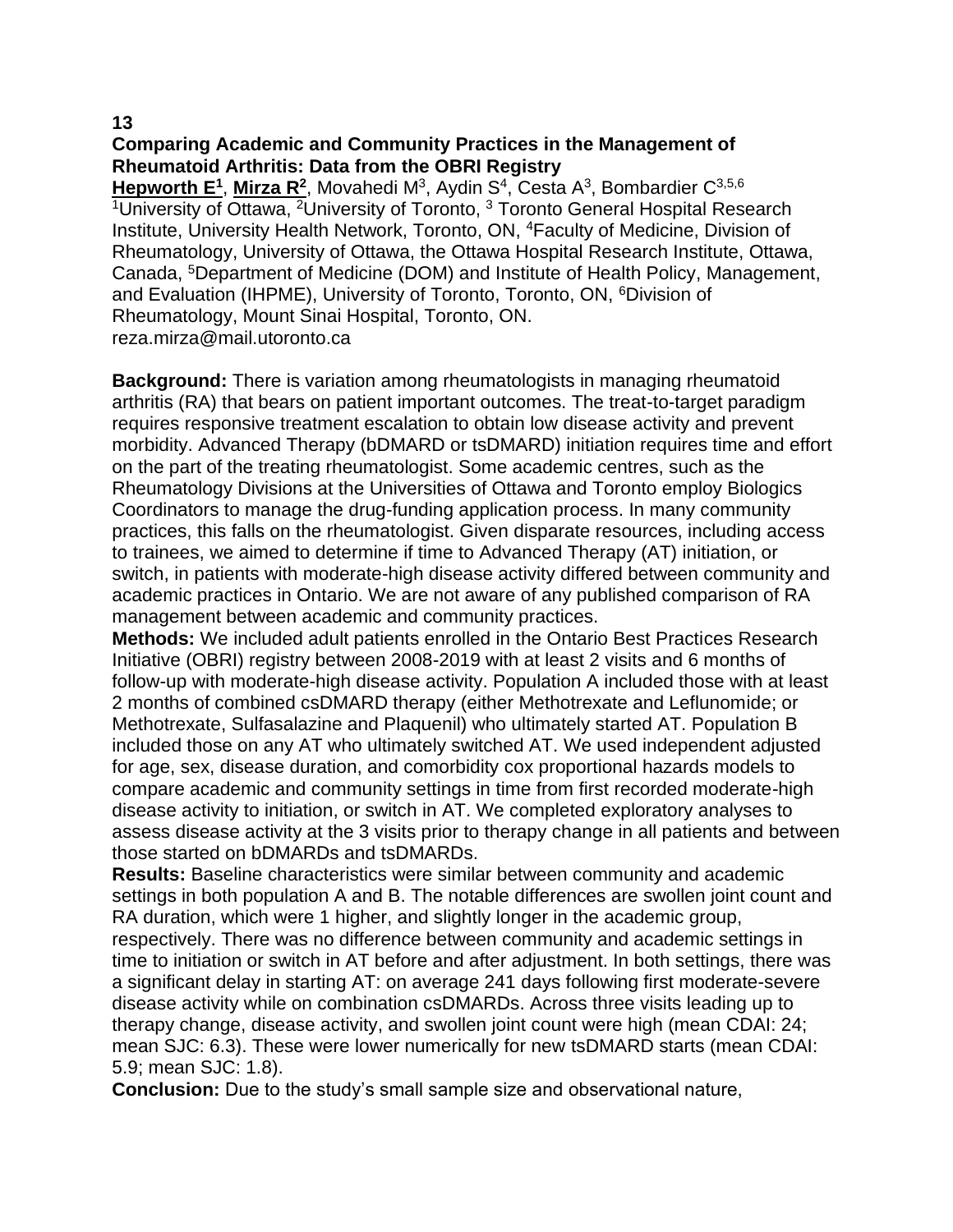conclusions drawn are limited. The data suggest no difference in time to initiation or switch of AT in response to moderate-high disease activity between community and academic settings as hypothesized. Ontario Rheumatologists are allowing for significant delays during which disease is uncontrolled prior to initiating AT. We propose that paperwork burden may be contributing, thus we will next compare time to initiation of AT with and without Limited Use codes in those with active disease on combined csDMARDs.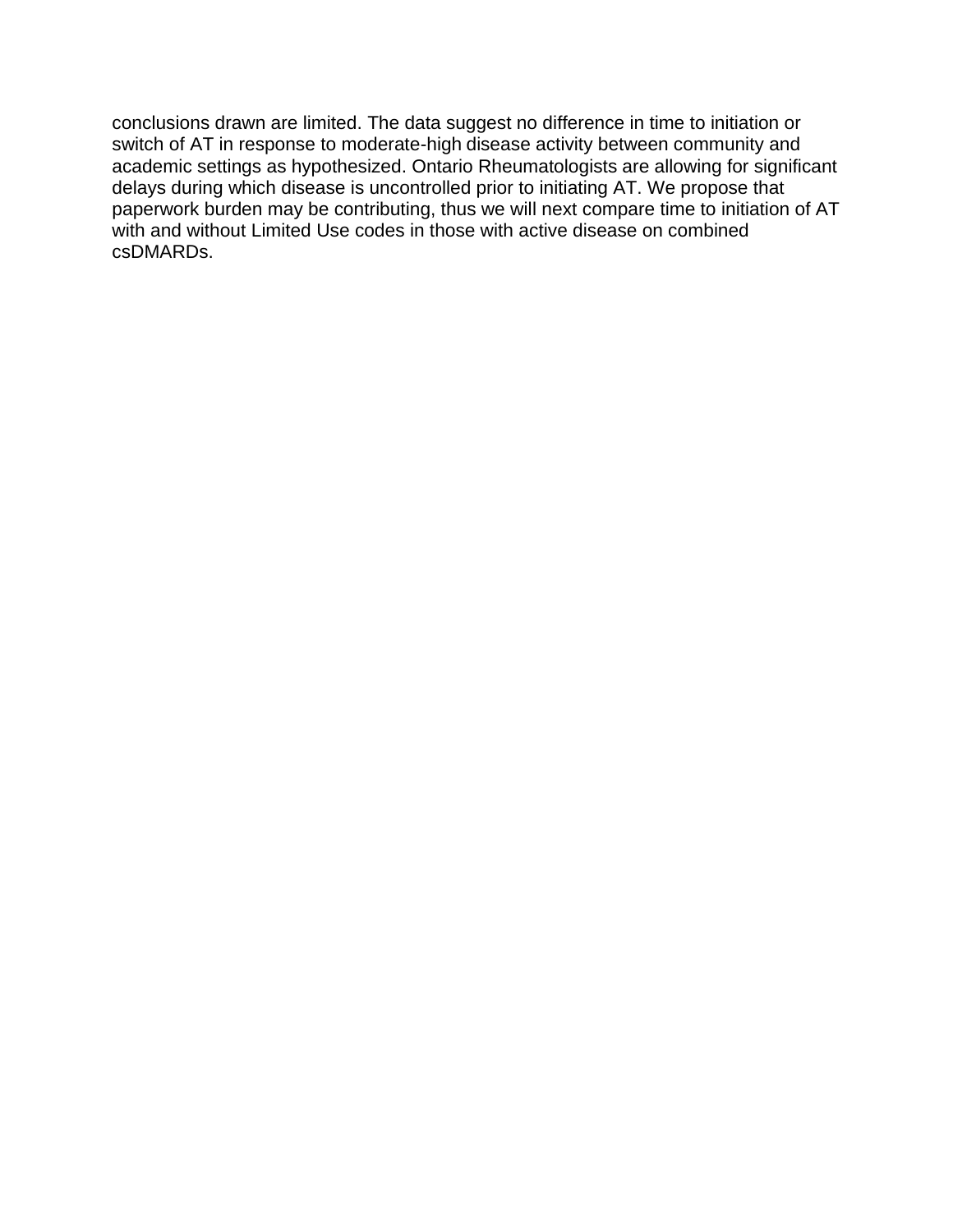# **Mental health in the workplace: The economic costs of productivity losses due to presenteeism and sickness absence in Canadian workers having psychological distress**

Gilbert-Ouimet M<sup>1, 2</sup>, Sultan-Taieb H<sup>3</sup>, Brisson C<sup>2, 4</sup>, Guertin JR<sup>2, 4</sup>

<sup>1</sup>Department of Health Sciences, Universite du Quebec, Rimouski, Levis, Canada, <sup>2</sup>Population health and optimal health practices department, CHU research center FRQS of the CHU of Quebec City, Quebec, Canada, <sup>3</sup>Department of organization and human resources, Universite du Quebec  $\tilde{A}$  Montreal (UQAM), <sup>4</sup>Social and preventive medicine department, Laval University, Quebec City, Quebec, Canada. mahee\_gilbert-ouimet@uqar.ca

**Introduction:** The costs of productivity losses (i.e. presenteeism and sickness absence) associated specifically with mental health problems have yet to be evaluated in a Canadian context, specifically among older workers who tend to find themselves in more vulnerable work situations than their younger counterparts. We evaluated the average 12-month costs of presenteeism and sickness absences due to psychological distress (PD) among female and male white-collar workers aged 45 years and older in Quebec City, Canada.

**Methods:** Workers of the latest follow-up (2015-2018) of the Prospective Quebec Study on Work and Health were included in this cross-sectional study (n=1472). PD, presenteeism and sickness absences were self-reported using validated questionnaires. Crude and adjusted generalized linear models were performed to examine the annual average costs of presenteeism and sickness absences per worker, across PD statuses. **Results:** PD was associated with presenteeism (adjusted prevalence ratios (PR) of 1.31 [95% CI: 1.15-1.51] in women and 1.70 [95% CI: 1.42-2.04] in men) and with sickness absence (1.69 [95% CI: 1.32-2.15] in women and 1.98 [95% CI: 1.42-2.76] in men). The average cost of presenteeism per worker was 3,353C\$ and 6,663C\$ higher among women and men having PD, respectively, compared to those without PD. The average cost of sickness absences per worker was 1,082C\$ and 1,787C\$ higher among women and men having PD, respectively.

**Conclusion:** Primary prevention strategies aiming to reduce psychological distress might contribute to lower the economic burden associated with presenteeism and sickness absences in the Canadian workforce.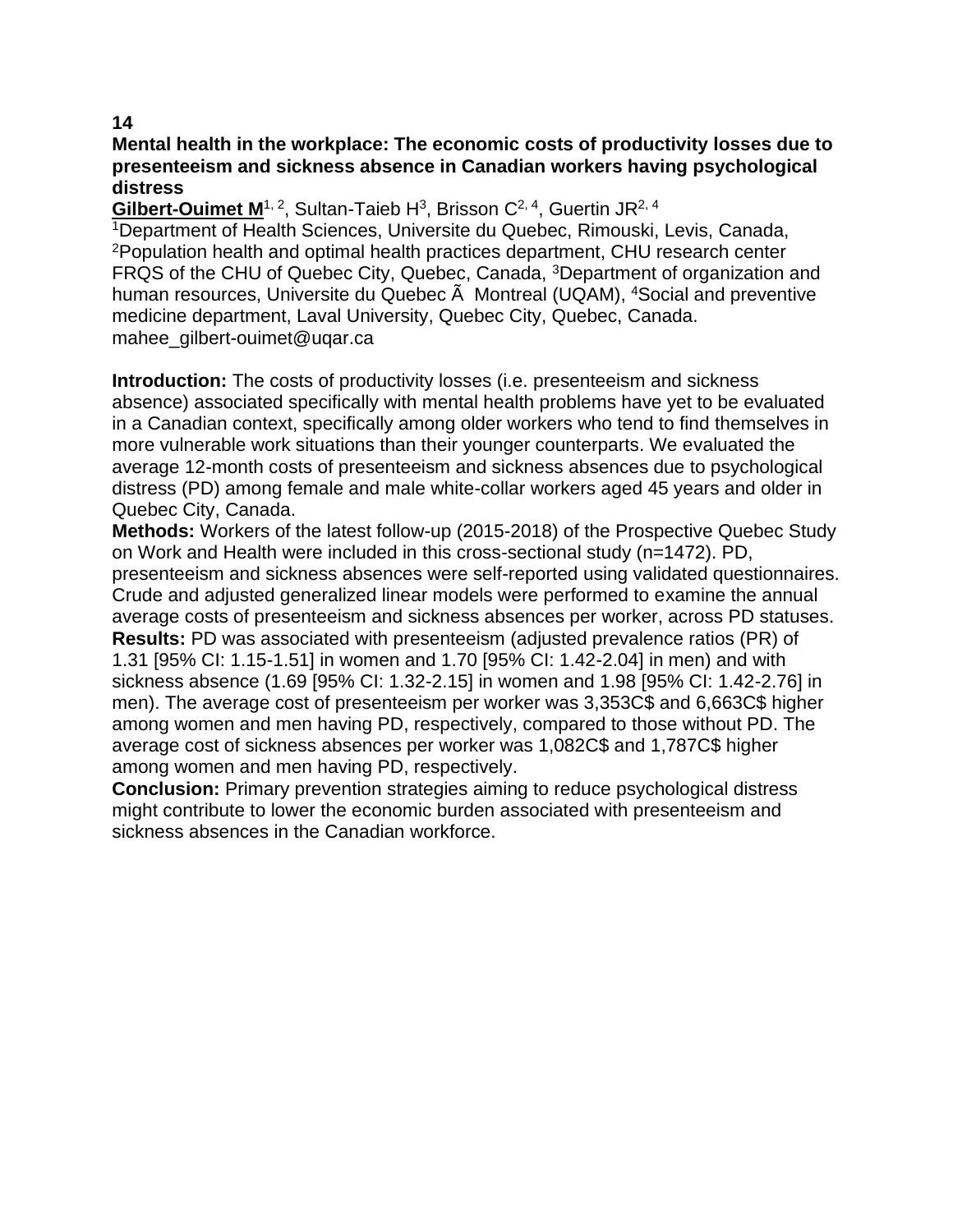# **Examining self-monitoring of blood glucose in the Nova Scotia public pharmacare program**

**Hillier TWR<sup>1</sup>** , Giacomantonio N<sup>2</sup>

<sup>1</sup>Department of Medicine, Dalhousie University, <sup>2</sup>Division of Cardiology, Department of Medicine, Dalhousie University tr290997@dal.ca

**Background:** Nova Scotia is one of the only remaining provinces lacking a blood glucose test strip limit for dependents of its provincial pharmacare plan with type 2 diabetes, despite research demonstrating their efficacy and cost effectiveness. **Objective:** This study aimed to estimate potential cost savings to the Nova Scotia Public Pharmacare Program under multiple blood glucose test strip quantity limit models.

**Methods:** All blood glucose test strip claims submitted to the Nova Scotia Provincial Pharmacare Program were ascertained for 2014-2017. Cost savings to the provincial pharmacare program were subsequently estimated for the years of study, as well as a 5-year period after the study. Cost savings based on two blood glucose test strip limit models were compared in analyses. Additionally, potential cost savings were estimated for patients with cardiovascular disease with indication for SGLT-2 inhibitors, or GLP-1 agonists to demonstrate their potential efficacy in the Nova Scotian population. **Results:** Blood glucose test strips for approximately 24,000 Nova Scotians were covered by the Nova Scotia Provincial Pharmacare program each year from 2014-2017. Blood glucose test strip quantity limits could have reduced reimbursements by \$3-9.9

million under the restriction models used. In the cardiovascular disease population specifically, reductions of between \$618,880 and \$3,862,414 could have been observed.

**Conclusion:** In addition to potentially reducing cardiovascular complications, the Nova Scotia healthcare system could save millions of dollars should blood glucose test strip limits be imposed on patients with type 2 diabetes who do not use agents associated with hypoglycemia such as sulfonylureas or insulin.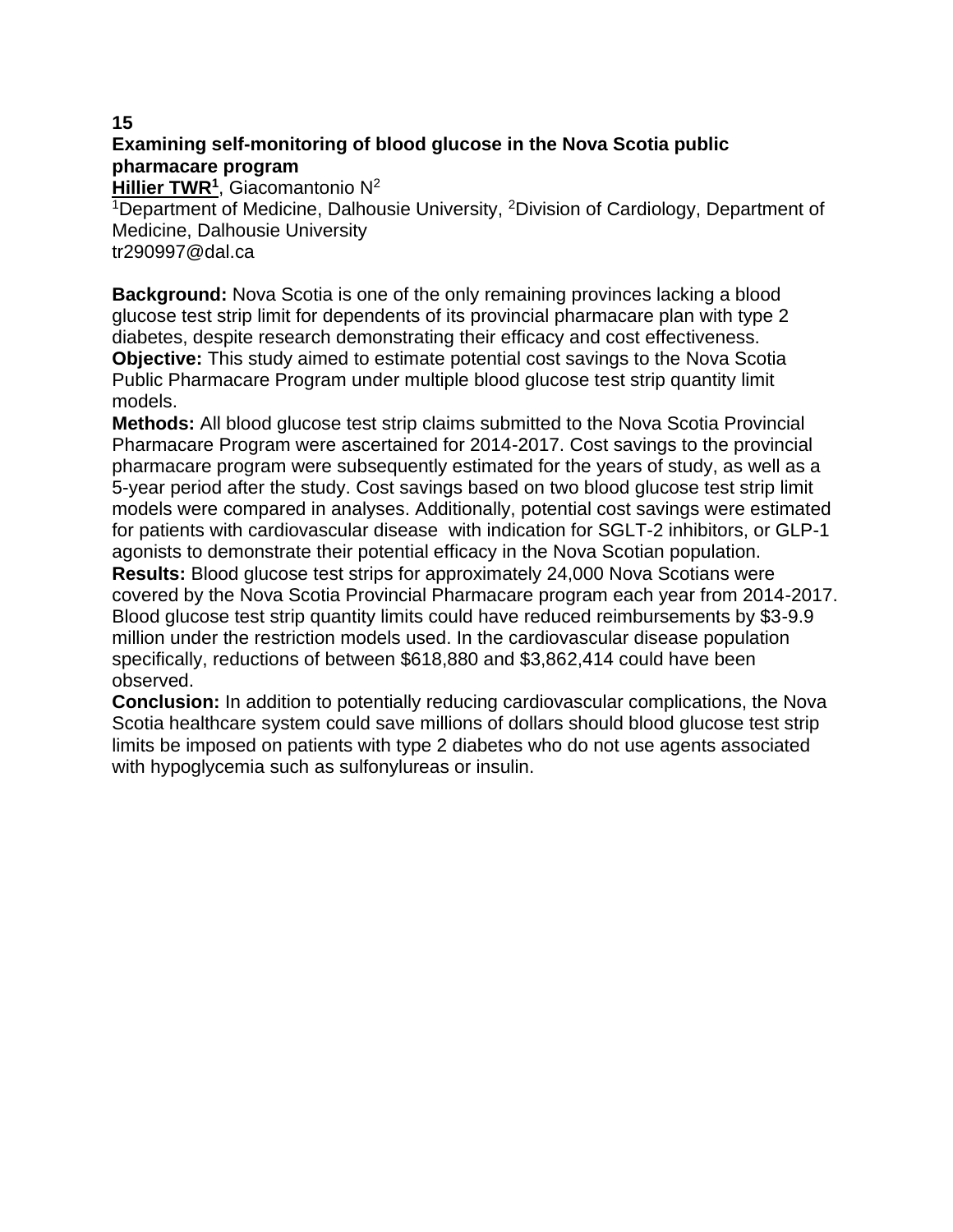# **Impact of the COVID-19 pandemic on chronic pain management: A web-based pan-Canadian study**

Lacasse A<sup>1</sup>, Page MG<sup>2,3</sup>, Choiniere M<sup>2,3</sup>, Dassieu L<sup>2</sup>, Janelle-Montcalm A<sup>2</sup>, Nguena Nguefack HL<sup>1</sup>, Godbout-Parent M<sup>1</sup>, Fauteux C<sup>4</sup>, Hudspith M<sup>5</sup>, Laliberte J<sup>4</sup>, Moor G<sup>5</sup>, Sutton  $K^5$ , Thompson  $J^6$ , Wilhelm L<sup>7</sup>

1Departement des sciences de la sante, Universite du Quebec en Abitibi-

Temiscamingue (UQAT), Rouyn-Noranda, Quebec, Canada, <sup>2</sup>Centre de recherche du Centre hospitalier de lâ Universite de Montreal (CRCHUM), Montreal, Quebec, Canada, <sup>3</sup>Departement d'anesthesiologie et de medecine de la douleur, Faculte de medecine, Universite de Montreal, Montreal, Quebec, Canada, <sup>4</sup>Association quebecoise de la douleur chronique (AQDC), Montreal, Quebec, Canada, <sup>5</sup>Pain BC, Vancouver, British Columbia, Canada, <sup>6</sup>Canadian Center of Excellence on Chronic Pain in Veterans, Hamilton, Ontario, Canada, <sup>7</sup>Canadian Arthritis Patient Alliance, Halifax, Canada Anais.Lacasse@uqat.ca

**Background:** Multimodal treatment is recognized as the best paradigm for chronic pain (CP) management. Careful balance between pharmacological and non-pharmacological approaches is thus desirable, but can easily be disrupted. This study aimed to explore the impact of the COVID-19 pandemic on pharmacological and non-pharmacological management of CP.

**Methods:** A pan-Canadian cross-sectional study was conducted between April and May 2020 among adults living with CP. Participants completed a web-based questionnaire about changes in their pain treatment because of the pandemic, in addition to reasons for such changes.

**Results:** A total of 2864 participants shared their treatment experience (mean age: 49.74±13.69 yrs, range: 18-99, women: 83.51%). Among prescribed or over-thecounter pain medications users (n=2533), 38.29% reported that they changed their pharmacological treatment. Main reasons were: 1) Change in pain symptoms, 2) Lack of access to prescribers/cancellation of medical appointments, and 3) Increase of medication intake to compensate for stopping non-pharmacological treatments. Among participants who used non-pharmacological pain management approaches (n=2471), 68.19% reported that they modified their treatment because of the pandemic. Common reasons reported by participants were lack of access to clinics/exercise installations or the need to compensate for stopping another non-pharmacological treatment. Sociodemographic and clinical factors associated with such disruptions in pain treatment were also explored using multivariable regression models.

**Conclusions:** Our study underlines the negative impacts of the COVID-19 pandemic on access to pain relief, which is considered a fundamental human right. Results will inform the development of interventions in order to be better prepared for future crises.

#### **16**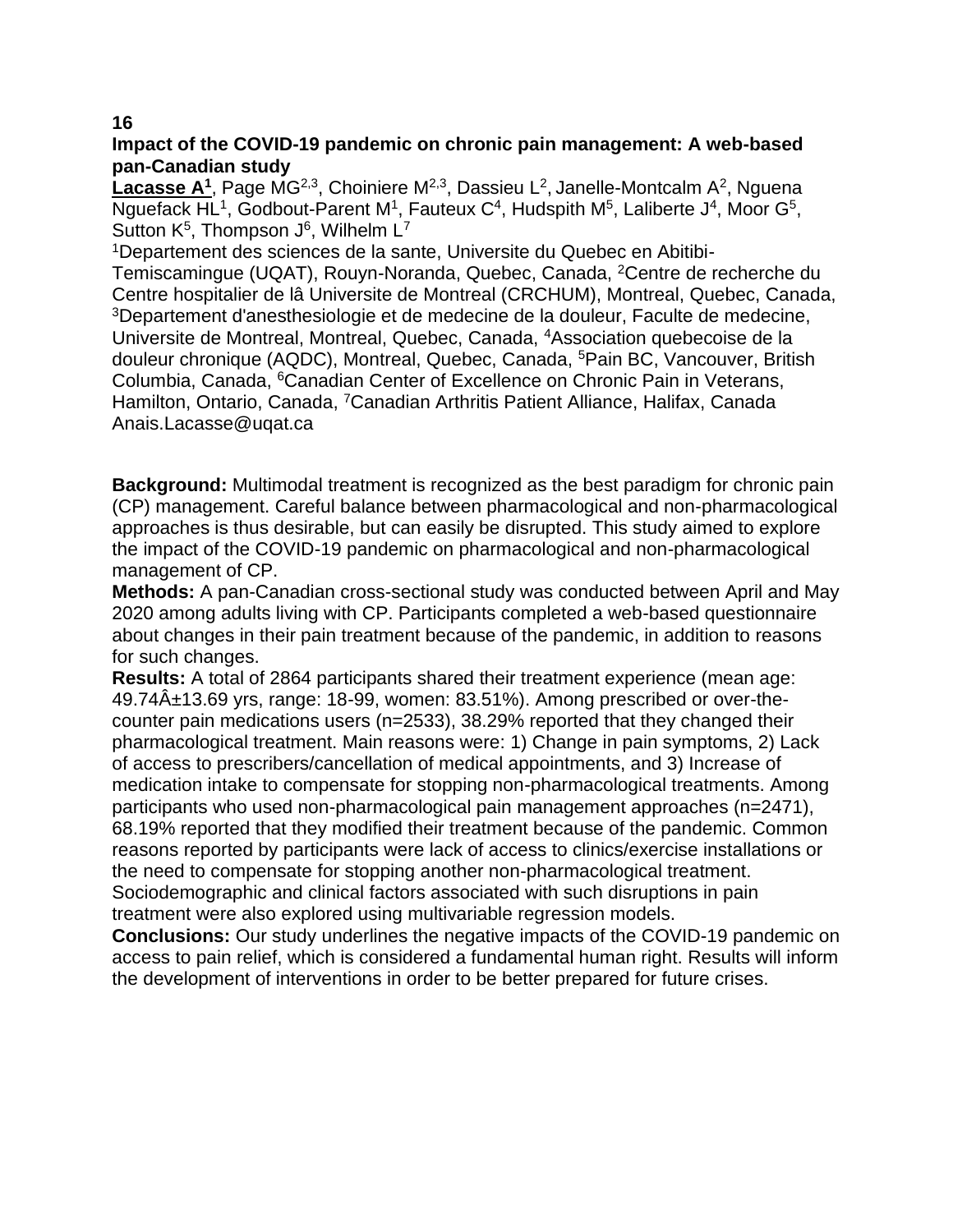# **Can Canada's patient support program infrastructure support the collection of real-world data for use in outcomes-based agreements?**

**Wills A<sup>1</sup>, De Jaray A<sup>2</sup>, Dalseg C<sup>3</sup>, Sze F<sup>4</sup>, Turnbull G<sup>5</sup>** 

120Sense Corp, <sup>2</sup>AstraZeneca Canada Inc, <sup>3</sup>BioScript Solutions, <sup>4</sup>Bayer Inc., <sup>5</sup>Novartis Pharmaceuticals Canada Inc.

awills@20sense.ca

**Background:** The 2020 Real-World Evidence & amp; Outcomes-Based Agreement Working Group is conducting research on the use and capabilities of patient support program (PSP) data in Canada, with the purpose of investigating the opportunity for PSP infrastructure use for the collection of real-world data to support outcomes-based agreements (OBA).

**Methods:** The Canadian PSP Data Capabilities Survey was conducted in July 2020 and consisted of 40 questions and to understand the baseline state of PSP data, PSP data capabilities, and future plans for PSP data collection as it pertains to generating RWD to support OBAs. Online surveys were completed by 59 respondents, including 15 pharmaceutical manufacturers (32 unique respondents), 10 PSP service providers (21 unique respondents), and 6 'other' respondents. Additional qualitative interviews were conducted with 9 companies. Survey themes included: [1] Infrastructure & Data Collection, [2] Usability of Data (Quality and Capture Rate), [3] Data Usage, [4] Roadblocks & Challenges, [5] Future Plans.

**Results:** Key findings include:

[1] Broad data collection is occurring today within PSPs, including RWD.

[2] PSP data are increasingly being leveraged for formal research and analyses.

[3] Canadian stakeholders are gaining experience with PSP data use, and will continue to invest in PSP data capabilities and applications

**Conclusions:** Survey findings suggest that Canada's PSP infrastructure is readying itself to be able to support the collection of RWD for use in OBAs. The pace of evolution in PSP data sophistication, and the associated PSP infrastructure, is expected to increase, including the further development of capabilities to support OBAs.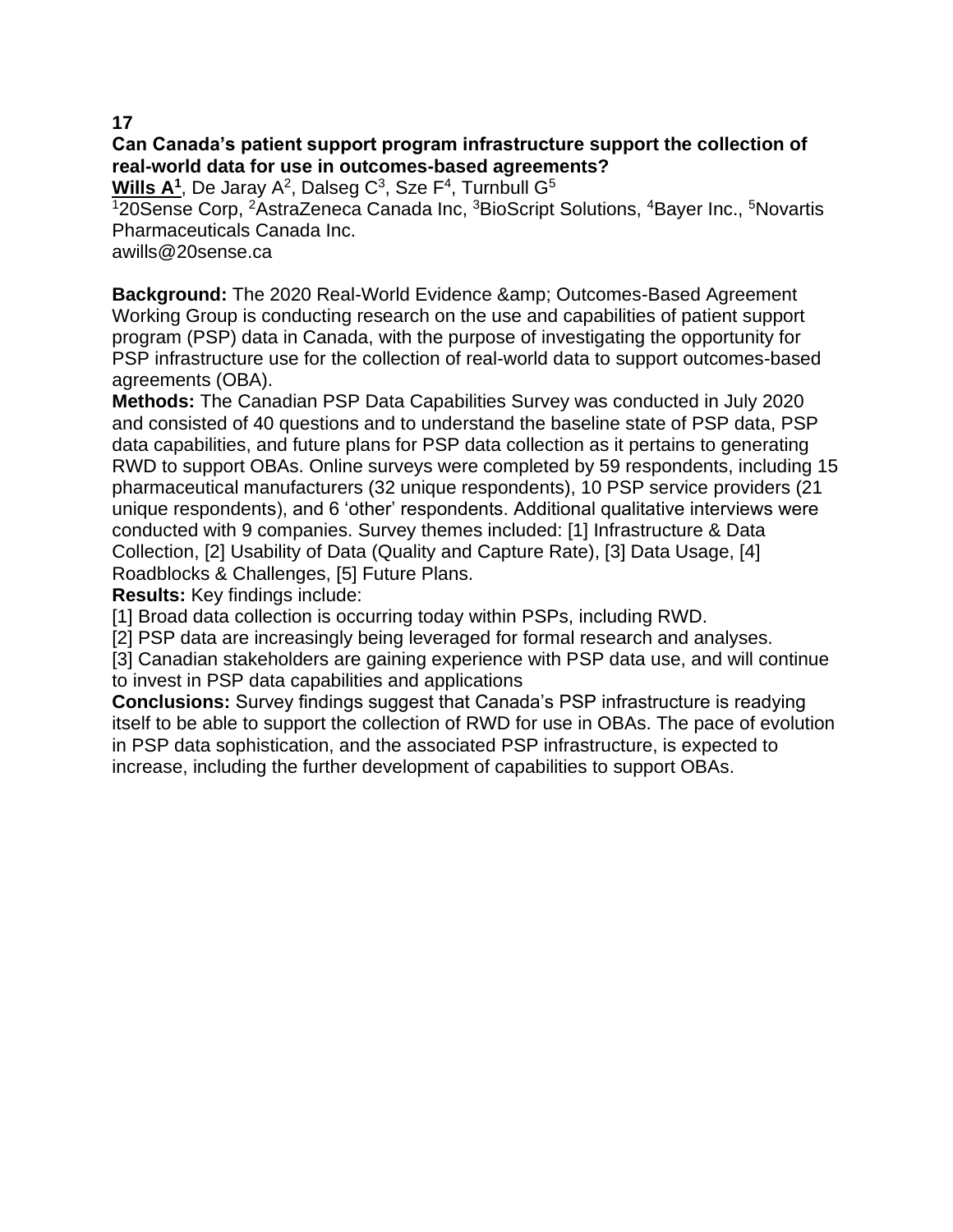**Almost half of seniors initiating oral bisphosphonate therapy are exposed for 3 or more years understanding the benefits and harms of prolonged therapy is needed** Hayes KN<sup>1</sup>, He N<sup>2</sup>, Brown KJ<sup>1,3,4</sup>, Cheung A<sup>1,5</sup>, Juurlink DN<sup>1,3,6</sup>, Cadarette SM<sup>1,2,3,7</sup> <sup>1</sup>Dalla Lana School of Public Health, University of Toronto, Toronto, ON, Canada, <sup>2</sup>Leslie Dan Faculty of Pharmacy, University of Toronto, Toronto, Ontario, Canada, 3 ICES, Toronto, Ontario, Canada, <sup>4</sup>Public Health Ontario, Toronto, ON, Canada, <sup>5</sup>Toronto General Hospital Research Institute, Toronto, ON, Canada, <sup>6</sup>Sunnybrook Research Institute, Toronto Ontario Canada, <sup>7</sup>Eshelman School of Pharmacy, University of North Carolina, Chapel Hill, North Carolina, United States k.hayes@mail.utoronto.ca

**Background:** Oral bisphosphonates (alendronate and risedronate) are the primary drugs used to treat osteoporosis in Canada. Clinical guidelines recommend at least 3 years of bisphosphonate therapy to reduce fracture risk, yet rare but serious adverse events are associated with use >5 years. Our objective was to describe patterns of longterm (≥3 years) oral bisphosphonate use.

**Methods:** We identified first oral bisphosphonate dispensation among adults aged ≥66 years from 2000/11 to 2016/12, and followed them until death or 2019/12 to identify patients with ≥3 years of bisphosphonate use (proportion of days covered ≥80%, using 3-year rolling windows). Patterns of long-term use, medication switching patterns, and osteoporosis therapy gaps ≥120 days among patients with long-term therapy were described.

**Results:** We identified 260,784 eligible seniors initiating bisphosphonate therapy in Ontario. Of these, 46% (n=120,368) met criteria for long-term therapy, mean age=75.0 (SD 6.7) years, 80% women. The mean length of long-term therapy was 7.6 (SD 3.4) years for women and 6.7 (SD 3.0) years for men; 31% were treated for ≥5 years. Twenty-percent experienced no gaps before long-term therapy, and 74% experienced a treatment gap after a median 5.3 years of therapy. Eighty-percent of those who returned to therapy after a gap re-initiated an oral bisphosphonate. Most patients without longterm therapy did not switch to other osteoporosis medications.

**Conclusions:** Almost half of patients initiating oral bisphosphonates are exposed longterm, with one-third treated for ≥5 years. Benefits and harms of bisphosphonate therapy beyond 3 years are needed to inform the effects of long-term exposure.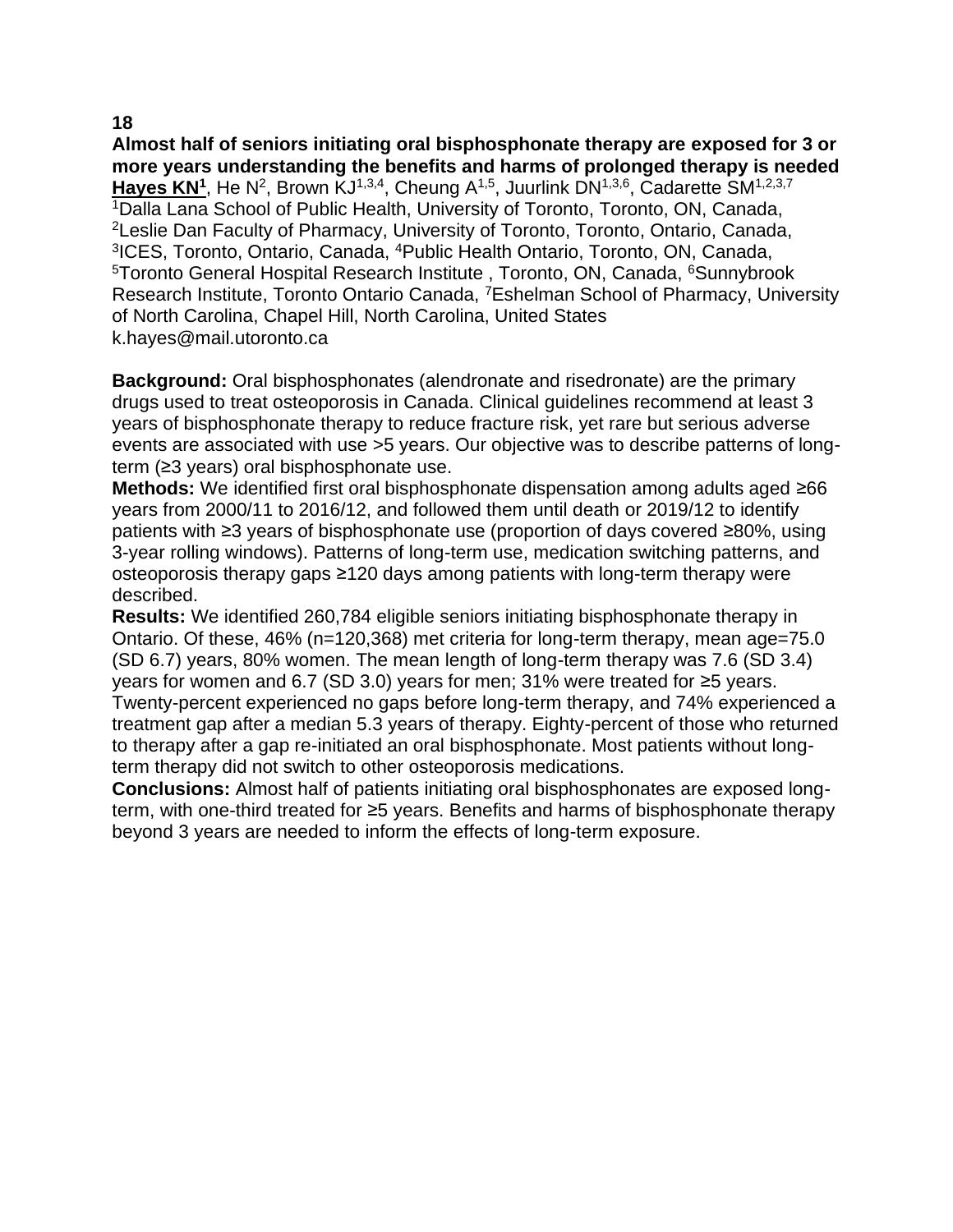# **Statin initiation: Guideline concordance and characteristics of new users in Quebec, Canada**

**Johnson SMA**, Choiniere M, Bally M, Dube MP, Tardif JC, Gaudet D, Bergeron J, Lanctat H, Lelorier J

Centre de Recherche du Centre Hospitalier de lâ Universite de Montreal (CRCHUM), Montreal, Canada, Canadian Network of Observational Drug Effect Studies, Montreal, Canada

sarasa.johnson@gmail.com

Statins are widely prescribed for the prevention of cardiovascular (CV) events. Our objective was to describe the characteristics of patients newly prescribed a statin by general practitioners and assess concordance of prescribing with national guidelines. Patients who were 18 years or older, French-speaking, available for the 2-year study duration, and had no history of statin use were recruited. Biological parameters were measured, and medical history, sociodemographic characteristics and health behaviours were recorded using structured questionnaires. Patients' eligibility for a statin was assessed using the Canadian Cardiovascular Society's dyslipidemia guidelines. Of the 1631 new statin-users enrolled, 47.6% were women. Mean age for all patients was 57.4 years. According to the Canadian guidelines, 50.6% of patients were considered at high risk for a CV event or had a statin indicated condition. Moderate and low risk patients represented 26.7% and 22.7% of patients respectively.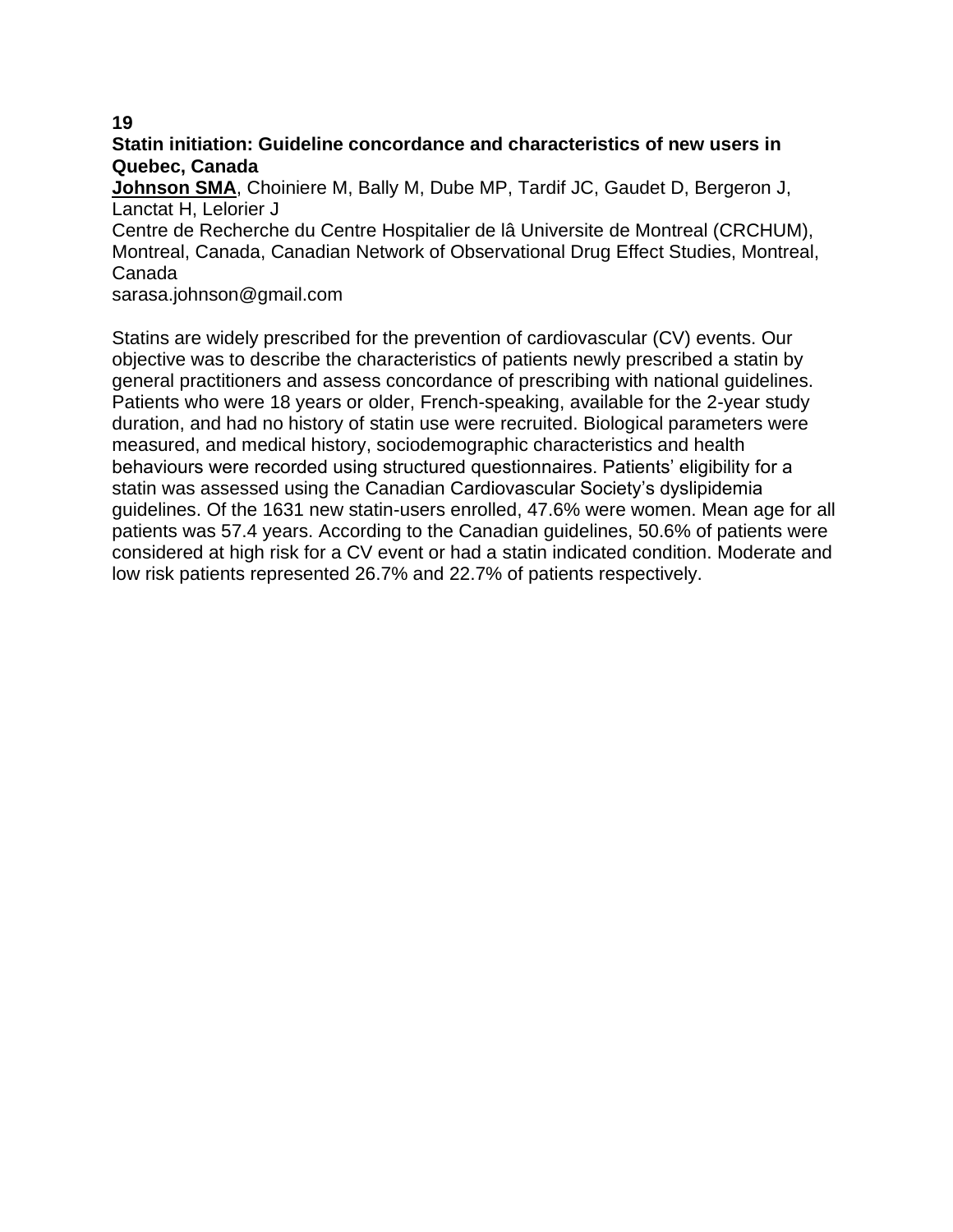**Access to zoledronic acid through the public drug plan for seniors in Ontario** Konstantelos N<sup>1</sup>, He N<sup>1,2</sup>, Kim S<sup>1,3</sup>, Cheung AM<sup>1,4</sup>, Burden AM<sup>1,5</sup>, Grootendorst P<sup>1</sup>, Cadarette SM<sup>1,2</sup>

<sup>1</sup>University of Toronto, Toronto, Ontario, Canada, <sup>2</sup>ICES, Toronto, Ontario, Canada, <sup>3</sup>Women's College Hospital, Toronto, Ontario, Canada, <sup>4</sup>University Health Network, Toronto, Ontario, Canada, <sup>5</sup>ETH Zurich, Switzerland

n.konstantelos@mail.utoronto.ca

**Background:** Zoledronic acid (ZA) is an IV bisphosphonate dosed no sooner than yearly that became available through the Ontario Drug Benefit program under limited use (LU) to treat Pagets disease 2006/10/23, high risk postmenopausal osteoporosis 2012/08/27, and men at high risk for osteoporosis 2018/02/28.

**Objective:** Describe patient characteristics and osteoporosis drug utilization patterns among seniors initiating ZA in Ontario.

**Methods:** We identified residents aged  $\hat{a}$ %+66 years initiating ZA through to 2020/04 using the Ontario Drug Benefit database. Patient enrolment data were linked with medical and pharmacy claims to describe patient characteristics and identify future osteoporosis medication use.

**Results:** We identified 4,235 seniors (82% women, mean age=76.1 years, SD=7.0) initiating ZA; 64% had a history of oral bisphosphonate, 8% denosumab, 7% raloxifene and 1% calcitonin therapy. Prior to 2012/08/27, all patients accessed ZA using the Pagets LU code, yet only 10% had a diagnosis of Pagets disease. Broadening coverage to include patients at high risk for osteoporosis increased the mean monthly number of patients initiating ZA from 15 to 35, yet 19% continued to indicate Pagets LU. Among 3,756 with  $\hat{a}_{0}$ . 45 years of follow-up, 46% received a single ZA dose, 30% switched to denosumab, and 12% switched to an oral bisphosphonate.

**Conclusions:** ZA is an important treatment option for osteoporosis, yet is not readily available. Pagets disease is rare and thus the validity of LU codes and use to treat Pagets disease is uncertain. Better access to ZA and understanding of benefits/safety by number of doses and sequential therapy is needed.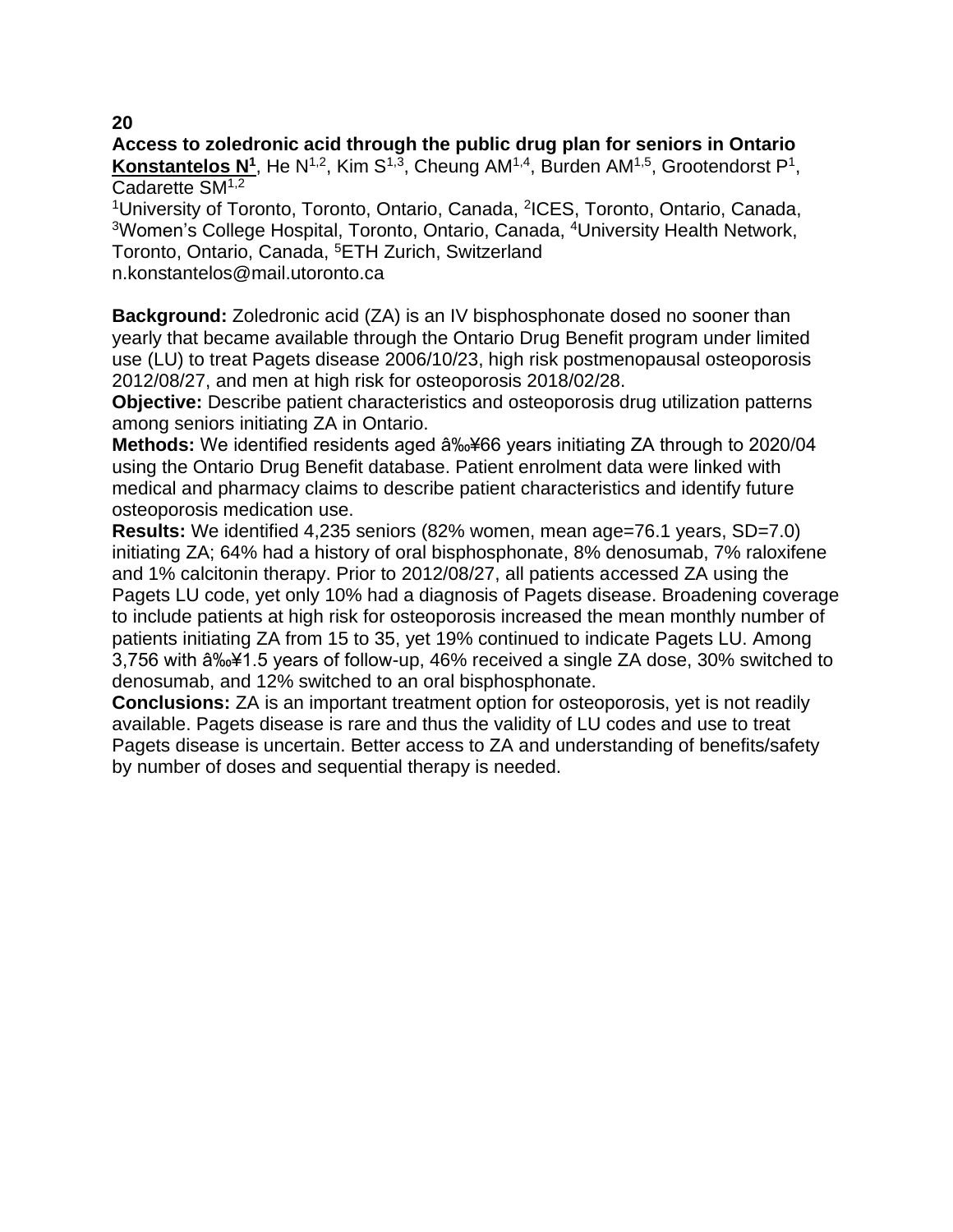# **21 Utilization of hydroxychloroquine and azithromycin in Canada during the COVID-19 pandemic: experience from a large Canadian private payer**

**Penner N**, Lu A, Lal A, Blouin J Sun Life nianda.penner@sunlife.com

**Background:** In March 2020, study results suggesting that hydroxychloroquine alone or in combination with azithromycin was associated with viral load reduction in COVID-19 patients received important media attention. Canadian pharmacists reported significant growth in the number of prescriptions issued for one or a combination of these two products. Professional associations released statements to warn their members on the potential safety risks of these medications, and the drug shortages that may impact patients taking these drugs for chronic diseases such as rheumatoid arthritis.

**Objective:** Determine if there was an increase in the volume of claims for hydroxychloroquine with or without azithromycin following media attention in March 2020.

Methods: Using Sun Life's drug claims database, all unique claimants of hydroxychloroquine with or without azithromycin were extracted, from January 2020 until April 2020. The claims in March and April 2019 were also extracted to serve as a historical baseline.

**Results:** In March 2020, there was a total of 6,383 claimants for hydroxychloroquine, of which 254 (4%) also claimed azithromycin. This represented a 50% increase in the volume of hydroxychloroquine claims compared to March 2019, and four times the number of claimants for both hydroxychloroquine and azithromycin compared to March 2019.

**Conclusion:** There was a significant spike in the number of individuals claiming hydroxychloroquine with or without azithromycin in March 2020. The number of claimants returned to historical levels in April 2020.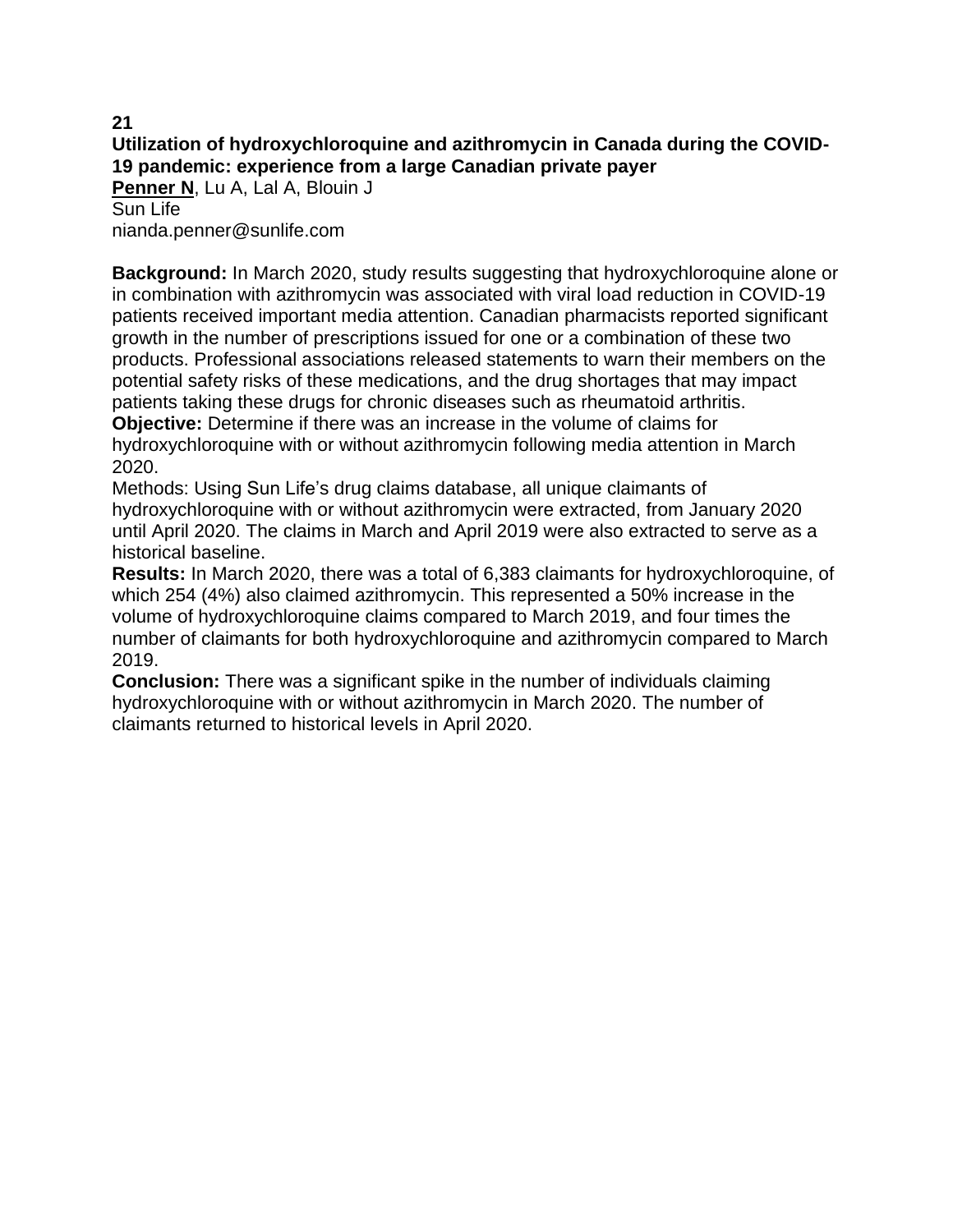# **Reimbursement Recommendations of Conditionally-Approved Cancer Drugs in Canada**

**Arthur E 1, 2, Milenkovski R<sup>2</sup> , Ball G<sup>2</sup> , Marino JP<sup>2</sup>**

<sup>1</sup>University of Guelph, <sup>2</sup>Gilead Sciences Canada Inc. earthur@uoguelph.ca

**Background:** Health Canada's Notice of Compliance with Conditions (NOC/c) pathway is designed to facilitate early access to drugs that treat serious diseases with high unmet need, or which demonstrate a significant improvement in the benefit/risk profile relative to currently-available therapies. Cancer therapies must also have their clinical and health economic evidence evaluated by the pan-Canadian Oncology Drug Review (pCODR) to receive reimbursement recommendations prior to public funding. This analysis aims to understand how the pCODR review process manages drugs approved through the NOC/c pathway.

**Methods:** pCODR recommendations available before mid-June 2020 were evaluated to identify drug submissions reviewed under the NOC/c pathway. Recommendations were categorized as either "positive" or "negative" and compared using a chi-squared test.

**Results:** pCODR issued 156 recommendations for unique drug-indication combinations . 35 (22.4%) of those files were reviewed under the NOC/c pathway. Files reviewed under this pathway were statistically less likely to receive a positive reimbursement recommendation compared to files reviewed under the traditional NOC pathway (62.9% vs. 81.8%; p=0.02). Clinical uncertainty was the primary rationale for negative recommendations, with resubmissions leveraging additional trial data often being recommended.

**Conclusions:** The NOC/c pathway was designed to enable access to drugs with promising clinical data, while establishing mechanisms for the early data to be verified following market authorization. However, this uncertainty is the rationale often cited in these drugs receiving negative reimbursement recommendations. Alternative reimbursement models may be needed to ensure temporary access for patients while additional data is reviewed by pCODR.

**22**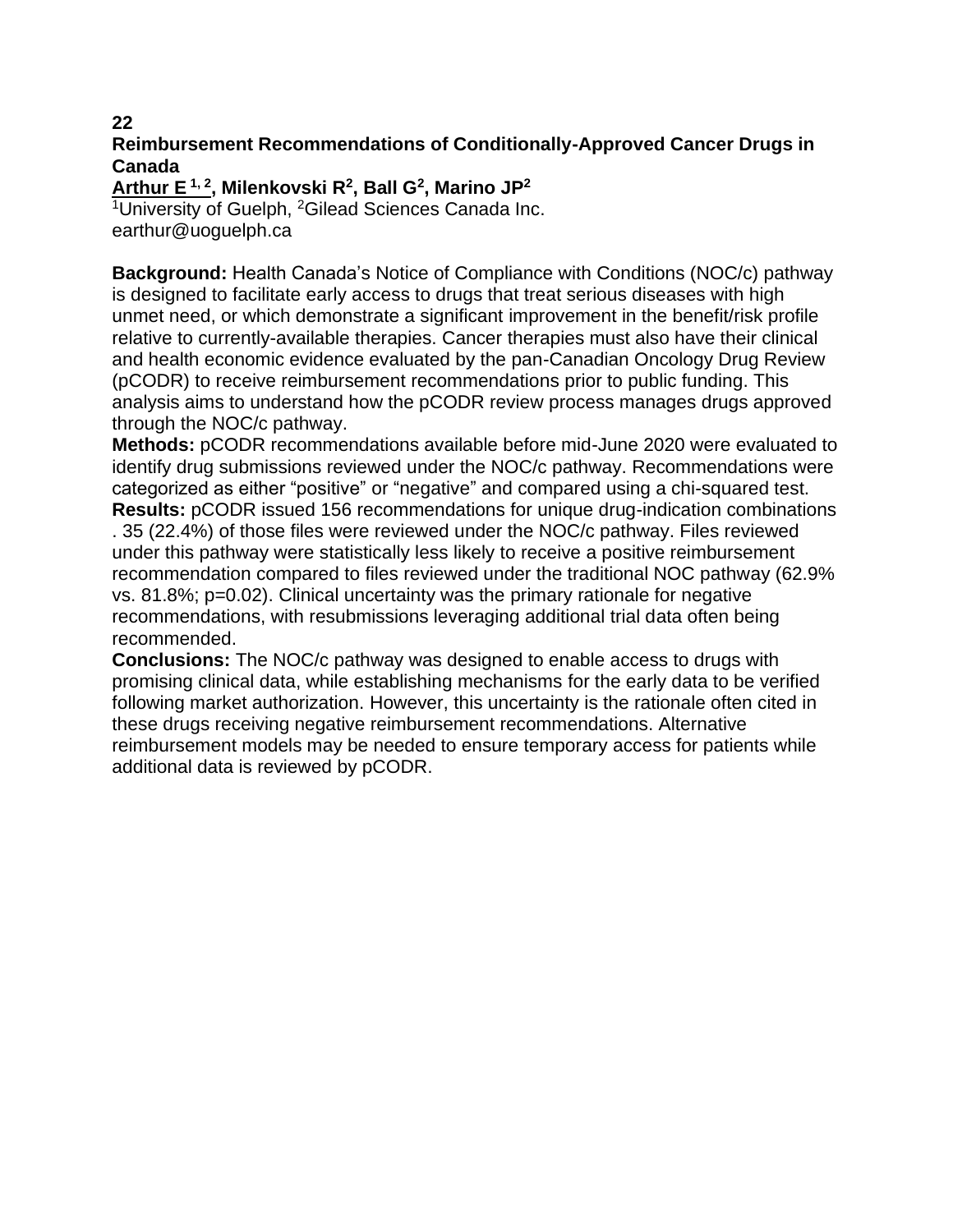# **Profiles of Opioid Consumption Associated with an Increased Risk of Acute Opioid-Related Healthcare Events**

**Kurteva S**, Abrahamowicz M, Gomes T, Tamblyn R

Department of Epidemiology and Biostatistics, McGill University, Montreal, Canada, Clinical and Health Informatics Research Group, McGill University, Montreal, Canada siyana.kurteva@mail.mcgill.ca

**Background:** Multiple policy and public health interventions have been implemented to stem the ongoing opioid epidemic. While better pain management has guided policies for opioid use, there is limited evidence regarding how prescription patterns are associated with an increased risk of avoidable adverse events.

**Methods:** A cohort of patients discharged from two hospitals within an academic health center in Quebec, Canada, who filled an opioid prescription 3 months post-discharge was assembled. Data from the provincial health insurance agency to measure opioid dispensations, medical services and death in the one year post-discharge was retrieved. Multivariable Marginal Structural Cox Proportional Hazards models were used to determine the association between time-varying opioid use, including dose, duration and opioid type, and the risk of opioid-related emergency department (ED) visits, readmissions or death.

**Results:** The 1,551 patients in the cohort had a mean age of 69 years (SD=10.3). Among those who filled at least one opioid prescription, 16% of patients experienced an opioid-related ED visit, re-admission or all-cause death. Cumulative opioid duration of > 90 days was associated with an adjusted hazard ratio (aHR) of 2.56 (95% CI:1.25 - 5.27), compared to 1-30 days of use. Mean daily dose of ≥90 morphine milligram equivalent(MME) was associated with an aHR of 3.24 (95% CI: 1.43-7.35) compared to ≤50 MME.

**Conclusion:** We found increases in the risk of opioid-related ED visits/rehospitalizations or death with higher doses and increasing opioid use duration. Policies that limit the prescribed duration and dose may attenuate the risk of avoidable morbidity.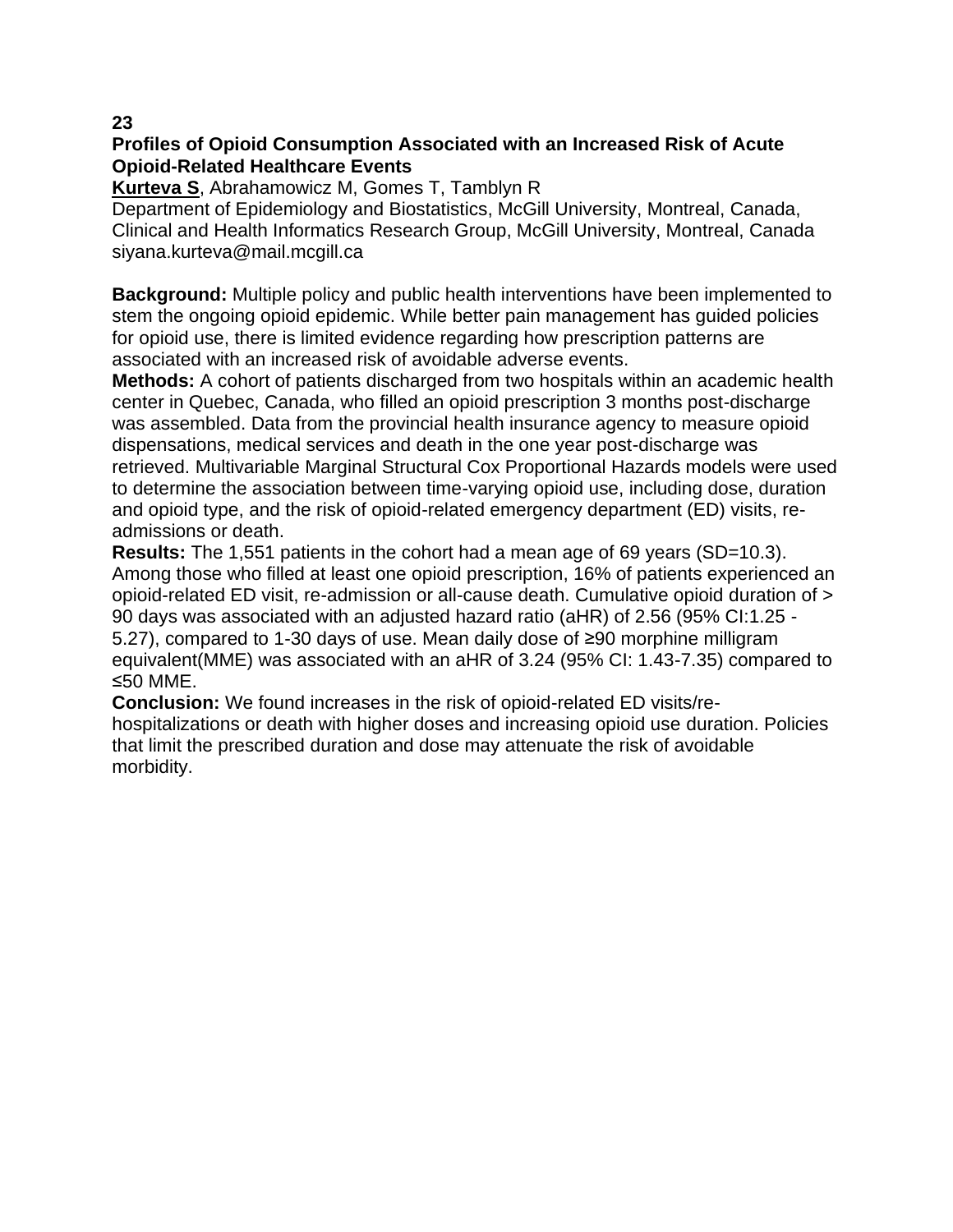**A retrospective view on plan sustainability in 2019 from a large Canadian private payer**

**Arora A**, Nguyen S, Hayes J, Doobay J Sun Life anjila.arora@sunlife.com

**Background**: In 2019, drug spend continues to increase at an unsustainable rate compared to the rate of inflation. High-priced drugs are beginning to create financial pressure points for which private health care plans must prepare. Private insurers and their industry actuarial pooling mechanisms were not designed to absorb the exorbitant cost increases that are currently being observed. Plan sponsors will face significant financial pressure if steps are not taken to proactively mitigate the risks to plan sustainability by this new generation of high-priced drugs.

**Objective:** To determine if the strategies implemented to reduce drug spend, such as product listing agreements, are helping to bend the benefits cost curve for plan sponsors and highlight how the strategies in place in 2019 have helped reduce drug spend.

**Method:** Using Sun Life's claims database, determine Sun Life's spend against inflation.

**Results:** Based on the rate of inflation, the expected drug spend increase from 2018 to 2019 should have been 1.9%. However, the actual Sun Life drug spend in 2019 outpaced inflation and increased by 7.9%. The latter includes approximately \$80 Million in savings generated through product listing agreements.

**Conclusion:** While spectacular movement has been made to improve plan sustainability, drug spend continues to rise above inflation at an alarming rate. Further work and collaboration by private payers, public payers and the pharmaceutical industry is needed to bend the benefits cost curve.

#### **24**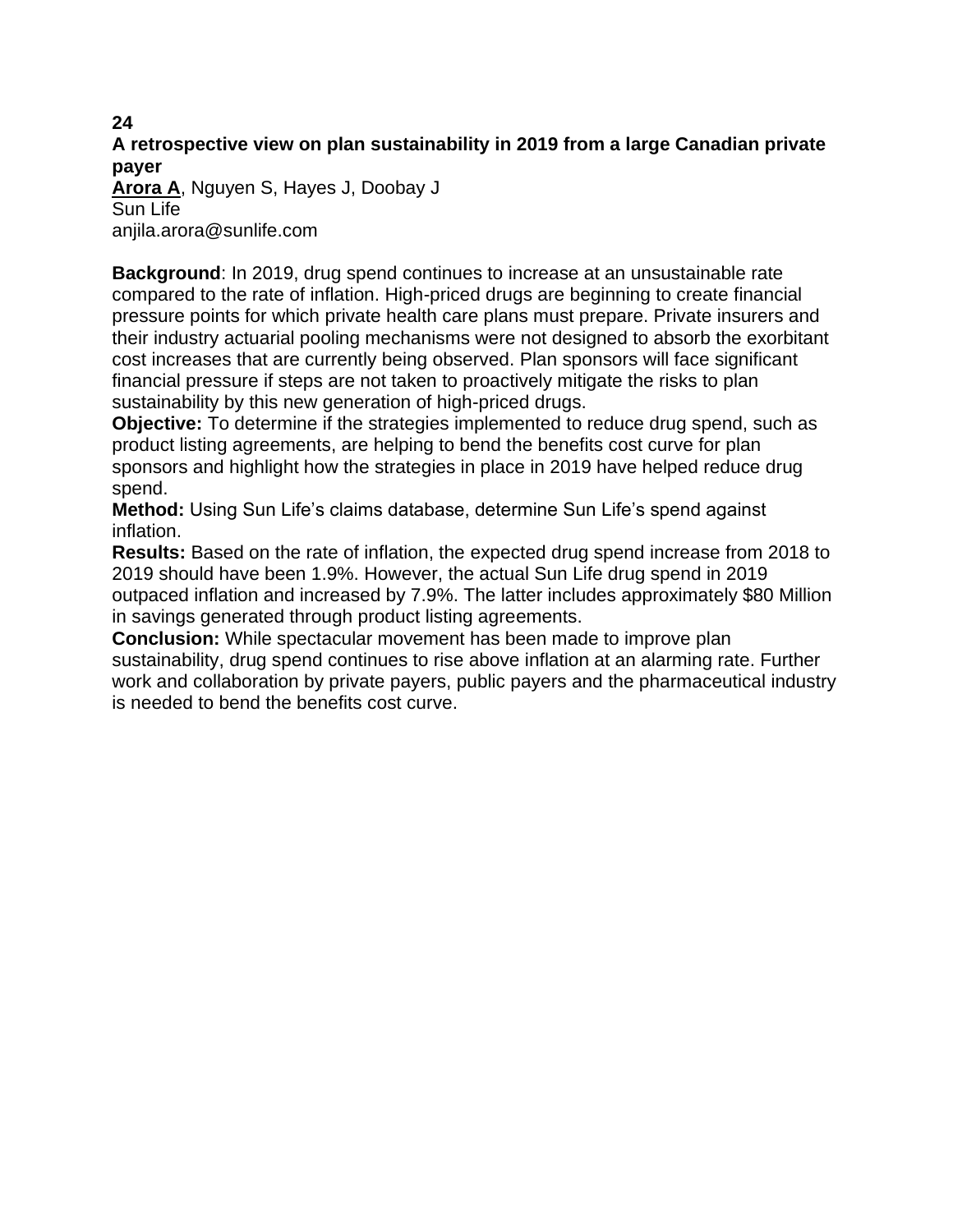# **The COVID-19 risk assessment model: an interactive epidemiologic modelling platform**

**Kirwin E<sup>1</sup>**, Rafferty E<sup>1</sup>, Round J<sup>1, 2</sup>, McCabe C<sup>1, 3</sup> <sup>1</sup>Institute of Health Economics, <sup>2</sup>School of Public Health, University of Alberta, <sup>3</sup>Department of Emergency Medicine, University of Alberta **jround@ihe.ca**

**Background:** Public health decision makers are challenged with formulating robust responses to the current COVID-19 pandemic. Decision makers must determine when to introduce and relax interventions, which groups to target, and how to allocate scarce resources across multiple demands and patient groups. Current modelling efforts extrapolate trends from other jurisdictions and/or estimate the impact of a limited range and combination of interventions. There is a lack of widely available modelling resources which interactively predict outcomes under combinations of public health interventions (contact tracing, quarantine, social distancing) and prevention and treatment options (immunization, antiviral treatment). We have a developed a platform to enable end users in multiple settings (public health decision makers, state/provincial governments, federal governments) to evaluate a complete range of interventions on a common platform and therefore promote coherent, effective COVID-19 responses within and across jurisdictions. We have used data from Alberta, Canada, to for model development, but the platform is easily adaptable to any jurisdictional context. Our objective is to provide a modelling platform which is: (i) is broadly applicable and accessible, (ii) evaluates current and potential future interventions, and (iii) is structured to use high quality surveillance inputs, and account for uncertainty in model parameters. **Methods:** The COVID-19 Risk Assessment Model (CRAM) is the basis of our platform. The full platform includes model fitting, evidence synthesis, expert elicitation, probabilistic, and interactive modelling components. The CRAM is an ordinary differential equation model which includes two risk, and 16 age groups, and disaggregates social distancing interventions into work, school, home, and other locations. The CRAM was developed for the province of Alberta, Canada, and we derive inputs from Alberta Health data holdings wherever possible, but the model is easily adaptable to other jurisdictions.

The CRAM is designed to evaluate quarantine, test and trace, and social distancing interventions, as well as potential future immunization and antiviral treatment options. Health economic outcomes (cost, disutility) are included in model outputs to estimate Net Monetary Benefit (NMB) from both payer and societal perspectives.

We calibrate our model to observed data using a latin hypercube generated with plausible parameter values for simultaneous calibration of unknown parameters. We estimate uncertainty distributions (comparing the fit of beta, uniform, and gamma distributions) for each of the calibrated parameters from the top 10% parameter sets in the hypercube, defined as those minimizing the sum of the normalized difference in observed outcomes and model estimates.

Model inputs leverage jurisdictional data as inputs. For inputs which cannot be estimated with jurisdictional data, such as the duration of the infectious and latency periods and economic inputs, we will draw from the literature and a national review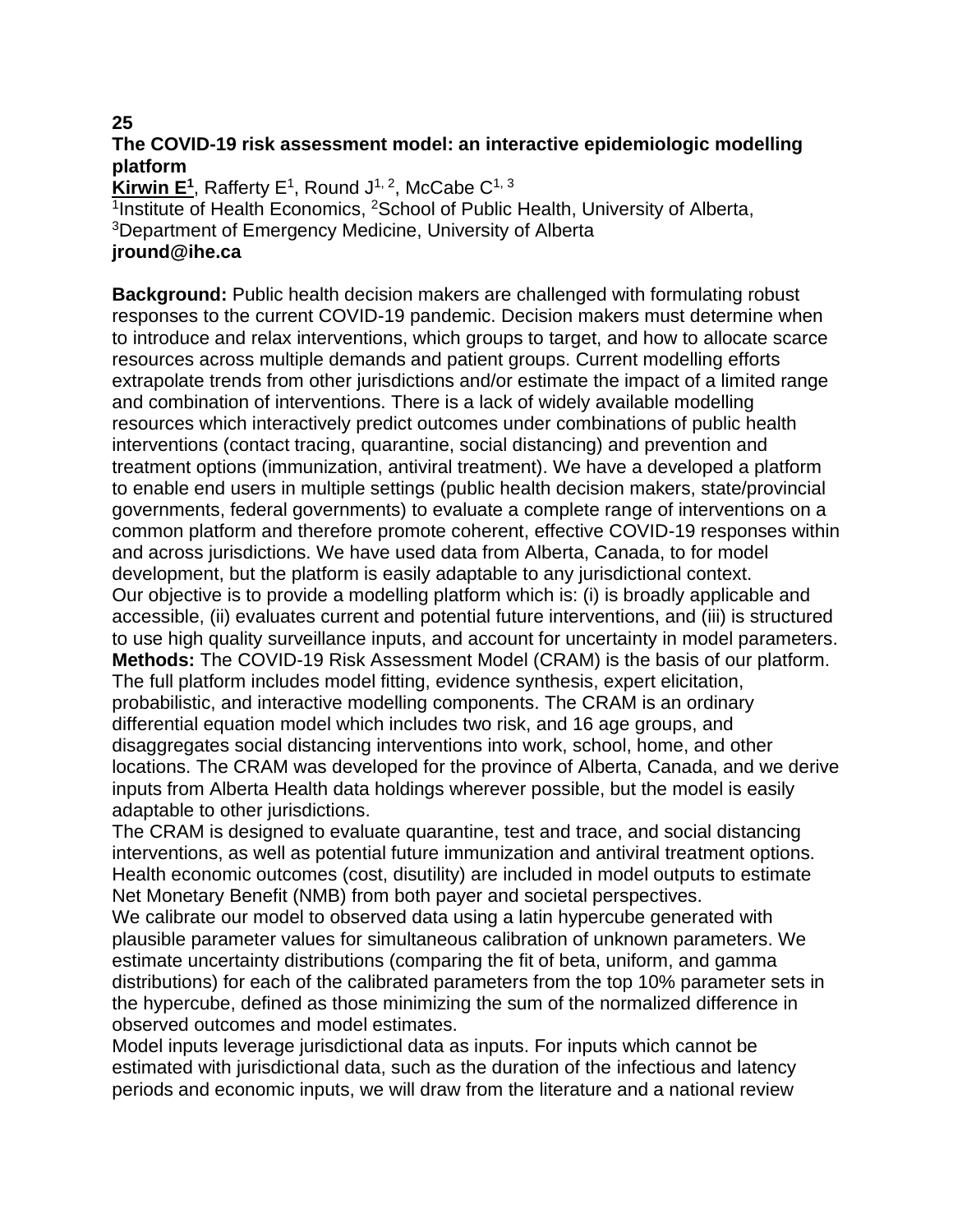produced by the Public Health Agency of Canada (PHAC). The fitted model samples from the distribution for each input over 10,000 simulations, and uncertainty in model outputs is represented as quantile-based credibility intervals.

**Results:** Our platform makes a significant contribution to the existing resources because: (i) the model is structured to easily incorporate jurisdictional parameters and emerging evidence, (ii) the model will be made freely available in an open-source interactive format with a simple user interface, (iii) the model is structured to allow any combination of intervention implementation and timing to be compared, and (iv) the model provides health economic outcome predictions.

Anticipated impacts of the final model platform are: (i) improved decision making and outcomes for end user jurisdictions, (ii) a consistent platform for decisions, improving coherence in policies implemented at all levels of decision making and across jurisdictions.

**Conclusions:** One of the greatest challenges of the COVID-19 pandemic has been balancing the health and safety of individuals, the capacity of the health system, and other social and economic needs of the population. By providing a platform to synthesize epidemiologic and economic outcomes in an NMB framework, better decisions will be made. The reasons for this are twofold: (i) jurisdictions will be enabled to evaluate tradeoffs between public health and broader economic concerns, and (ii) across jurisdictions and decision making levels, decision makers can access a single platform, providing consistency and coherence in decision outcomes.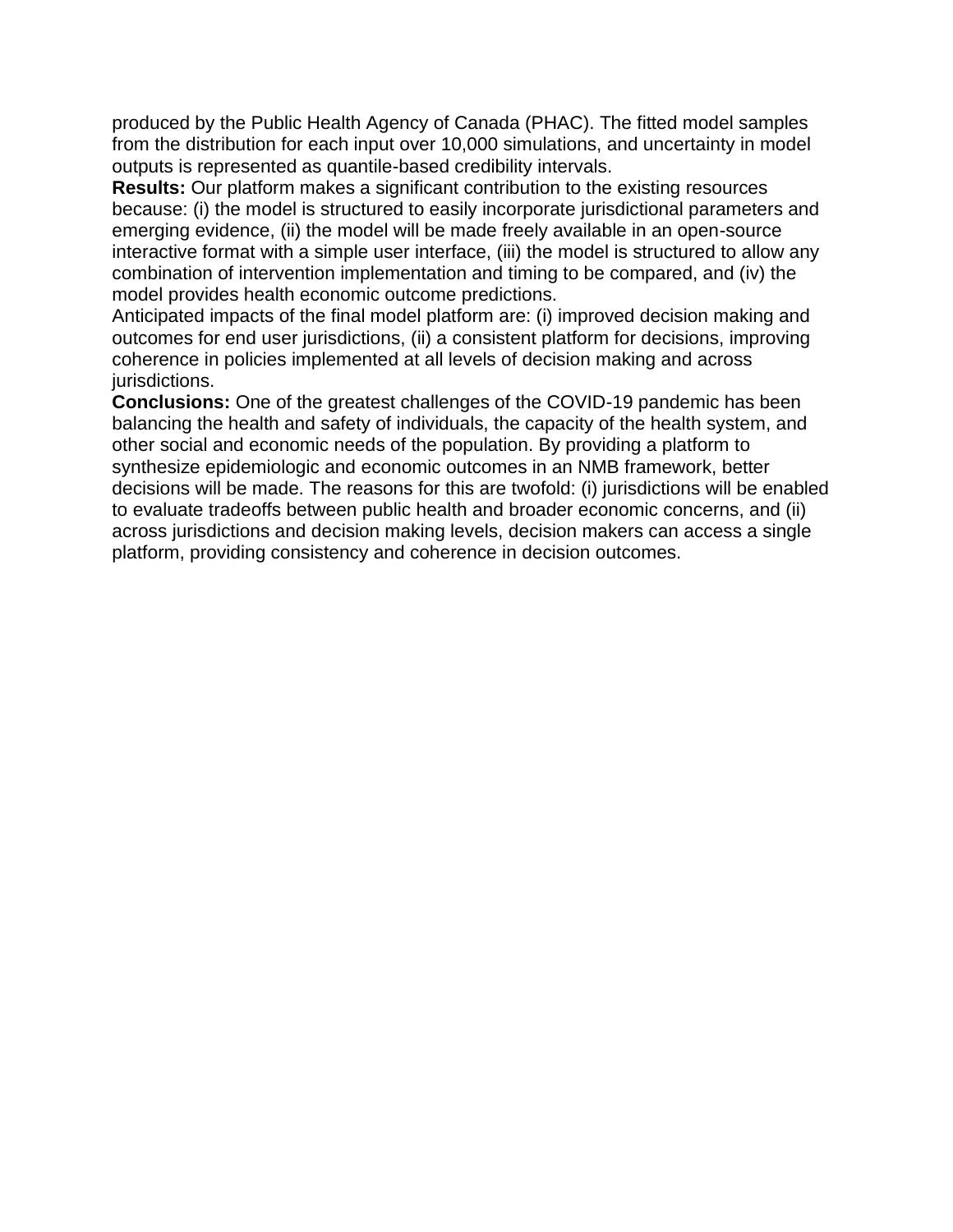# **Analysis of biosimilars private claims data in Canada**

Humphries B<sup>1, 2</sup>, Adebayo W<sup>1</sup>, Lamb-Palmer D<sup>1</sup>, Henricks P<sup>1</sup> <sup>1</sup>PDCI Market Access, Ottawa, ON, <sup>2</sup>Department of Health Research Methods, Evidence and Impact, Hamilton, ON brittany.humphries@pdci.ca

**Background:** Canada has the second highest per capita biologic spending among OECD countries. Subsequent entry biologic (SEB) adoption remains low compared to other countries. The Canadian biosimilar industry, Health Technology Assessment Agencies, and payers have worked to enhance biosimilar adoption.

The objective of this analysis was to explore the patient-level impact of recent adoption efforts on SEB initiation of anti-TNF medicines in the Canadian Private market.

**Methods:** This analysis was conducted using PDCI's Private Claims Database, representing an average annual sample of 1.6 million covered lives. The population of interest was patients with at least one claim for etanercept or infliximab between 2012 and March 31, 2020. Descriptive statistics (mean, standard-deviation [SD]) were used to describe trends in biologic and SEB initiation and switching. Subgroup analyses were conducted according to age, province, and gender.

**Results:** A total of 2,953 patients were identified for this analysis. 164 received a biosimilar, 48% (n=79) of initiations were in the most recent 12-months (Apr 1, 2019 - March 31, 2020). 30 (18%) biosimilar recipients were switched from the innovator with 26 (87%) in the most recent six-months. The mean patient age when initiated with etanercept was 47.8 (SD=13.9) years; 44.7% were male. The mean patient age when initiated with infliximab was 38.5 (SD=14.3) years; 51.5% were male.

**Conclusions:** While this analysis found recent increases in switching from the innovator to biosimilars in the private market, early uptake of biosimilars was limited to new patient starts. Further research is necessary to explore the impact of switching on patients.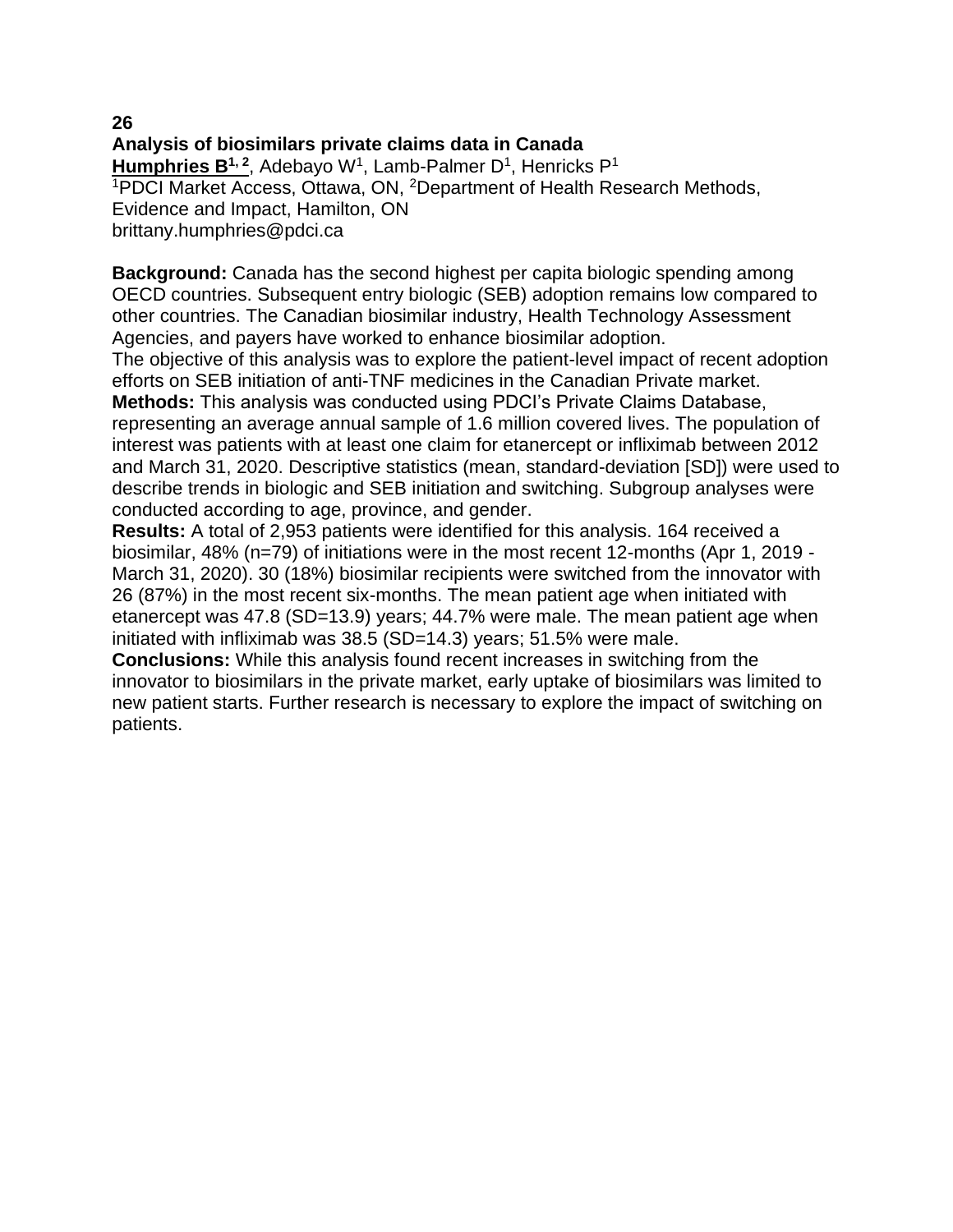# **Variability in Prescription Medication Coverage for Children and Youth across Canada: A Scoping Review**

**Ahmad A<sup>1</sup>** , Miregwa B<sup>2</sup> , Abbas M<sup>3</sup> , Holbrook A<sup>4</sup>

<sup>1</sup>Bachelor of Health Sciences Program, McMaster University, Hamilton, Canada, <sup>2</sup>Health Policy Graduate Program, McMaster University, Hamilton, Canada, <sup>3</sup>Bachelor of Arts & amp: Science Program, McMaster University, Hamilton, Canada, <sup>4</sup>Division of Clinical Pharmacology & amp; Toxicology, McMaster University, Hamilton, Canada [ahmada32@mcmaster.ca](mailto:ahmada32@mcmaster.ca)

**Background**: Drug coverage in Canada is provided by at least 14 public drug plans and thousands of private insurance plans. Previous literature suggests that coverage varies, but typically focuses on the elderly, those with selected diseases, and those on social assistance.

**Objective:** To undertake a scoping review of recent literature to evaluate the variation in drug coverage for children and youth across Canada.

**Methods:** Bibliographic databases (i.e. Embase, CINAHL, Web of Science, Medline) and gray literature sources were screened. Papers published between January 2005 and December 2019 focusing on drug coverage for Canadians under 25 were identified. **Results**: 6 original reports met our criteria. There was minimal information about private plan coverage. 12 of 14 jurisdictions report coverage for individuals under 25 through some form of demographic-based or income-based public drug plan, while many residents of Northwest Territories and Nunavut receive coverage through the Non-Insured Health Benefits program. Quebec provides coverage for the whole population with one public plan, while other jurisdictions have additional disease-based plans varying in age of eligibility and disease type. Children and youth covered by demographic or income criteria have access to jurisdictional formularies. Three of the 14 public plans report no cost sharing for individuals under 25 that meet specific criteria, while the other 11 report cost sharing models.

**Conclusion:** For children and youth in Canada, information on private plan drug coverage is lacking, but there is evidence of variability across the 14 public drug plans in terms of age of access and disease-specific criteria.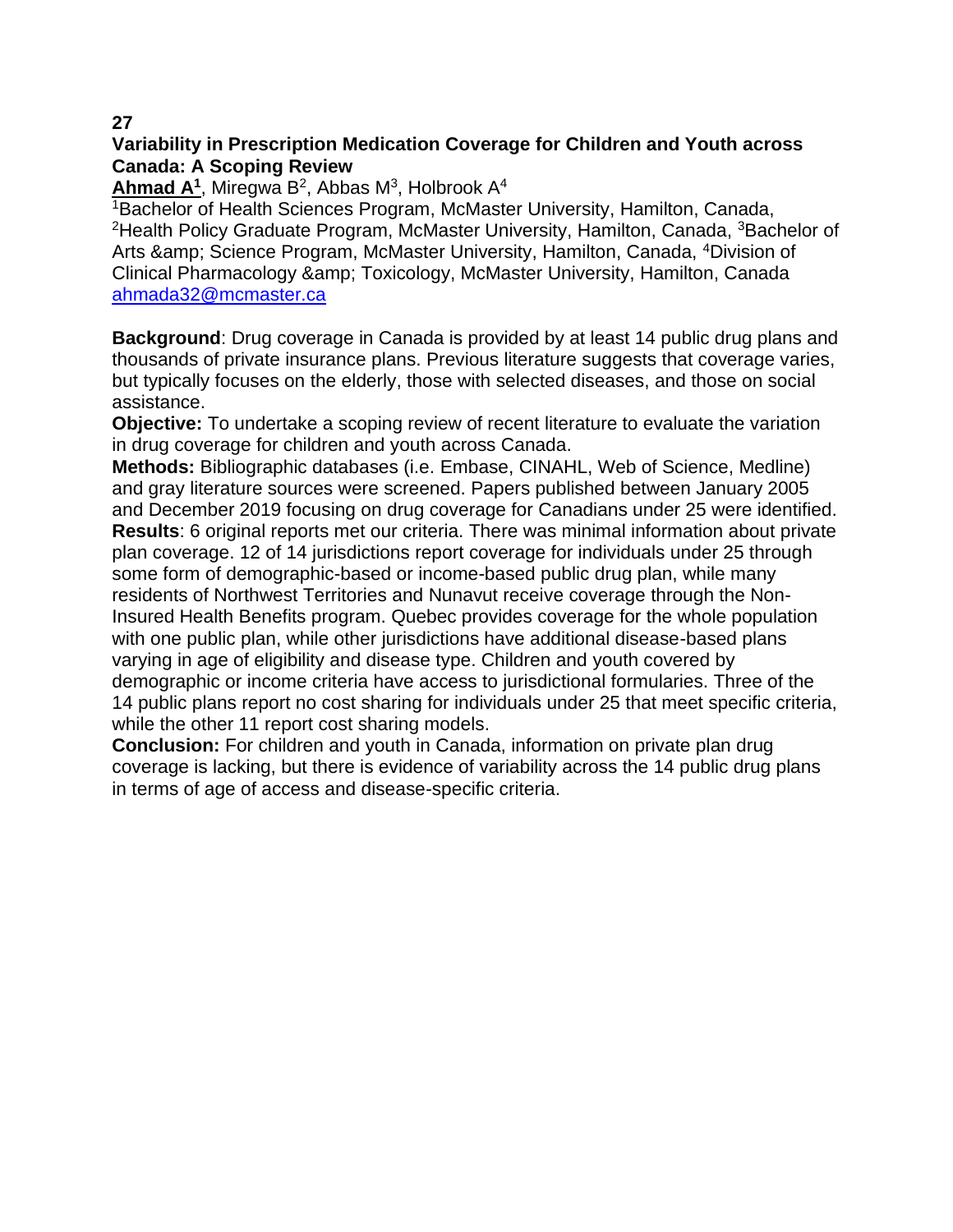# **Development of an adapted operationalized definition of nudging for healthcare and medication optimization**

Lee J<sup>1</sup>, Peters R<sup>2</sup>, Zhang J<sup>2</sup>, Holbrook A<sup>1</sup>, Dolovich L<sup>3</sup>

<sup>1</sup>Department of Medicine, McMaster University, <sup>2</sup>Michael DeGroote School of Medicine, McMaster University, <sup>3</sup>Leslie Dan Faculty of Pharmacy, University of Toronto justin.lee@medportal.ca

**Background:** Behavioural economics suggests that clinicians' and patients' medication choices are influenced by environmental factors and cognitive biases. Based on this theory, nudging has been proposed as a strategy to improve the safe and effective use of medications. However, there is no consensus definition for a "nudge". In preparation for a systematic review examining the effectiveness of nudging to improve prescribing, we sought to develop a precise definition of nudging for a healthcare context. **Methods:** We conducted a literature review and consultations with content experts to map out core nudge components. These components formed the basis of a nudging definition developed for use in a healthcare or medication context. A decision tree was developed to evaluate features that can distinguish nudges from other behavioural interventions (e.g. shoves, boosts). We pilot tested the definition on a random sample of 100 studies to evaluate inter-rater agreement.

**Results:** We found variable nudging definitions depending on the context and field of study (e.g. economics, public health). Core features include interventions that influence behaviour through heuristic processing and are non-coercive, non-fiscal, and do not restrict freedom of choice. We found that prompt or reminder nudges have key features that need to be critically evaluated because they exist on a continuum that can make interventions more and less nudge-like. These include the medium, content, interactivity and frequency of the delivered intervention. The mean weighted kappa of pilot testing was 0.82.

**Conclusion:** We developed a nudging definition for use within a healthcare context with good inter-rater reliability.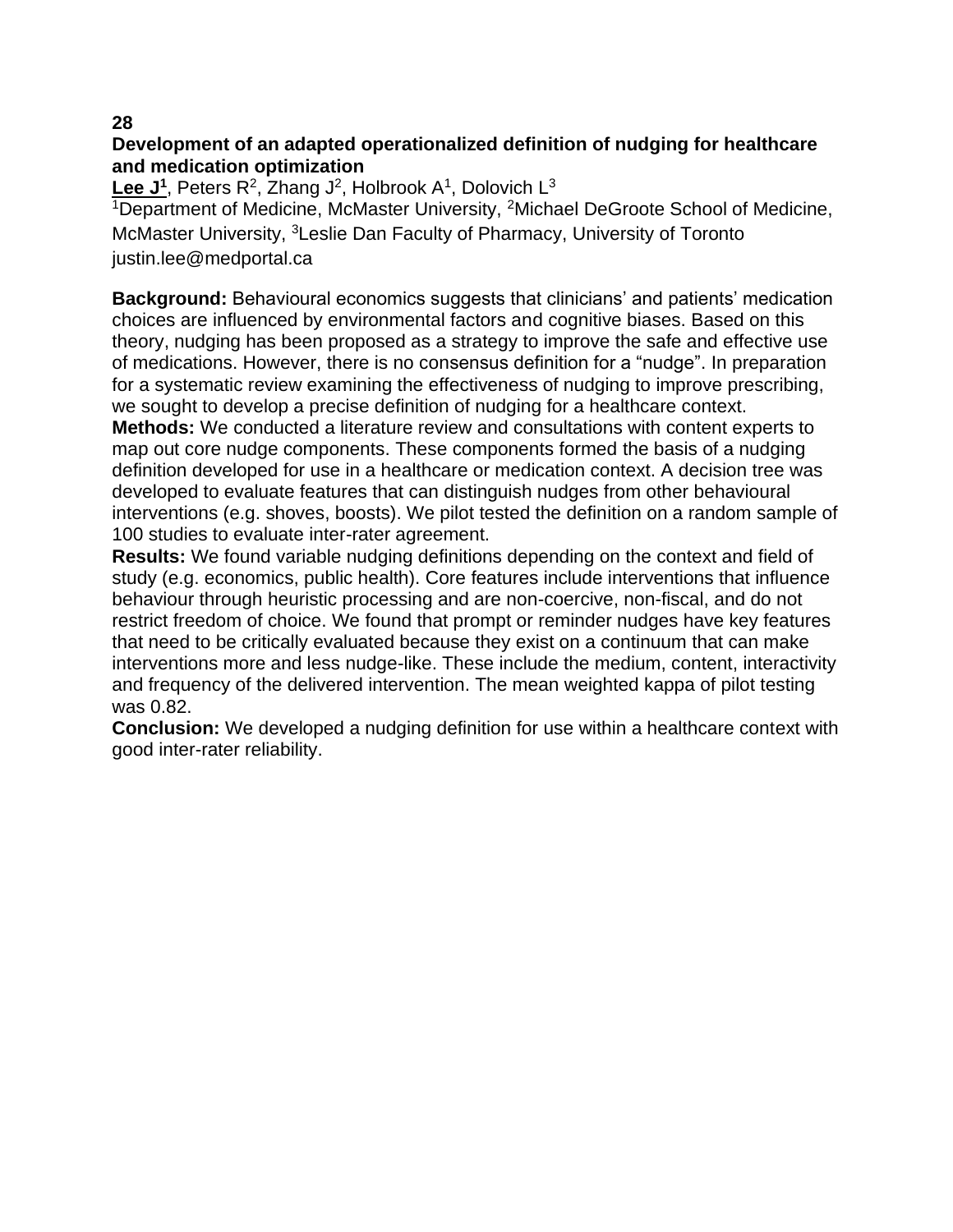**29 Real-world cost-effectiveness of direct oral anticoagulants in the Quebec setting Lachapelle P1,2** ,

**Withdrawn by author**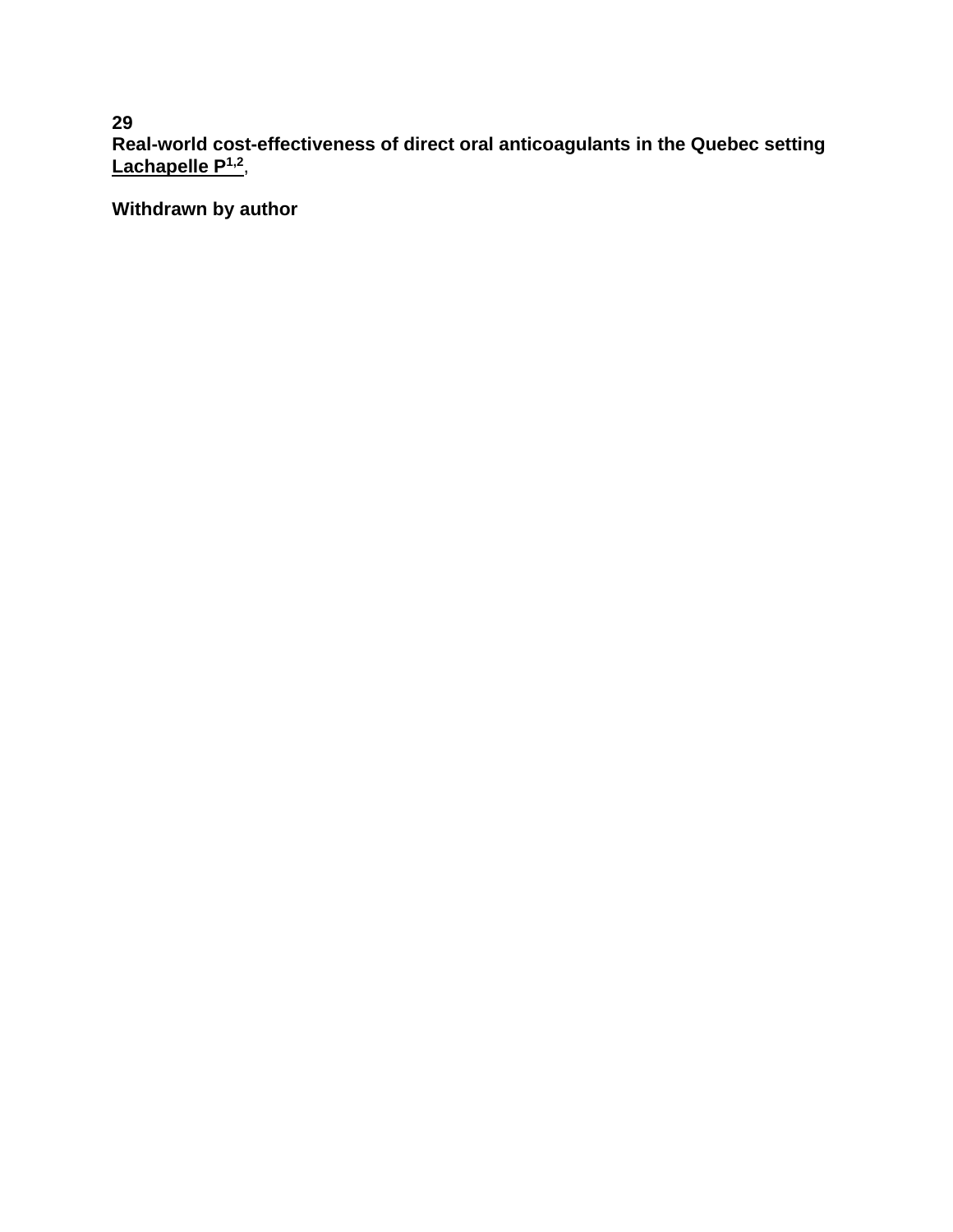# **Pre-existing autoimmune disease and immune-related adverse events (irAE) with checkpoint inhibitors in melanoma**

Machado MAA<sup>1</sup>, Moura CS<sup>2</sup>, Chan K<sup>3</sup>, Curtis JR<sup>4</sup>, Hudson M<sup>5</sup>, Abrahamowicz M<sup>6</sup>, Colmegna I<sup>1</sup>, Jamal R<sup>7</sup>, Pilote L<sup>1</sup>, Chan AW<sup>3</sup>, Bernatsky S<sup>1</sup>

<sup>1</sup>McGill University, Department of Medicine, Canada, <sup>2</sup>Research Institute of the McGill University Health Centre, Centre for Outcomes Research and Evaluation, Canada, <sup>3</sup>University of Toronto, Department of Medicine, Canada, <sup>4</sup>University of Alabama at Birmingham, Department of Medicine, USA, <sup>5</sup>Lady David Research Institute for Medical Research, Canada, <sup>6</sup>McGill University, Department of Epidemiology, Biostatistics and Occupational Health, Canada, <sup>7</sup>Centre Hospitalier de l'Universite de Montreal, Canada marina.machado@mail.mcgill.ca

**Background:** Melanoma patients with pre-existing autoimmune disease may be at higher risk of developing AE associated with checkpoint inhibitors. We aimed to evaluate AE in melanoma patients using checkpoint inhibitors with and without preexisting autoimmune diseases.

**Methods:** We selected adults with metastatic melanoma that initiated therapy with ipilimumab (IPI), pembrolizumab (PEM), nivolumab (NIV), or NIV/IPI over Jan 2012-July 2017 using MarketScan Databases. We identified autoimmune disease based on diagnostic codes from physician visits/hospitalizations: pre-existing autoimmune disease was defined in 12 months before initiation of therapy (time-zero) and incident AE (outcome) was defined from time-zero until the earliest date of in-hospital death, loss of health/drug plan, end of study period (Dec 2017), gap between doses ≥60 days, or therapy switch. We estimated AEs rates and hazard ratios (HR) with 95% confidence intervals (CI) adjusted for age, sex, calendar year, comorbidities, past health care use, past and current cancer therapy, and pre-existing autoimmune disease.

**Results:** We studied 2315 patients initiating checkpoint inhibitors. The median age was 60 years, 62.1% were male, and 27.7% had pre-existing autoimmune disease. The rate (per 100 person-years) of AEs in patients with pre-existing autoimmune diseases was 7.3 (95%CI 4.2-12.6) versus 4.1 (95%CI 2.5-6.6) in those without autoimmune disease. Presence of pre-existing autoimmunity was associated with higher AE risk (adjusted HR 2.17, 95%CI 1.01-4.66); AE risk was lower with IPI vs. NIV/IPI (adjusted HR 0.19 95%CI 0.04-0.86).

**Conclusions:** We observed a trend of higher AE risk associated with checkpoint inhibitors in metastatic melanoma patients with pre-existing autoimmunity.

# **30**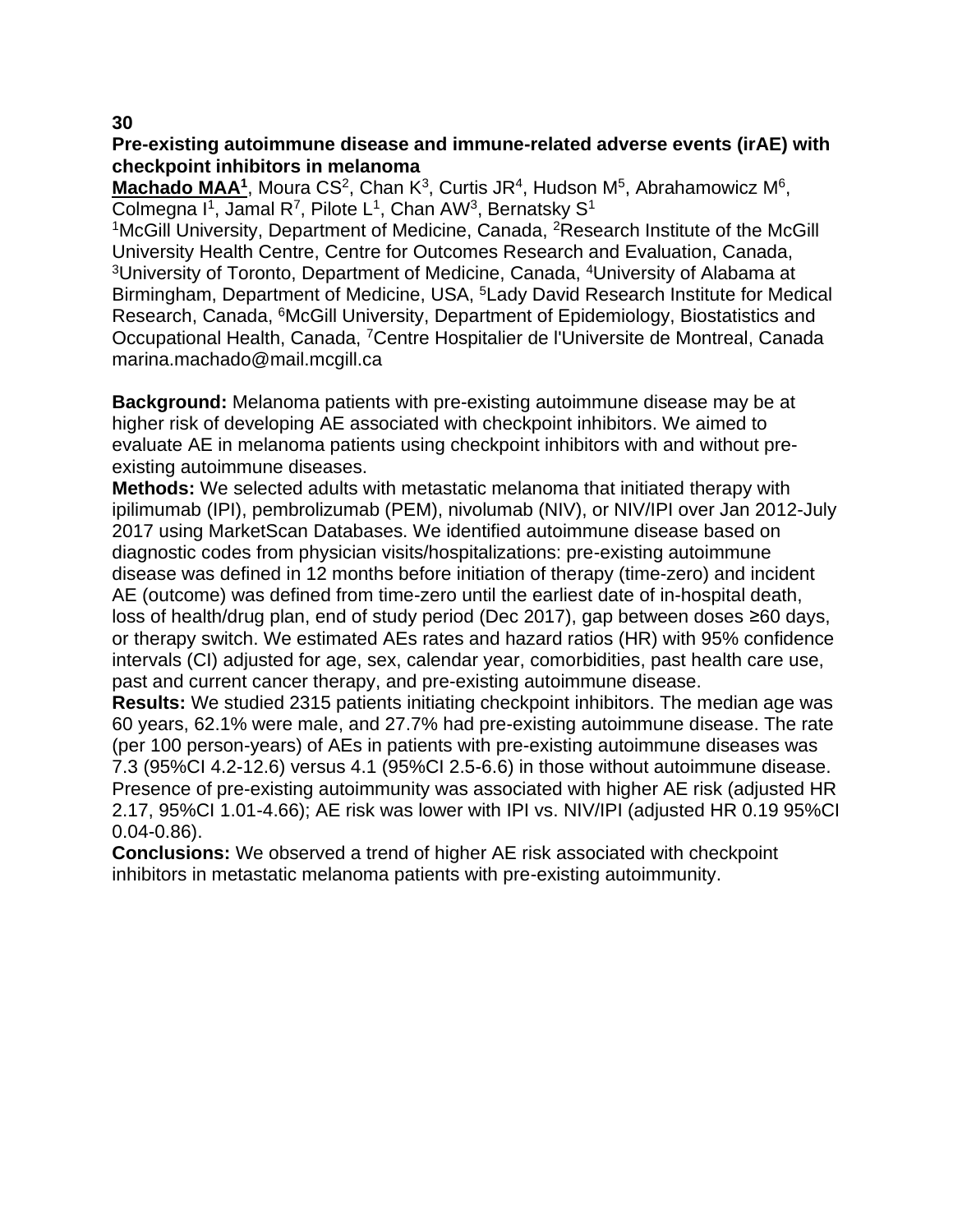# **Characteristics of a population exposed to a disease-modifying drug for multiple sclerosis in the real-world setting (1996-2017)**

**Ng HS<sup>1</sup>, Zhu F<sup>1</sup>, Kingwell E<sup>1</sup>, Zhao Y<sup>1</sup>, Evans C<sup>2</sup>, Svenson L<sup>3</sup>, Fisk JD<sup>4</sup>, Marrie RA<sup>5</sup>,** Tremlett H<sup>1</sup>

<sup>1</sup>Department of Medicine, Division of Neurology and the Djavad Mowafaghian Centre for Brain Health, University of British Columbia, Vancouver, BC, Canada, <sup>2</sup>College of Pharmacy and Nutrition, University of Saskatchewan, Saskatoon, SK, Canada, <sup>3</sup>Department of Community Health Sciences, Cumming School of Medicine, University of Calgary, Calgary, AB, Canada, Alberta Ministry of Health, Edmonton, AB, Canada, Division of Preventive Medicine & amp; School of Public Health, University of Alberta, Edmonton, AB, Canada, <sup>4</sup>Nova Scotia Health Authority and the Departments of Psychiatry and Medicine, Dalhousie University, Halifax, NS, Canada, <sup>5</sup>Departments of Internal Medicine and Community Health Science, Max Rady College of Medicine, Rady Faculty of Health Sciences, University of Manitoba, Winnipeg, MB, Canada, huahshin.ng@ubc.ca

**Background:** Relatively little is known about the use of disease-modifying drugs (DMDs) for multiple sclerosis (MS) in the population-based universal healthcare setting. We described the characteristics of a population with MS who were exposed to their first DMD in the real-world setting.

**Methods:** Using linked population-based health administrative data, we identified all adults (aged ≥18 years) with MS in the province of British Columbia, Canada between 1996 and 2017. Individuals were followed from their first recorded demyelinating event to the earliest of death, emigration, or study end (December/2017)

**Results:** Overall, 4283 with MS filled a DMD prescription during the study period. Most were women (n=3132, 73%) and 17% (n=741) had some comorbidity (Charlson Comorbidity Index  $\geq$ 1). The mean (SD) age at first DMD ranged from 37.2 (10.0) years for alemtuzumab to 43.0 (10.6) years for teriflunomide. Nearly 20% (n=724) were ≥50 years of age when they filled their first DMD prescription. From 1996-2012, the most common first DMD prescriptions filled were for either beta-interferon (n=2548/3190, 80%) or glatiramer acetate (n=612/3190, 19%). From 2013-2017, the most common first DMD prescriptions filled were for glatiramer acetate (n=379/1093, 35%), dimethyl fumarate (n=282/1093, 26%) or teriflunomide (n=182/1093, 17%).

**Conclusions:** Almost 1 in 5 persons with MS had at least some comorbidity and nearly 1 in 5 were ≥50 years old at the time of their first DMD. As these individuals are often excluded from clinical trials, our data illustrates the need to understand the harms and benefits of DMD use in these understudied groups.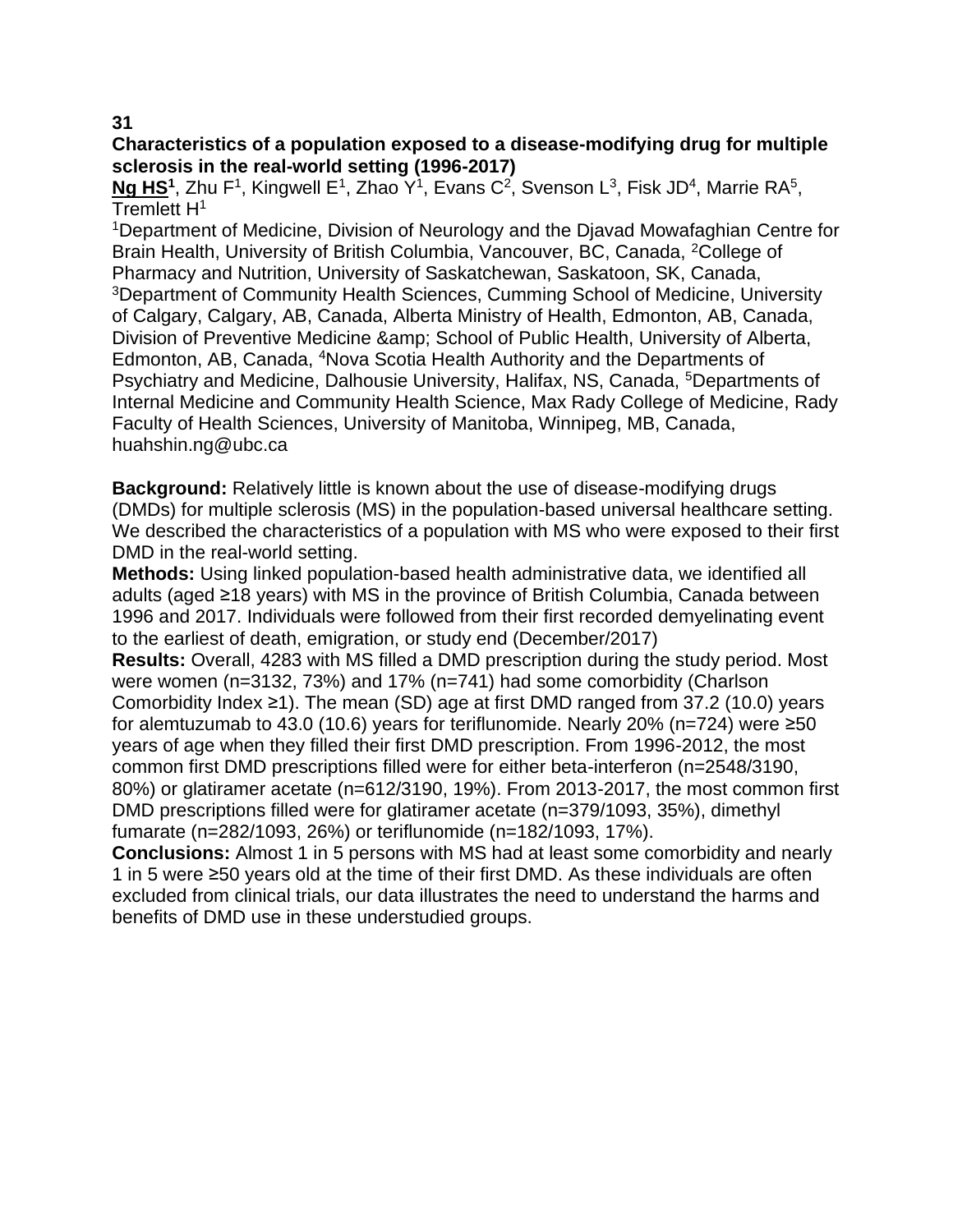## **Is treatment with sacubitril-valsartan compared to ACE inhibitors or ARBs more beneficial for women with heart failure?**

**Sohani Z**, Behlouli H, Soares de Moura C, Abrahamowicz M, & Pilote L McGill University Health Centre, 1001 Boulevard Decarie, Montreal, QC H4A 3J1 zahra.sohani@mail.mcgill.ca

**Background:** Guidelines for heart failure (HF) management are based on RCTs among men with reduced ejection fraction. Recently, PARAGON-HF suggested a benefit of sacubitril-valsartan among women with preserved ejection fraction.

**Objective:** We studied whether efficacy of treatment with sacubitril-valsartan compared to ACE inhibitors or ARBs varied by sex among patients with HF.

**Methods:** Data was derived from Truven MarketScan Databases between January 1, 2011 and Dec 31, 2017. We included patients with a diagnosis of HF on treatment with ACE inhibitors, ARBs, or sacubitril-valsartan based on the first prescription after diagnosis. 61,585 patients treated with an ACE inhibitor, 42,746 patients using ARBs, and 8,338 patients using sacubitril-valsartan were included. The primary outcome was a composite of re-admissions for HF and death from cardiovascular causes. We also studied secondary efficacy and safety outcomes.

**Results:** The incidence of the composite outcome was 27.66% in the ACE inhibitors/ARB group and 11.43% in the sacubitril-valsartan group (adjusted HR 0.77, 95% CI 0.71 - 0.84). A protective effect of sacubitril-valsartan was evident for both sexes (adjusted HRwomen 0.88, 95% CI 0.78 - 0.99; adjusted HRmen 0.78, 95% CI 0.71 - 0.86). Patients using sacubitril-valsartan experienced lower rates of combined hypotension, renal dysfunction, hyperkalemia, and angioedema. Secondary outcomes and adverse events did not vary by sex.

**Conclusion:** Similar to PARAGON-HF, we observe reduced hospitalizations and cardiovascular death from treatment with sacubitril-valsartan among women. However, we also report a therapeutic benefit in men. This is the first report of overall efficacy of sacubitril-valsartan evident for both sexes.

**Keywords:** heart failure, sacubitril-valsartan, sex effect, reduced ejection fraction, preserved ejection fraction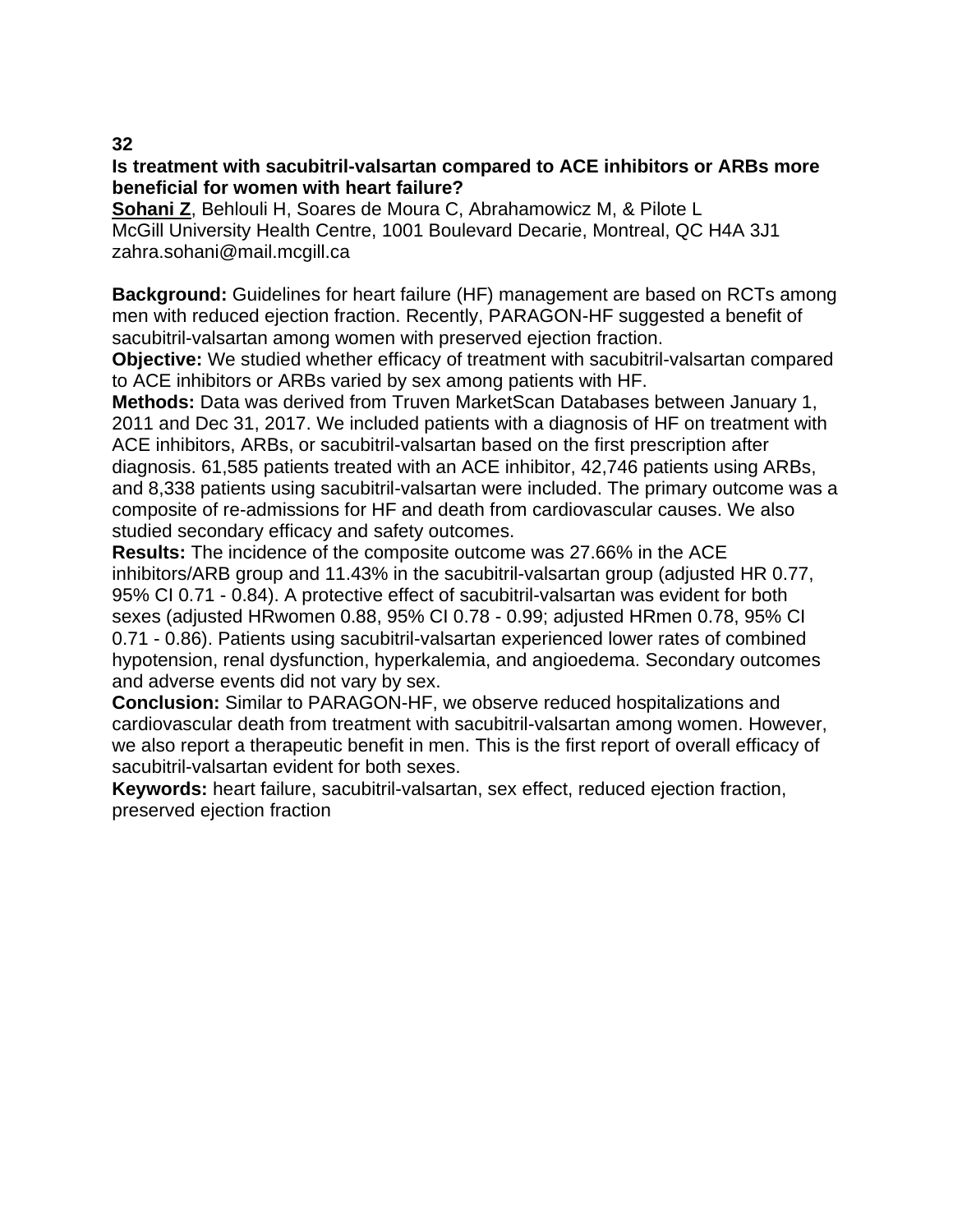# **Persistence in Rheumatoid Arthritis Patients on Biosimilar and Bio-Originator Etanercept: A Pooled Analysis of Pan-Canadian Cohorts**

Moura CS<sup>1</sup>, Choquette D<sup>2</sup>, Coupal L<sup>2</sup>, Schieir O<sup>3</sup>, Bykerk VP<sup>4,5</sup>, Valois MF<sup>1</sup>, Boire G<sup>6</sup>, Maksymowych WP<sup>7</sup>, Bernatsky S<sup>1</sup>,

<sup>1</sup>McGill University, Canada, <sup>2</sup>Institut de Rhumatologie de Montreal, Canada, <sup>3</sup>University of Toronto, Canada, <sup>4</sup>Mount Sinai Hospital, Canada, <sup>5</sup>Hospital for Special Surgery, USA, <sup>6</sup>University of Sherbrooke, Canada, <sup>7</sup>University of Alberta, Canada cristiano.soaresdemoura@mail.mcgill.ca

Data descriptions of drug persistence (and comparisons with the originator product, ETA-O) are still scarce.

**Objective:** To describe and compare persistence of ETA-B and ETA-O in RA. **Methods:** We used data from four ongoing, prospective cohorts in Canada: the Canadian Early Arthritis Cohort (CATCH), the Rheumatoid Arthritis Pharmacovigilance Program and Outcomes Research in Therapeutics (RAPPORT), the Early Undifferentiated Polyarthritis (EUPA) cohort, and the RHUMADATA registry. We studied biologic-naive and biologic-experienced RA adults initiating ETA-B or ETA-O between Jan. 2015 and Oct. 2019. We assessed persistence of therapy in the first 12 or 24 months, measured as time from therapy initiation to discontinuation. Multivariable Cox regression models were performed with each cohort dataset separately. Model variables included age, sex, comorbidity, past biologic use, and disease duration. Cohort-estimated hazard ratios (HR) were pooled using random-effects meta-analysis. **Results:** We identified 262 episodes of etanercept use (118 ETA-B and 144 ETA-O) from 250 RA patients. Across cohorts, there was considerable variation in RA duration. In the pooled analysis, the HR for discontinuation at 24 months comparing ETA-B to ETA-O was 0.51 (95% confidence interval, CI: 0.26-0.98). The pooled analysis for therapy discontinuation at 12 months adjusted HR in this analysis was 0.82 (95% CI: 0.42-1.60).

**Conclusions:** Despite wide confidence intervals, the 24-month data suggested potential better persistence with ETA-B versus ETA-O, with a similar trend at 12 months. Some of the observed associations may be related to residual confounding.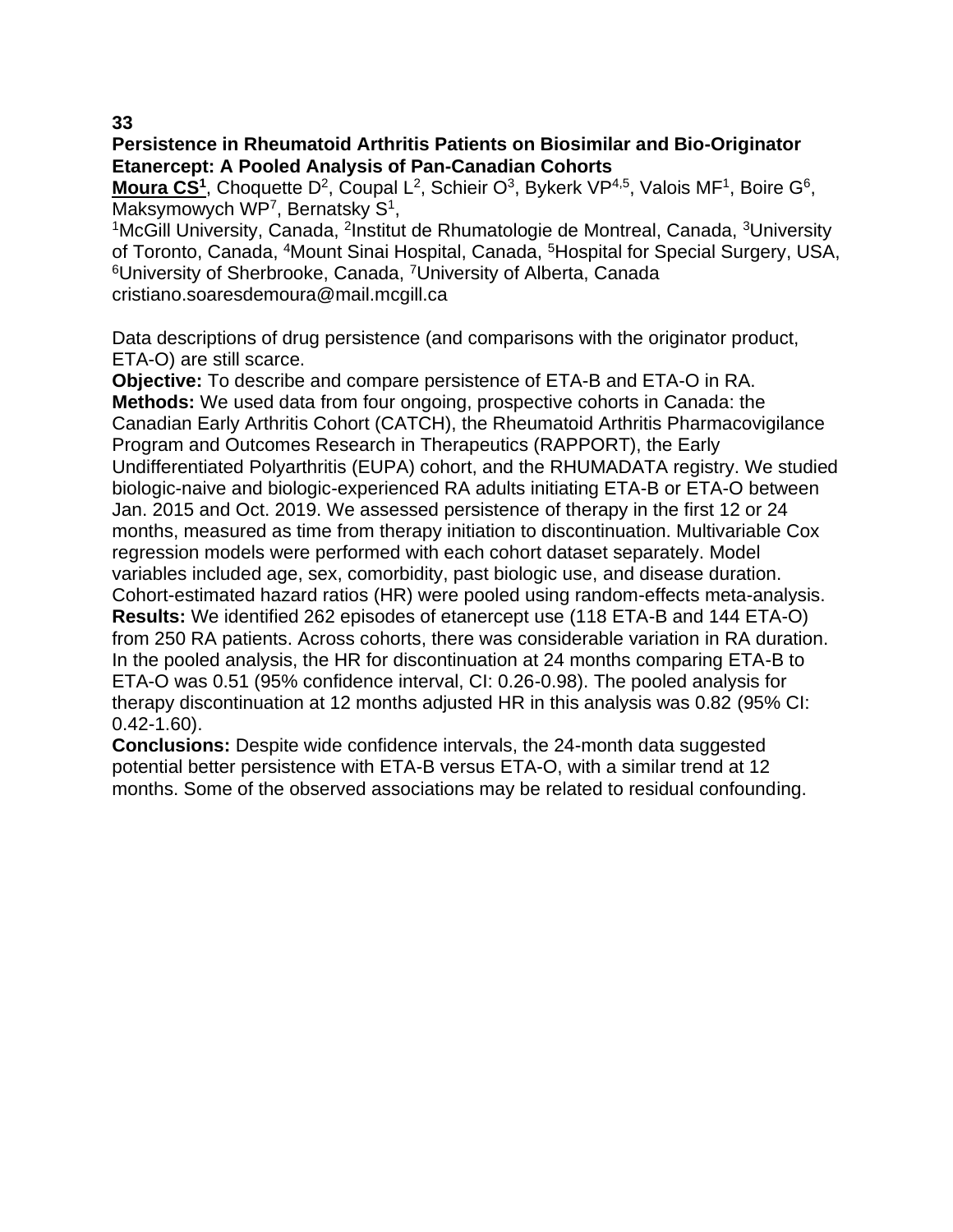**Characterizing Potential Medication Related Harm in the 30-days Following Hospitalization using Linked Provincial Administrative Health Data Weir DW**,

**Withdrawn by author**

**34**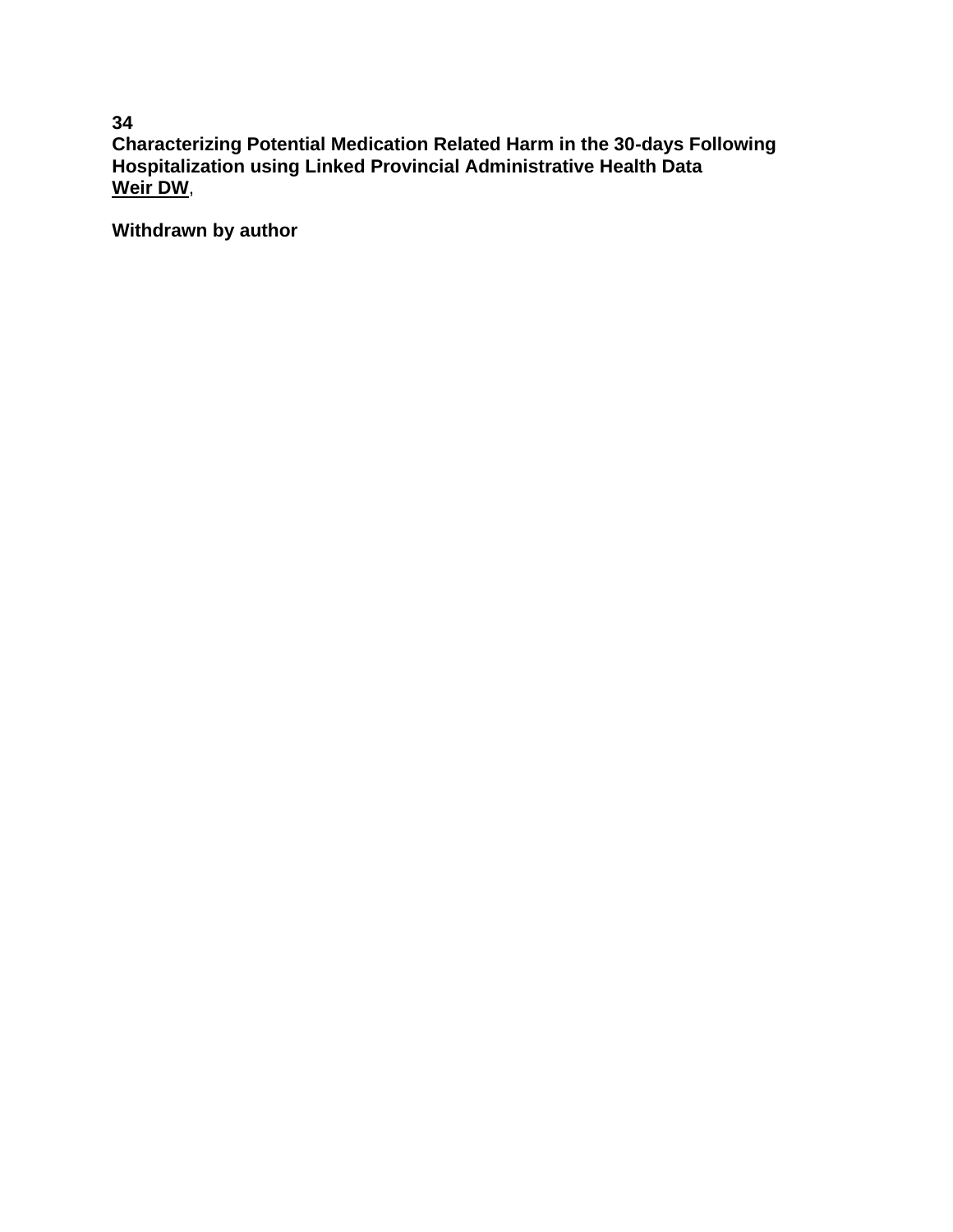**Gender and authorship in pharmacoepidemiology: studying the authorship patterns of Canadian Network for Observational Drug Effect Studies research** Sketris IS<sup>5</sup>, Helwig M<sup>1</sup>, McCaffrey K<sup>2</sup>, Traynor RL<sup>3</sup>, Burland E<sup>4</sup>, Stewart SA<sup>3</sup> <sup>1</sup>W.K. Kellogg Health Sciences Library, Dalhousie University, Halifax NS, Canada, <sup>2</sup>Robertson Library, University of Prince Edward Island, Charlottetown PEI, Canada, <sup>3</sup>Department of Community Health & amp; Epidemiology, Dalhousie University, Halifax NS, Canada, <sup>4</sup>Manitoba Centre for Health Policy, University of Manitoba, Winnipeg MB, Canada, <sup>5</sup>College of Pharmacy, Dalhousie University, Halifax NS, Canada ingrid.sketris@dal.ca

**Background:** The Canadian Network for Observational Drug Effect Studies (CNODES) studies the benefits and risks of post-market drugs; it evaluates its research mobilization efforts for accountability, demonstrating value, and learning. Acknowledging the authorship gender gap across academia, CNODES examined the relationship between gender and authorship in their own articles and the broader pharmacoepidemiology literature.

**Methods:** CNODES articles (published 2012-2017) were identified in SciVal; all articles that had cited the CNODES articles were extracted using Scopus' citation tracking tools. Scopus author IDs were used to extract full names; a web service

(www.genderapi.com) was used to estimate gender, converting all probabilities <80% to "indeterminate". Cross tabulations and visualizations were created and chi-square tests were conducted.

**Results:** The 28 CNODES articles were written by 106 authors with many appearing multiple times (266 total authorships). The web service estimated 46 female, 54 male, and 8 indeterminate gender authors; total authorship credits were estimated as 84 female, 161 male, and 21 indeterminate. CNODES authorship patterns roughly matched the gender balance in the citing literature, with 774 female, 1817 male, and 73 indeterminate (32% vs. 29% female, p-value=0.399). Six of the CNODES articles had no female authors, but there was no noticeable pattern in authorship position (e.g. first, second, last) for either the CNODES articles or the citing literature.

**Conclusions:** The female authorship rate in the CNODES-cited pharmacoepidemiology literature was 29%; CNODES publications had a similar rate. Further work is needed to determine and address barriers and facilitators to women's inclusion in project teams and publications.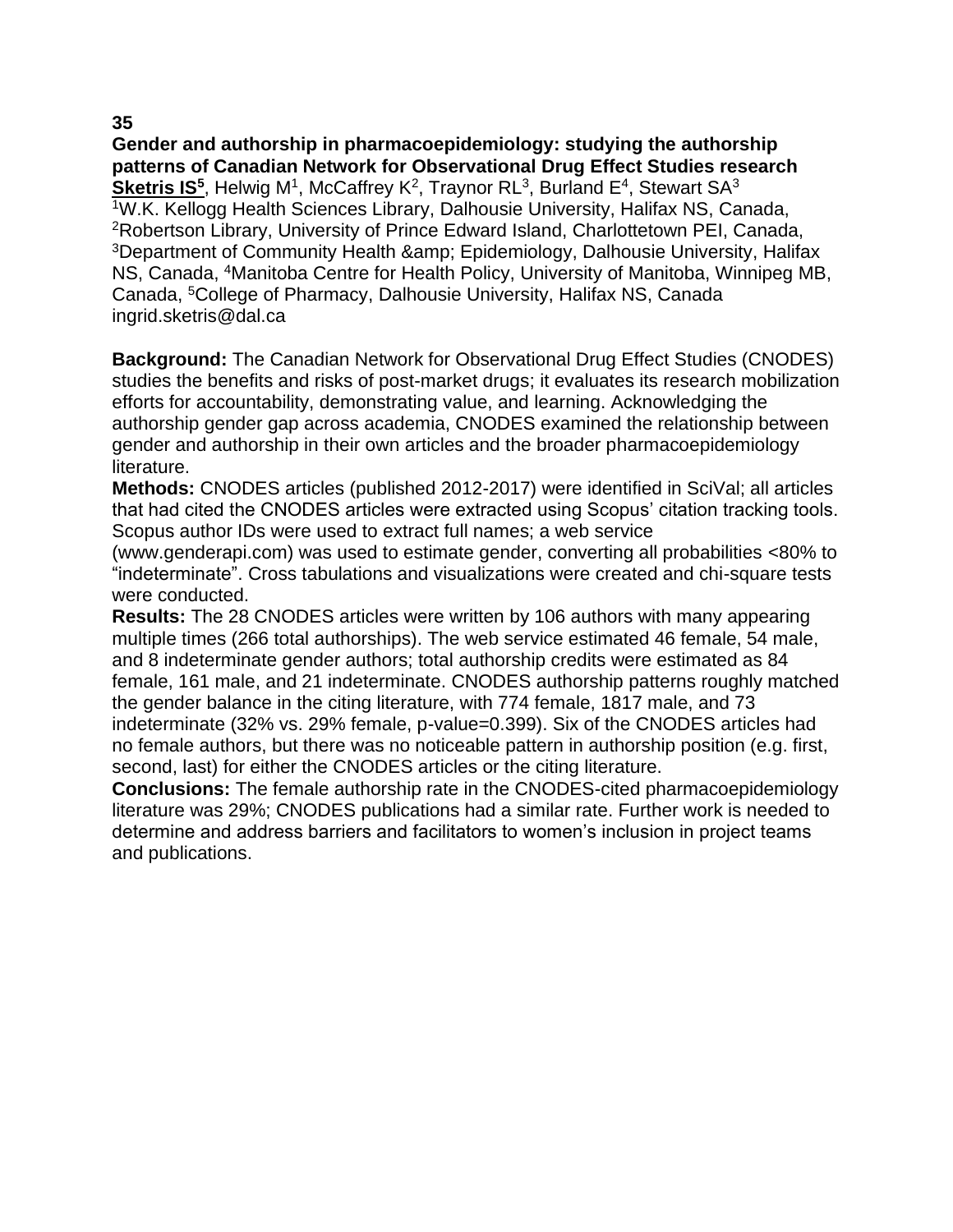# **Personalized comparisons of flare rates after hydroxychloroquine tapering or discontinuation in systemic lupus**

Almeida-Brasil CC<sup>1</sup>, Pineau CA<sup>2</sup>, Vinet E<sup>1,2</sup>, Hanly JG<sup>3</sup>, Peschken CA<sup>4</sup>, Clarke AE<sup>5</sup>, Fortin PR<sup>6</sup>, Abrahamowicz M<sup>1,7</sup>, Bernatsky S<sup>1,2</sup>

<sup>1</sup>Research Institute of the McGill University Health Centre, <sup>2</sup>McGill University Health Centre, <sup>3</sup>Queen Elizabeth II Health Sciences Centre and Dalhousie University, <sup>4</sup>University of Manitoba, <sup>5</sup>University of Calgary, <sup>6</sup>CHU de Quebec - Universite Laval, <sup>7</sup>McGill University

celline.brasil@mail.mcgill.ca

**Background:** Given unclear risk/benefits in hydroxychloroquine (HCQ) long-term use, Systemic Lupus (SLE) patients and physicians struggle with decisions about tapering/stopping HCQ. We aimed to identify factors associated with SLE flare risk after HCQ is tapered or discontinued, and to compare flare rates among high-risk subgroups. **Methods:** We analyzed prospective data from 5 Canadian cohorts of SLE patients using HCQ followed between 1999-2019. We assessed patients from date of HCQ tapering or discontinuation until disease flare. Multivariable Cox regression was used to identify demographic and baseline clinical factors associated with time-to-first flare. We compared unadjusted flare rates and 95% CIs stratified by the risk factors. A third cohort of patients remaining on HCQ was used for comparison.

**Results:** After tapering HCQ (N=398), flare risk was greater for non-Caucasians, patients with active SLE and those on prednisone. Patients with >1 of these characteristics at the time of HCQ taper had a higher flare rate (4.2/1000 person-years, 95%CI 3.6-4.9) than patients without any such characteristics (2.8, 95%CI 2.3-3.4). After discontinuing HCQ (N=395), flare risk was greater for non-Caucasians and those younger (<25 years) at SLE onset. Patients belonging to one or both of these subgroups had an increased flare rate after HCQ discontinuation (4.2, 95%CI 3.5-5.0) versus those without these factors (2.2, 95%CI 1.8-2.6). There was no significant difference in flare rates between patients remaining on HCQ (N=621) with or without risk factors. **Conclusions:** Being aware of these factors may help physicians and patients in personalizing decisions regarding HCQ de-escalation or maintenance.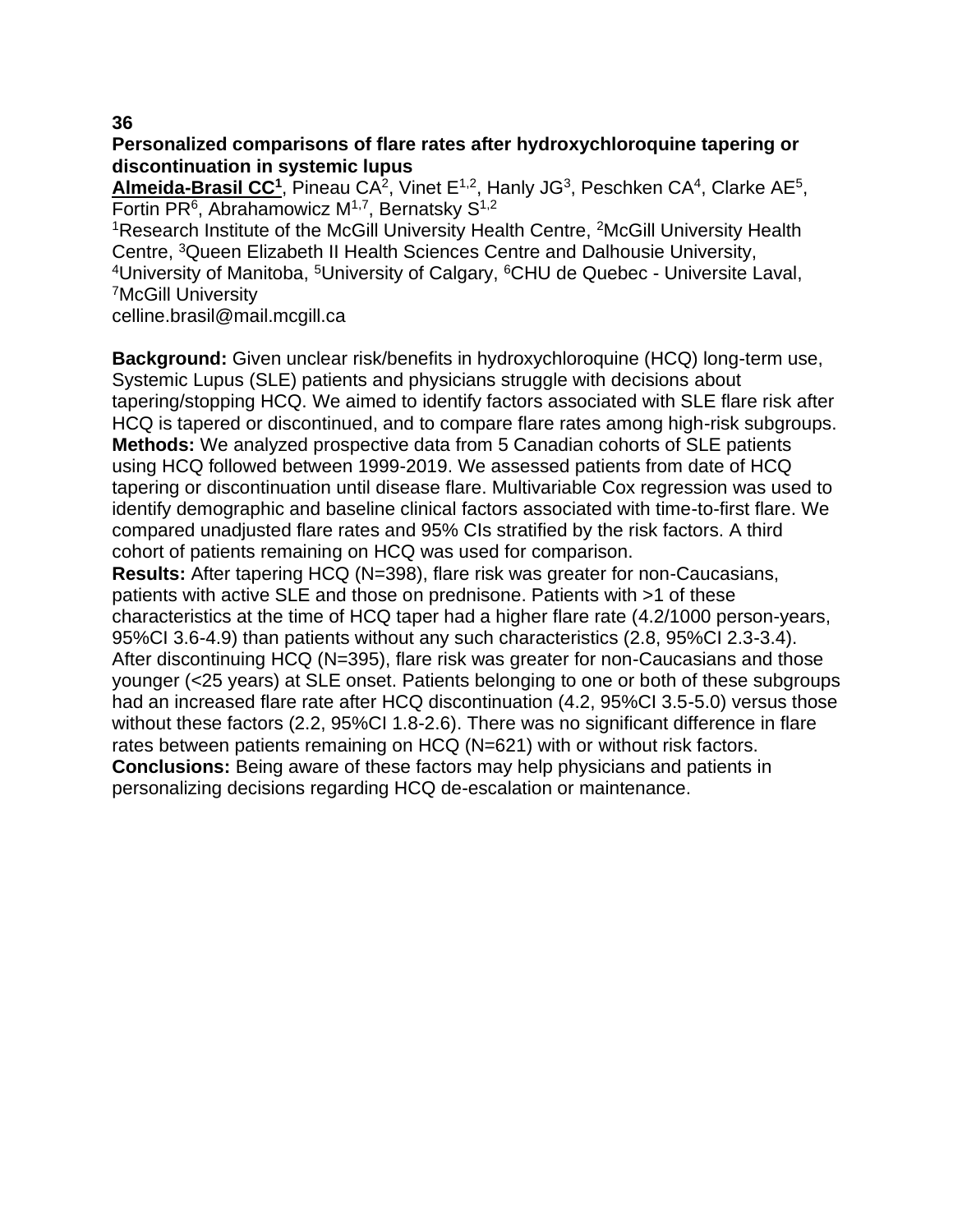# **Using real world data to determine health system costs of Canadians diagnosed with chronic lymphocytic leukemia**

Seung SJ<sup>1</sup>, Hurry M<sup>2</sup>, Hassan S<sup>1</sup>, Walton RN<sup>2</sup>, Elnoursi A<sup>2</sup>, Scheider KAB<sup>2</sup>, Edwin JJ<sup>2</sup>, Aw ATW<sup>3</sup>

<sup>1</sup>HOPE Research Centre, Sunnybrook Research Institute, Toronto, ON, Canada, <sup>2</sup>AstraZeneca Canada, Mississauga, ON, Canada, <sup>3</sup>The Ottawa Hospital General Campus, Ottawa, ON, Canada

soojin.seung@sunnybrook.ca

**Objectives:** Understanding the real world economic impact of CLL is critical. The objective of this study was to determine the health system costs of CLL patients treated in Ontario, Canada.

**Methods:** Patients diagnosed and treated between January 1, 2010 and December 31, 2017 were identified in the Ontario Cancer Registry and linked to provincial administrative databases, capturing hospitalizations, cancer clinic visits, physician services and novel treatments (radiation and inexpensive chemotherapies were excluded). Total cohort, annual and mean per patient/control costs (CAD 2017) were determined using a costing methodology available at ICES called GETCOST. Shortterm episodes (e.g., hospitalizations) attributed costs by multiplying the encounter's resource intensity weight by an annual cost per weighted case; long-term episodes (e.g., complex care) attributed costs by weighted days, and costs of visit-based encounters were determined by utilization.

**Results:** 2,572 CLL patients/cases were identified and matched with 7,611 controls (median age 68 years; 66% male). The overall total cost for cases was \$254.7M (mean cost per patient= \$99,900); oral medications based on list price (\$56.5M), inpatient hospitalizations (\$49.1M), and cancer clinic visits (\$46.2M) were the top three cost contributors. The mean cost per control= \$46,382 with inpatient hospitalizations, physician services and oral medications the top three cost contributors. For CLL patients, year 1 after diagnosis had the highest mean cost (\$31,928) followed by year 2 (\$17,665). **Conclusions:** Real world costs for CLL patients may have been increasing over time. Exploring whether investment in new novel agents resulted in improved survival would be key.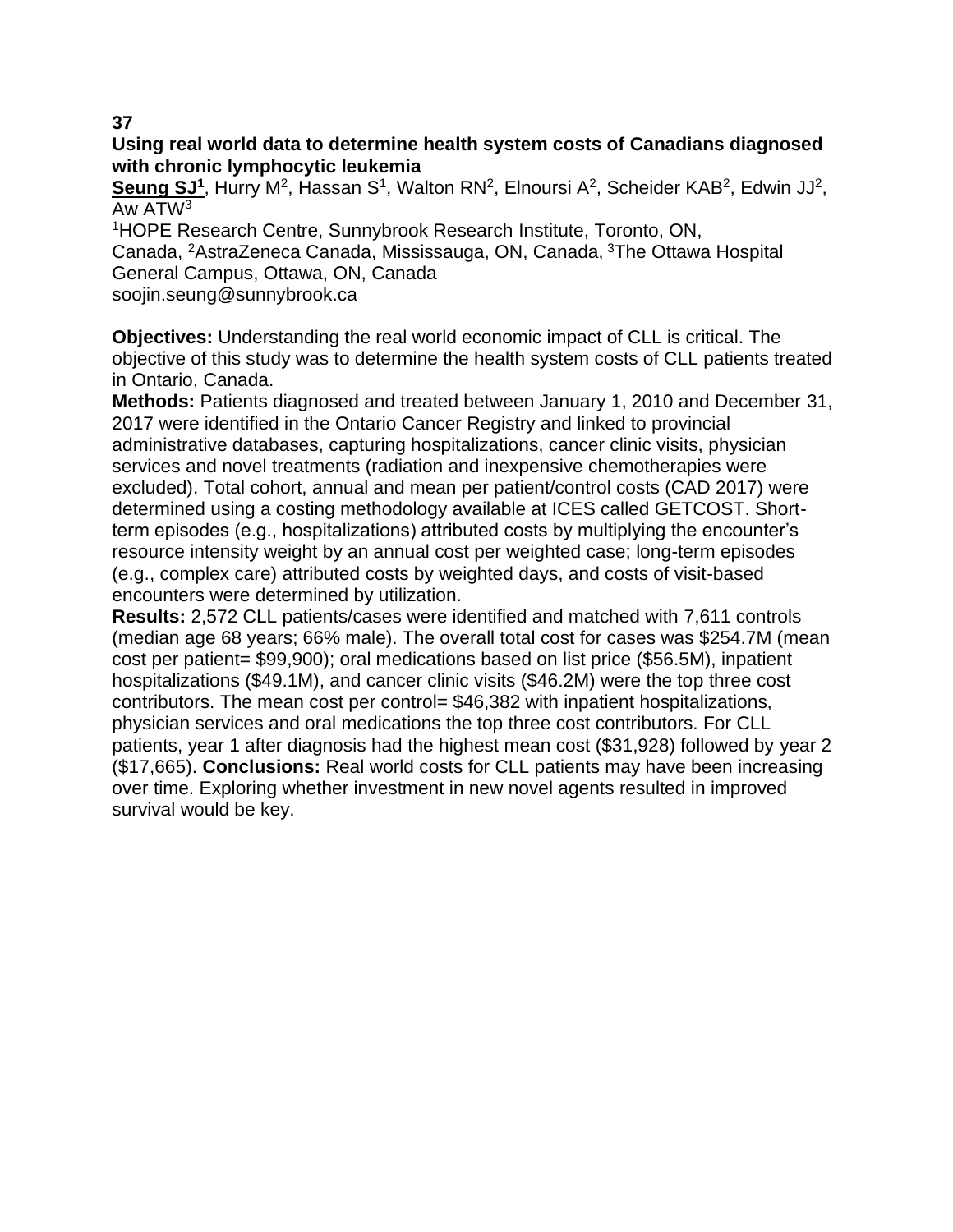**Retrospective cohort study of real world treatment patterns and overall survival in patients with chronic lymphocytic leukemia (CLL) diagnosed between 2010- 2017 in Ontario, Canada**

Hassan S<sup>1</sup>, Seung SJ<sup>1</sup>, Hurry M<sup>2</sup>, Walton RN<sup>2</sup>, Elnoursi A<sup>2</sup>, Scheider KAB<sup>2</sup>, Edwin JJ<sup>2</sup>, Aw ATW<sup>3</sup>

<sup>1</sup>HOPE Research Centre, Sunnybrook Research Institute, Toronto, ON, Canada, <sup>2</sup>AstraZeneca Canada, Mississauga, ON, Canada, <sup>3</sup>The Ottawa Hospital General Campus, Ottawa, ON, Canada

**Objectives:** With recent advances in treatment of CLL, it is important to understand emerging treatment patterns and associated outcomes. A population-based study was undertaken to describe the management and survival of CLL patients in Ontario, Canada.

**Methods:** Patients diagnosed with CLL between January 1, 2010 and December 31, 2017 were identified in the Ontario Cancer Registry and linked to provincial administrative databases. Treatment patterns by line of therapy were characterized, including analyses of time to initiation and between therapies. Overall survival was calculated.

**Results:** 2,887 CLL patients were identified (median age 68yr; 67% male). The mean time from diagnosis to first line (1L) treatment was 651 days with 35% of patients receiving fludarabine-cyclophosphamide-rituximab (FCR) based treatment, 71% of patients did not yet receive second line (2L) therapy and did not have subsequent follow up. Of the 827 patients on 2L therapy, 65% received ibrutinib. After the introduction of publicly funded novel agents in 2015, a shift in treatment patterns away from FCR and chlorambucil based regimens was observed. Overall mean survival for the cohort from diagnosis was 6.8yrs, and mean 5 year probability of survival was 72.4%.

**Conclusions:** A shift in treatment patterns for CLL can be seen with the introduction of newer therapies, such as ibrutinib. The results can support healthcare decision-makers by characterizing the size of this patient population, real world treatment patterns and survival outcomes for patients with CLL.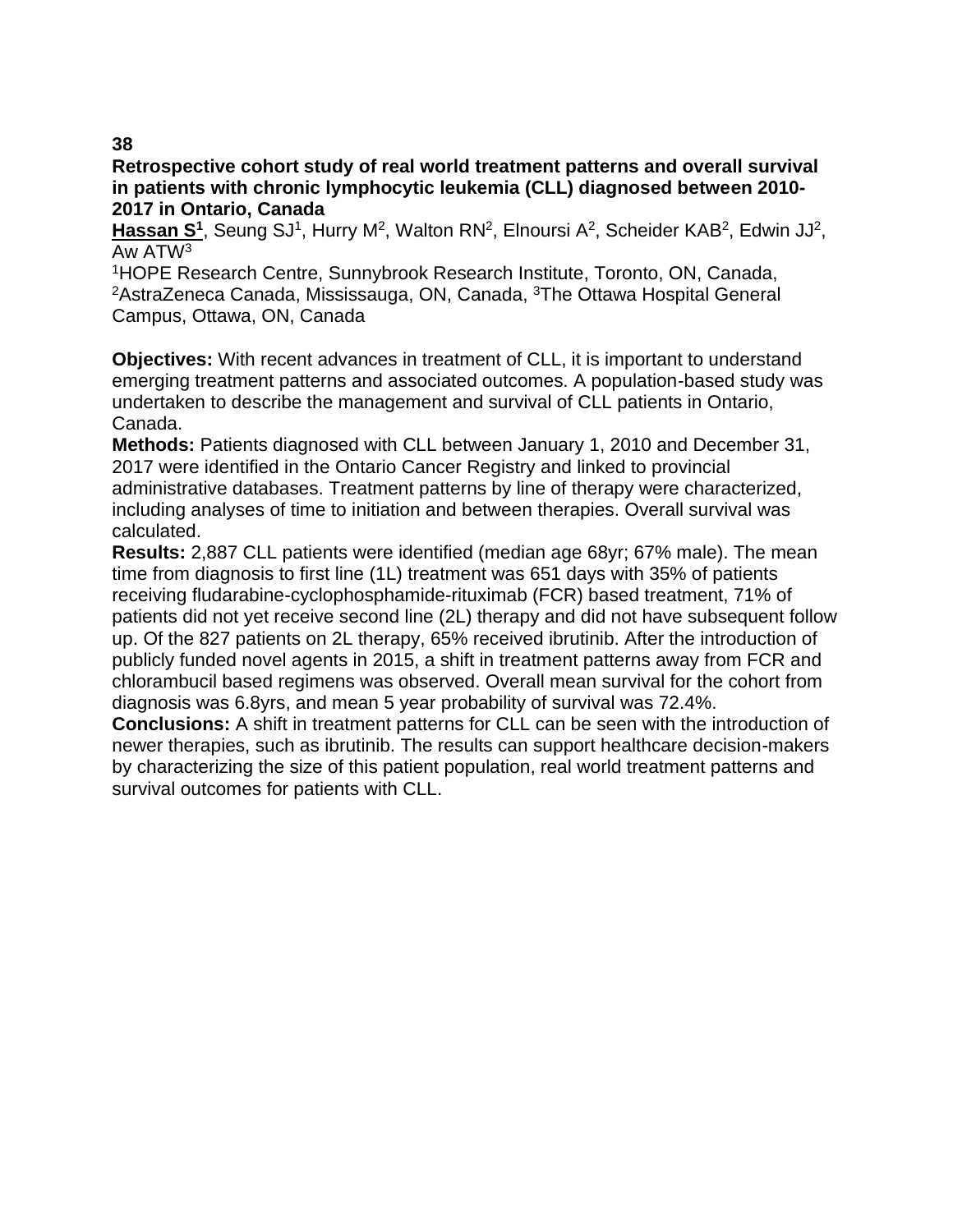## **Prevalence and characteristics of progressive fibrosing interstitial lung diseases**

**Farooqi M**, Wongkarnjana A, Sakkat A, Chong SG, Alobaid F, Scallan C, Hambly N, Cox G, Kolb M

Department of Medicine, Division of Respirology, McMaster University malik.farooqi@medportal.ca

**Background:** Progressive fibrosing interstitial lung disease (PF-ILD) is characterized by increasing fibrosis and a clinical course similar to idiopathic pulmonary fibrosis (IPF). Antifibrotic therapy reduces disease progression in PF-ILD, irrespective of underlying diagnosis. The prevalence and characteristics of PF-ILD have not been well described outside of clinical trials.

**Methods**: Participants of the Canadian Registry for Pulmonary Fibrosis (CARE-PF), McMaster University site, were studied (Nov 2015 to March 2020). Non-IPF patients with fibrosis on HRCT were classified as PF-ILD if they showed, over the preceding 24 months: relative FVC decline 10%, or any 2 of: relative FVC decline 5-10%, worsening respiratory symptoms or worsening fibrosis on HRCT (based on chart and image review).

**Results:** 234 patients without IPF had fibrosing ILD (mean 65±12 years, 42% male). 101 (43%) met criteria for PF-ILD. PF-ILD and controls did not differ by age, sex, ethnicity, or underlying diagnosis. PF-ILD were more likely to have a smoking history, had a trend towards lower baseline FVC  $(2.50 \pm 0.86 \text{ vs } 2.72 \pm 0.96 \text{ L}, \text{p=0.08})$  and had lower baseline DLCO (12.09±4.03 vs 14.78±6.39 ml/min/mmHg, p=0.006). PF-ILD were most commonly due to rheumatoid arthritis (18%), chronic hypersensitivity pneumonitis (14%), unclassifiable ILD (10%), and scleroderma (8%). Mean annual FVC decline was 173±250ml. In a catchment area of 1.4 million, we estimate the prevalence of PF-ILD is 7.2 per 100,000 people.

**Conclusions:** PF-ILD is an important phenotype of patients with ILD. Significant decline in FVC is evident in this real-world cohort, to a degree similar to IPF. These findings highlight the role of anti-fibrotic therapy in PF-ILD.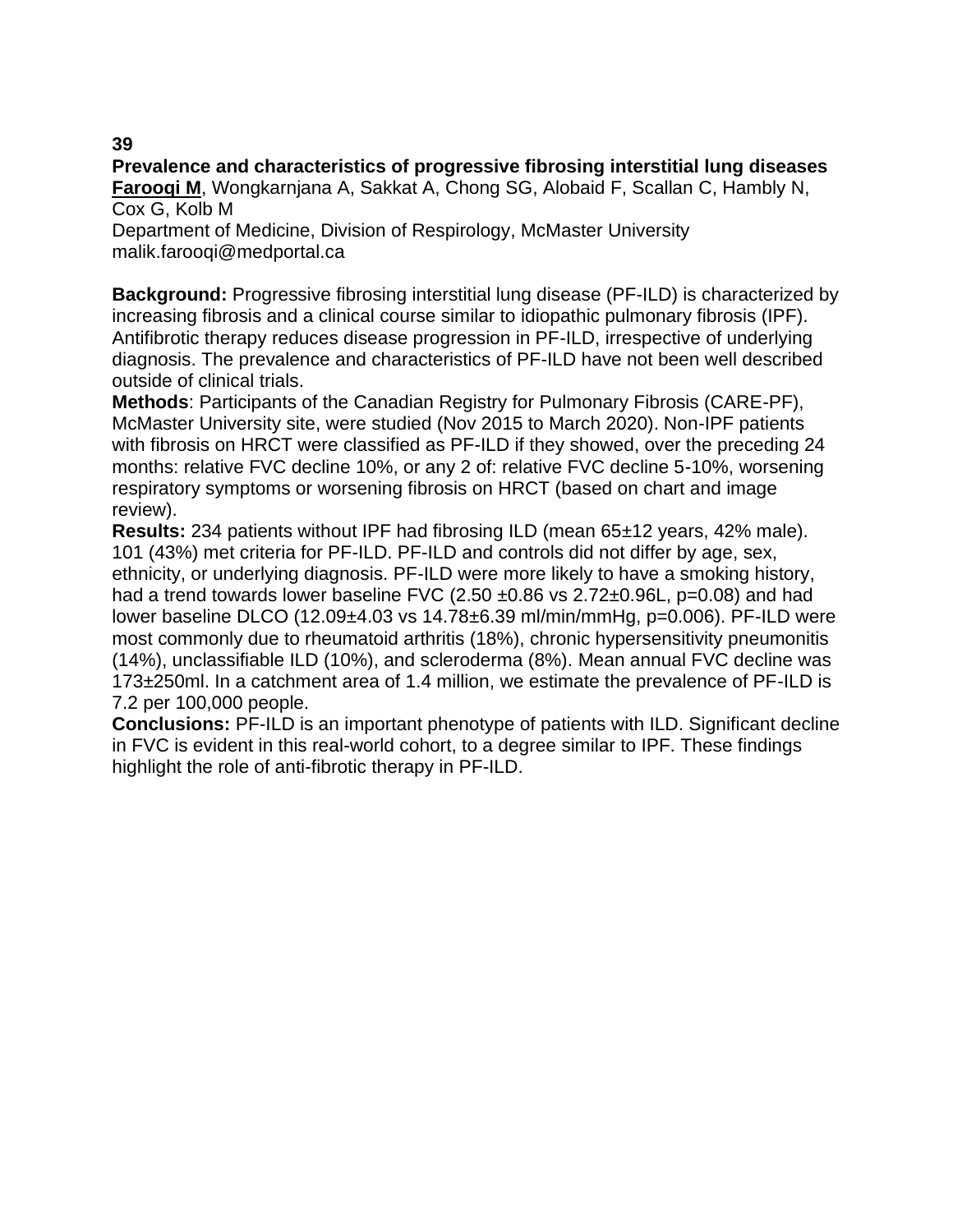# **Influence of drug safety advisories on drug utilization: an international interrupted time series and meta-analysis study**

**Morrow RL<sup>1</sup>** , Mintzes BJ<sup>2</sup>

<sup>1</sup>Department of Anesthesiology, Pharmacology & amp; Therapeutics, University of British Columbia, Canada, <sup>2</sup>School of Pharmacy, University of Sydney, Australia rlmorrow@mail.ubc.ca

**Background:** Regulatory drug safety advisories represent a key strategy for managing risk from drug harms. We evaluated the impact of drug advisories on drug utilization in Canada, the US, the UK and Denmark.

**Method:** We selected 25 drug safety advisories issued in one or more of the four countries during 2009-2015. We included advisories for frequently used drugs and excluded advisories for vaccines, drug-drug interactions or over-the-counter drugs. We analyzed data from 24 months before to 11 months after the month of each advisory. Monthly drug utilization outcomes were numbers of prescriptions, or defined daily doses for dose-related advisories, per 100,000 population. We used interrupted time series models to estimate the percentage difference in actual versus predicted post-advisory drug utilization, in the first of the four countries to issue an advisory on a given drug harm. We used random effects meta-analysis to estimate the average effect across all advisories.

**Results:** Among all drug safety advisories, the average effect on drug utilization was a decline of 5.0% (95% CI, 0.8% to 9.3%), relative to predicted levels. The largest change was a 29% (95% CI, 27% to 30%) reduction in pioglitazone use following a bladder cancer advisory. Few drug advisories (5/25) were followed by a decline in drug use of greater than 10%.

**Conclusion:** The average effect of regulatory drug safety advisories on prescribing was small. If the goal of regulatory drug safety advisories is to influence prescribing to minimize drug harms, current risk communication strategies will likely need to be enhanced.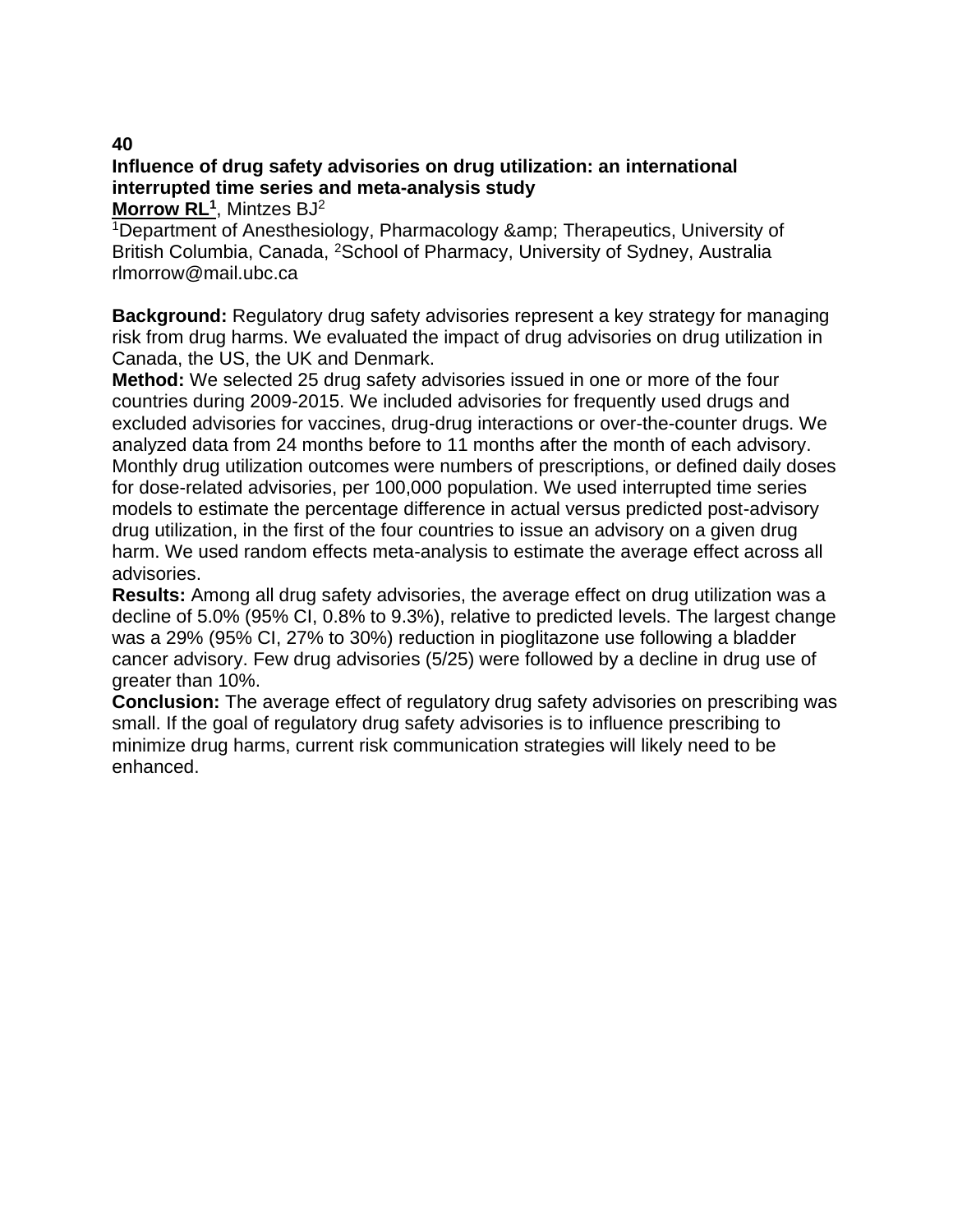# **A review of 20 years of drug delisting: what are the learnings for Canadian policymakers?**

**Maier-Downing T**, Liu J

Amaris Consulting Inc. teagan.maierdowning@amaris.com

**Background**: Canadian pharmaceutical health policy has been undergoing significant review. Amongst important initiatives, stakeholders are considering drug delisting as a management strategy to control drug spending. A recent initiative proposes real world data (RWD) collection to re-evaluate drugs for continued reimbursement (i.e.

CanREValue). This review article assessed the impact of past drug delisting decisions in Canada, as well as in European countries. We analyzed opportunities and pitfalls for Canadian pharmaceutical health policy decision-makers.

**Methods:** A targeted literature review (TLR) was conducted in relevant databases (EMBASE, Medline, Cochrane, PubMED, PAIS Index, and CINAHL) to identify articles evaluating public formulary management in Canada and Europe within the last 20 years.

**Results:** A total of 414 abstracts were identified. A total of 13 articles met the inclusion criteria and were extracted for: countries involved, drug delisting details (e.g., reasons), quantitative evidence of impact (i.e. drug plan expenditure and prescribing/dispensing pattern change), and qualitative evidence of impact (i.e. physician/patient opinions). Four articles demonstrated that there was a decrease in drug plan expenditure following delisting, however savings appeared relatively modest. Two articles suggested that education programs should be enforced for physicians and patients to achieve optimal patient response.

**Conclusion:** This review demonstrated that drug delisting has been a relatively rare and complex process. Savings have therefore been modest, especially considering the intense policy investment required. Success factors to consider before engaging in a delist are discussed as well as some alternatives to delisting.

**41**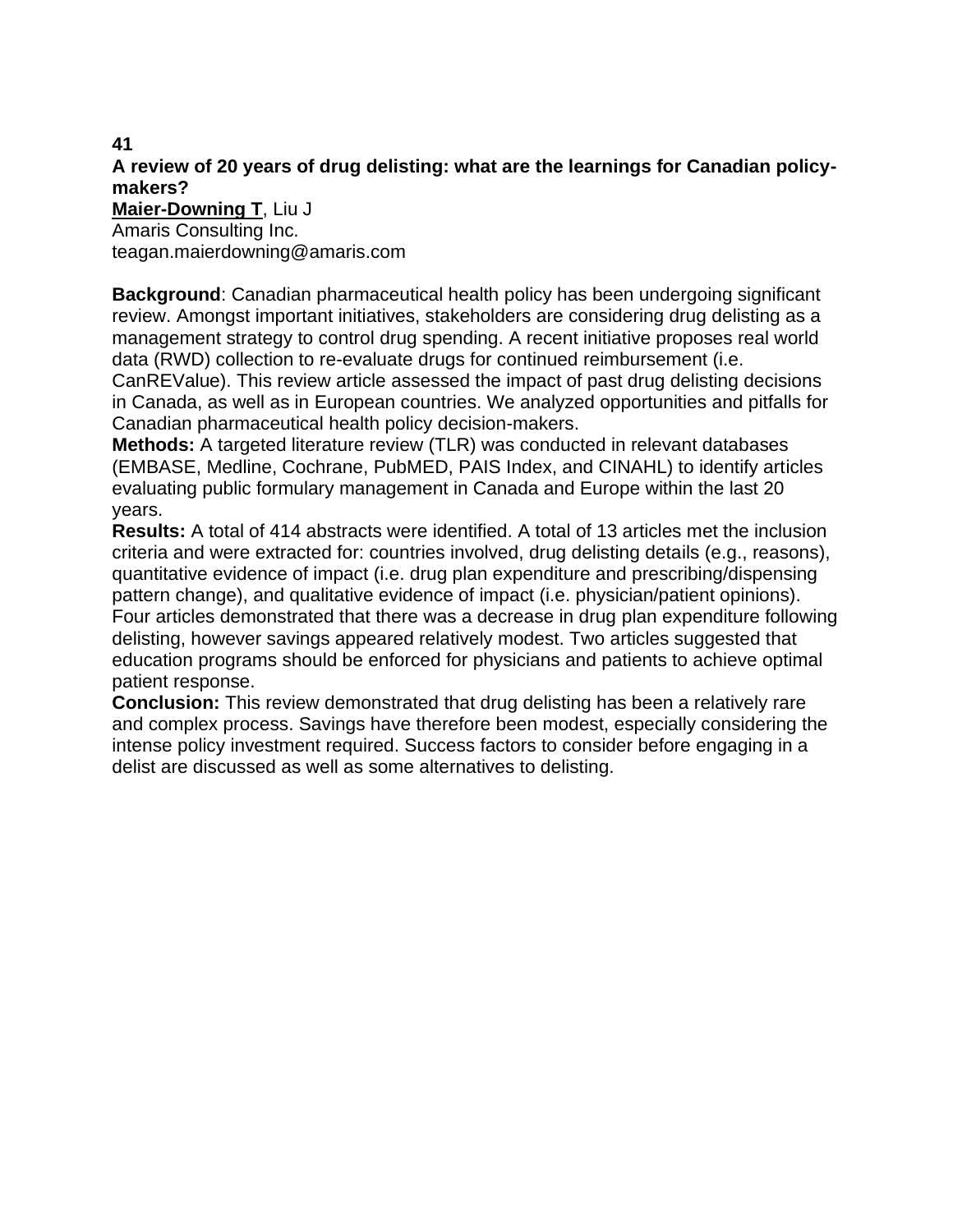**Report on the incompatibility of the proposed PMPRB guidelines with the perspective of patients/caregivers and the future of new launches of drugs for rare disease (DRDs) in Canada**

Lech R<sup>1</sup>, Chattha R<sup>1</sup>, Jeffery W<sup>1</sup>, Chow G<sup>1</sup>, Mann K<sup>1</sup>, Malmberg C<sup>1</sup>, Barber G<sup>1\*</sup>, Forte  $M<sup>1*</sup>$ . Forte  $L<sup>1</sup>$ 

<sup>1</sup>Patient Access Solutions Inc., 219 Dufferin St., Suite 210B, Toronto, ON M6K 3J1 \*Full-time student

**Conflict of Interest**: Patient Access Solutions prepares submissions to the PMPRB and HTA organizations for some DRD manufacturers

**Source of Funding:** Funded in part by RAREI (The Canadian Forum for Rare Disease Innovators)

**Background:** Patented Medicine Prices Review Board's (PMPRB's) proposed Canadian pricing guidelines were informed by the "Insight into the spending on expensive drugs for rare diseases" report. A review of the report and the draft guidelines was undertaken to determine if PMPRB's concern over DRD pricing is warranted.

**Methods:** Four key analyses were performed: 1) findings of the report were critically appraised to determine if the conclusions are evidence based; 2) the guidelines were assessed to evaluate whether DRD pricing would be unduly disadvantaged; 3) a revised analysis of the historical DRD public expenditure was prepared to contrast with the PMPRB analysis; 4) projected DRD costs were compared with select national expenditures to provide perspective.

**Results:** An alternate conclusion was readily found for all of PMPRB's key findings based on the data presented. The guidelines were found to unfairly disadvantage DRDs in the application of pharmacoeconomic (PV) and therapeutic (TV) value tests. Re-analysis of costs excluding oncology medications due to their expanded uses showed that Canadian DRD expenditure was below international norms and represented only 2.5 % (versus 9.4%) of the total 2019 pharmaceutical spend. Annual public DRD expenditure (\$0.3B) represented less than 0.2% of the total public healthcare budget.

**Conclusions:** The critical appraisal and re-analysis shows that scrutiny over the cost of DRDs in Canada is unfounded. The proposed PMPRB guidelines unfairly disadvantage DRDs and will discourage, if not eliminate, the availability of these life changing treatments for Canadians in need.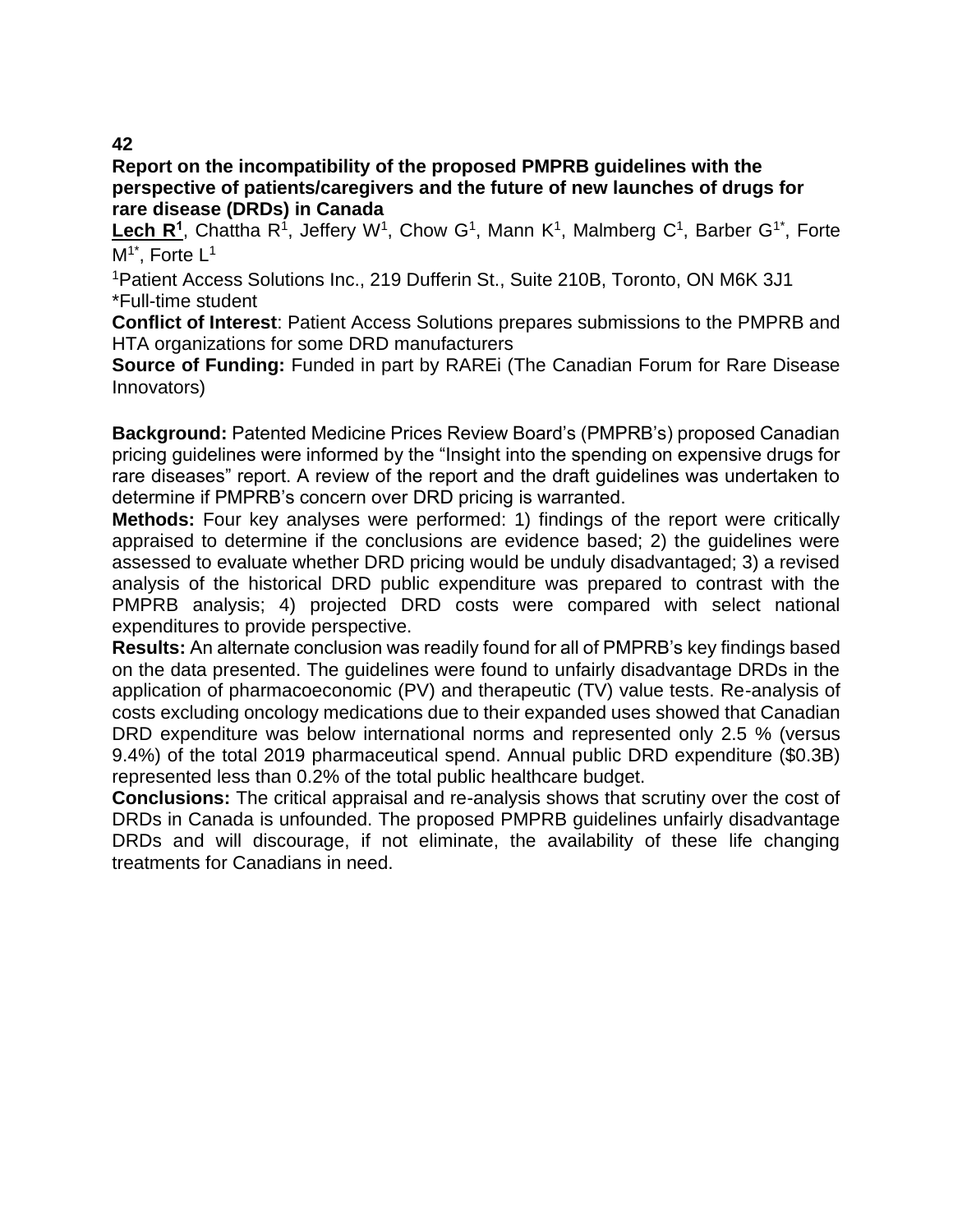**Impact of policy changes on utilization of community medication review services in Ontario among people living with diabetes**

Shakeri A<sup>1</sup>, Gamble JM<sup>2</sup>, MacCallum L<sup>1</sup>, Dolovich L<sup>1</sup>, Cadarette SM<sup>1, 3</sup> <sup>1</sup> Leslie Dan Faculty of Pharmacy, University of Toronto, Toronto, Canada, <sup>2</sup>School of Pharmacy, University of Waterloo, Kitchener, Canada, <sup>3</sup>ICES, Toronto, Canada ahmad.shakeri@mail.utoronto.ca

**Background:** Since 2007, the Ontario government has funded pharmacy medication review services (MedsCheck Annual [MCA]) for residents taking 3 or more drugs for chronic conditions. In 2010, MedsCheck was broadened to include patients with diabetes (MCD). In 2016, a policy change added several required components to MCD, including extra diabetes-specific education, individualized goal-setting, and evidence of diabetes-specific education for pharmacists. The objective of our study was to examine the impact of the 2016 policy change on the use of MedsCheck among adults with diabetes.

**Methods:** We used a validated algorithm to identify adults (19+ years) with diabetes in Ontario 24-months pre- and post-intervention (October 2016) using healthcare administrative data. Segmented regression was used to identify the immediate change and 24-month trend in the monthly rate of MedsCheck services per 10,000 adults with diabetes, after controlling for seasonality, non stationarity, and autocorrelation. **Results:** Service delivery was stable in the two-years prior to intervention, with rate of 355/10,000 for any MedsCheck service, 228/10,000 for MCD, and 122/10,000 for MCA in September 2016. An immediate decline in use was observed (ˆ'61% across any MedsCheck, ˆ'74% MCD, ˆ'37% MCA) in October 2016. Thereafter, use of MCA services increased, exceeding predicted values by September 2018 (+2%). In contrast, minimal change was seen for MCD and rates remained lower than predicted by September 2018 (ˆ'64% MCD).

**Conclusions:** A decline in the rate of adults with diabetes receiving MedsCheck services was seen after the policy change, with evidence of some displacement from MCD to MCA.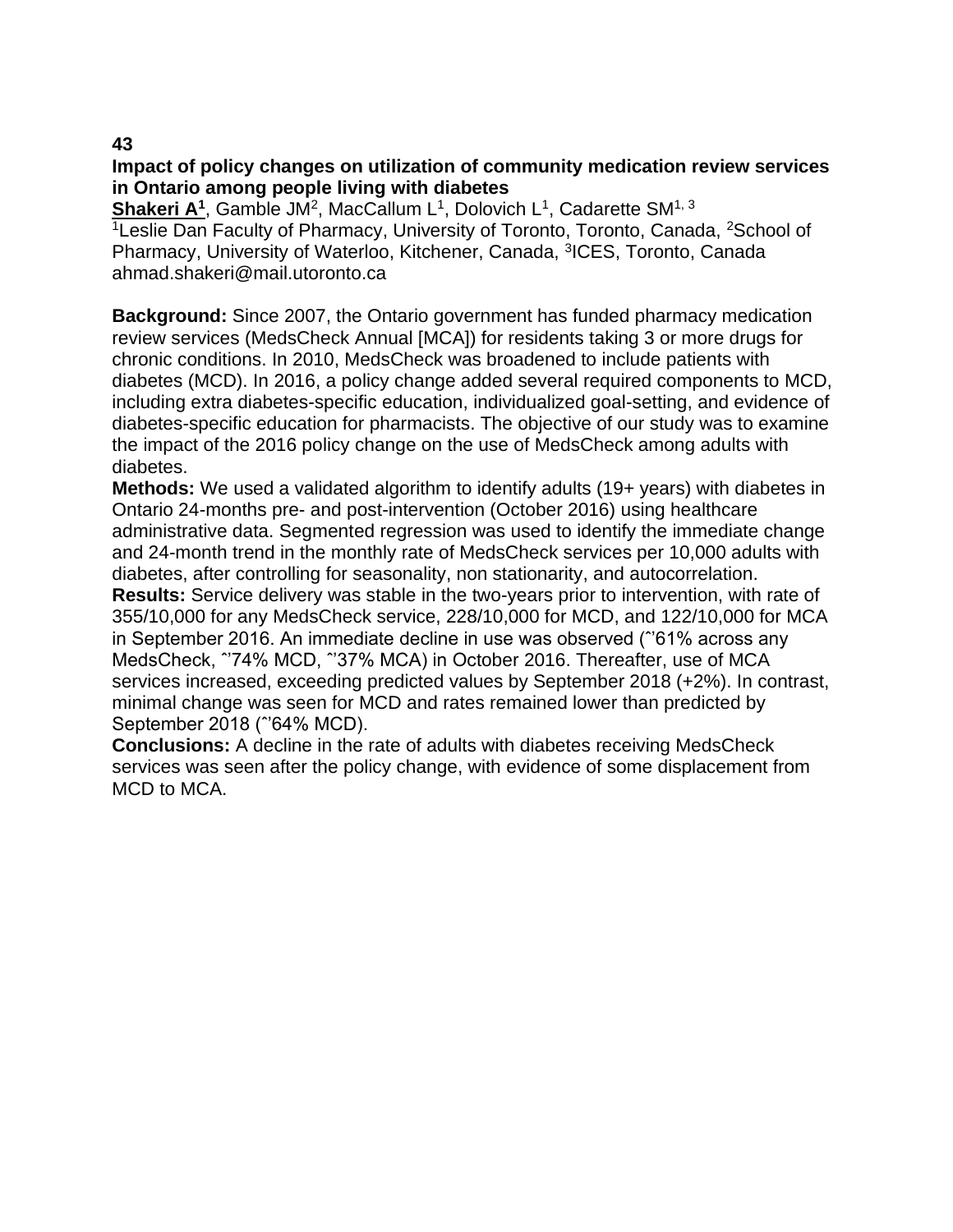#### **Evaluation of the long-term cost-effectiveness of the Dexcom G6 continuous glucose monitor versus self-monitoring of blood glucose in people with type 1 diabetes in Canada**

Roze S<sup>1</sup>, Isitt JJ<sup>2</sup>, Smith-Palmer J<sup>3</sup>, Lynch P<sup>2</sup>

<sup>1</sup>Vyoo Agency, Paris, France, <sup>2</sup>Vyoo Agency, San Diego, CA, USA, <sup>3</sup>Ossian Health Economics and Communications, Basel, Switzerland sroze@vyoo-agency.com

**Background and Objectives:** The Dexcom G6 real time continuous glucose monitoring (RT-CGM) system is one of the most sophisticated RT-CGM systems developed to date and became available in Canada in 2019. RT-CGM is associated with improved glycemic control and reduced incidence of hypoglycemic events and reduced fear of hypoglycemia (FoH) relative to self-monitoring of blood glucose (SMBG) but at higher cost. Therefore, a health economic analysis was performed to determine the long-term cost-effectiveness of the Dexcom G6 RT-CGM system versus SMBG in adults with type 1 diabetes (T1D) in Canada.

**Methods:** The analysis was performed using the IQVIA Core Diabetes Model. Based on clinical trial data, RT-CGM, patients with a mean baseline HbA1c of 8.6% (70 mmol/mol) were assumed to have a HbA1c reduction of 1.0% (10 mmol/mol) with RT-CGM versus a 0.4% (4 mmol/mol) reduction with SMBG. The Dexcom G6 RT-CGM system was also associated with a quality of life benefit of owing to reduced FoH and the elimination of fingerstick testing.

**Results:** The Dexcom G6 RT-CGM was projected to improve mean quality adjusted life expectancy by 2.09 quality-adjusted life years (QALYS) relative to SMBG (15.52 QALYs versus 13.43 QALYs) but mean total lifetime cots were CAD 35,353 higher with RT-CGM (CAD 227,357 versus CADÂ 192,004) resulting in an incremental costeffectiveness ratio (ICER) of CAD 16,931 per QALY gained. Sensitivity analyses revealed that assumptions relating to the quality of life benefit associated with reduced FoH and the elimination of fingerstick testing with RT-CGM were the key drivers of costeffectiveness.

**Conclusions:** For adults with T1D based in Canada, RT-CGM is associated with improved glycemic control and quality of life benefits owing to a reduced FoH and elimination of the requirement for fingerstick testing and over a lifetime time horizon is cost-effective relative to SMBG.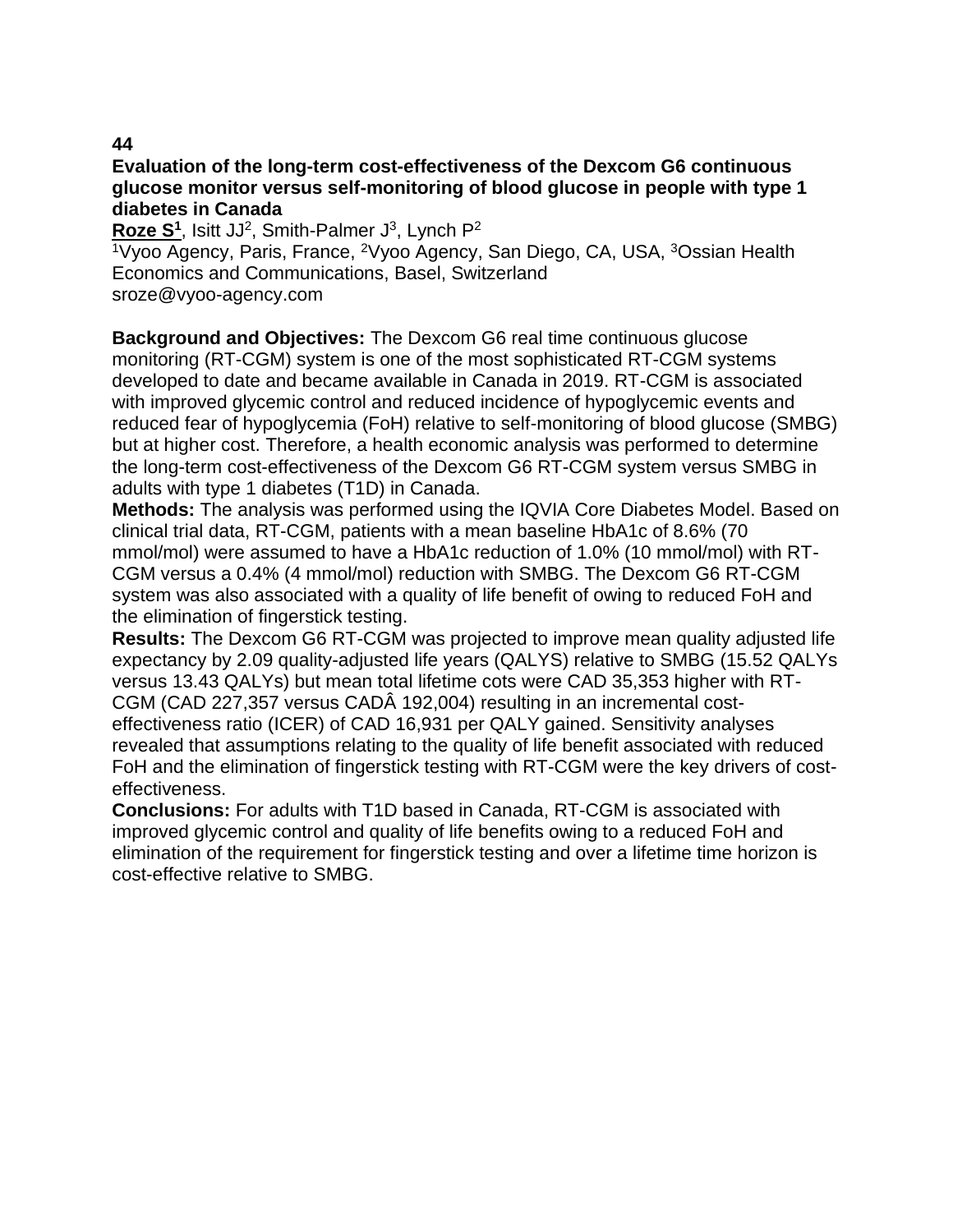# **Author Index:**

| <b>Author</b>            | <b>Abstract Number</b> |
|--------------------------|------------------------|
| <b>Abbas M</b>           | 27                     |
| <b>Abrahamowicz M</b>    | 23,30,32,36            |
| <b>Adebayo W</b>         | 26                     |
| <b>Ahmad A</b>           | $\overline{27}$        |
| <b>Almeida-Brasil CC</b> | 36                     |
| <b>Alobaid F</b>         | 39                     |
| <b>Andrew MK</b>         | 1                      |
| <b>Arora A</b>           | 24                     |
| <b>Arthur E</b>          | 22                     |
| <b>Aw ATW</b>            | 37,38                  |
| <b>Aydin S</b>           | 13                     |
| <b>Ball G</b>            | 22                     |
| <b>Bally M</b>           | 19                     |
| <b>Barber G</b>          | 42                     |
| <b>Behlouli H</b>        | 32                     |
| <b>Bergeron J</b>        | 19                     |
| <b>Bernatsky S</b>       | 30,33,36               |
| <b>Binder L</b>          | 10                     |
| <b>Blackburn D</b>       | $\overline{7}$         |
| <b>Blouin J</b>          | 21                     |
| <b>Boire G</b>           | 33                     |
| <b>Bombardier C</b>      | 5,6,13                 |
| <b>Bouchard S</b>        | 11                     |
| <b>Bowles SK</b>         | 1                      |
| <b>Brisson C</b>         | 14                     |
| <b>Brown KJ</b>          | 18                     |
| <b>Burden AM</b>         | 20                     |
| <b>Burland E</b>         | 35                     |
| <b>Bykerk VP</b>         | 33                     |
| <b>Cadarette SM</b>      | 18,20,43               |
| Cesta A                  | $\overline{5,6,13}$    |
| <b>Chan AW</b>           | 30                     |
| Chan K                   | 30                     |
| <b>Chattha M</b>         | 42                     |
| <b>Cheema P</b>          | 11                     |
| <b>Cheung AM</b>         | 18,20                  |
| <b>Cheung W</b>          | 11                     |
| <b>Choiniere M</b>       | 16,19                  |
| <b>Chong SG</b>          | 39                     |
| <b>Choquette D</b>       | 33                     |
| <b>Chow G</b>            | 42                     |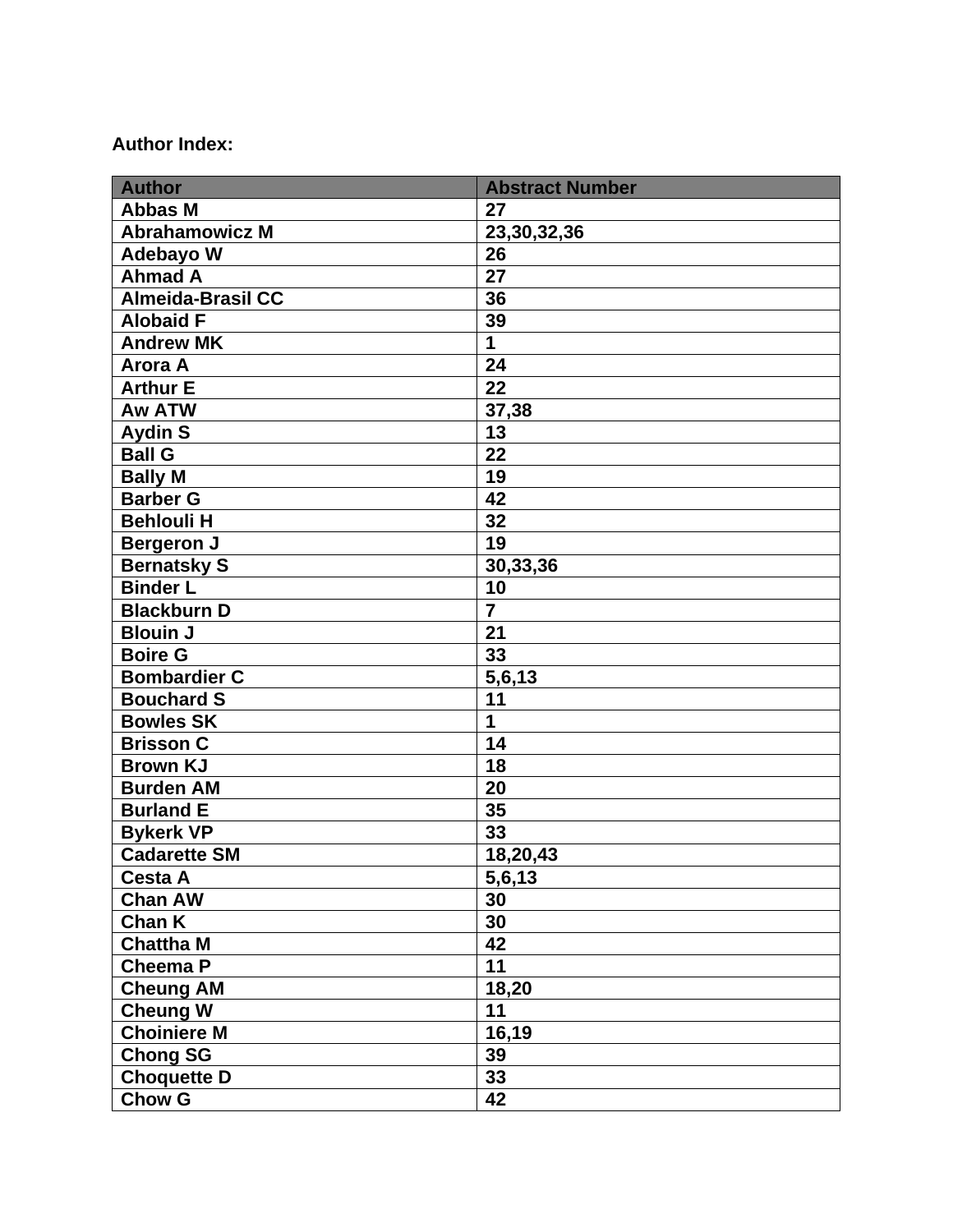| <b>Clarke AE</b>        | 36                      |
|-------------------------|-------------------------|
| Colmegna I              | 30                      |
| <b>Coupal L</b>         | 33                      |
| Cox G                   | 39                      |
| <b>Curtis JR</b>        | 30                      |
| Dalseg C                | 17                      |
| <b>Dassieu L</b>        | 16                      |
| De Jaray A              | 17                      |
| <b>Dolovich L</b>       | 28,43                   |
| Doobay J                | 24                      |
| <b>Dube M</b>           | 3,4,19                  |
| <b>Durand M</b>         | 29                      |
| <b>Edwin JJ</b>         | 37,38                   |
| <b>Elnoursi A</b>       | 37,38                   |
| <b>Evans C</b>          | 7,31                    |
| <b>Farooqi M</b>        | 39                      |
| <b>Fauteux C</b>        | 16                      |
| <b>Feeny D</b>          | 8                       |
| <b>Fisk JD</b>          | $\overline{31}$         |
| Forte L                 | 42                      |
| <b>Forte M</b>          | 42                      |
| <b>Fortin PR</b>        | 36                      |
| <b>Gamble JM</b>        | 43                      |
| <b>Gaudet D</b>         | 19                      |
| <b>Giacomantonio N</b>  | 15                      |
| <b>Gilbert-Ouimet M</b> | 14                      |
| <b>Glennie J</b>        | 11                      |
| <b>Godbout-Parent M</b> | 16                      |
| <b>Gomes T</b>          | 23                      |
| <b>Gosselin E</b>       | $\overline{\mathbf{3}}$ |
| <b>Grootendorst P</b>   | 20                      |
| <b>Guertin JR</b>       | 8,14,29                 |
| <b>Hambly N</b>         | 39                      |
| <b>Hanly JG</b>         | 36                      |
| Hassan S                | 37,38                   |
| Hayes J                 | 24                      |
| <b>Hayes KN</b>         | 18                      |
| He N                    | 18,20                   |
| <b>Helwig M</b>         | 35                      |
| <b>Henricks P</b>       | 26                      |
| <b>Hepworth E</b>       | 13                      |
| <b>Hiller TWR</b>       | 15                      |
| <b>Holbrook A</b>       | 27,28,29                |
| <b>Huang A</b>          | 10                      |
| <b>Hudson M</b>         | 30                      |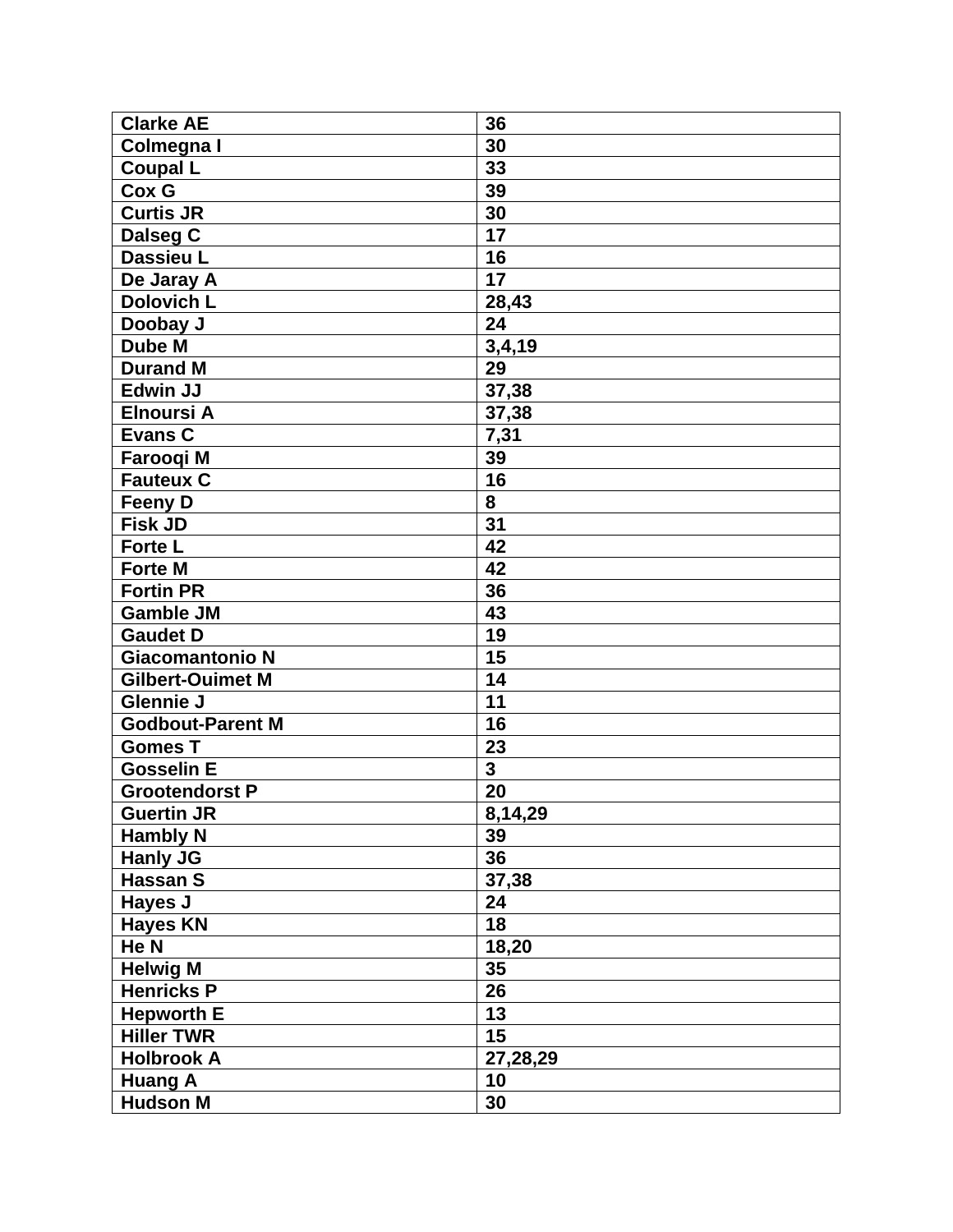| <b>Hudspith M</b>         | 16              |
|---------------------------|-----------------|
| <b>Humphries B</b>        | 8,26            |
| Hurry M                   | 37,38           |
| <b>Isitt JJ</b>           | 44              |
| <b>Jamal R</b>            | 30              |
| <b>Janelle-Montcalm A</b> | 16              |
| Jeffery w                 | 42              |
| Johnson SMA               | 19              |
| <b>Juurlink DN</b>        | 18              |
| <b>Kim S</b>              | 20              |
| <b>Kingwell E</b>         | 31              |
| <b>Kirkland S</b>         | 1               |
| <b>Kirwin E</b>           | 25              |
| <b>Kolb M</b>             | 39              |
| <b>Konstantelos N</b>     | 20              |
| <b>Kurteva S</b>          | 23              |
| <b>Lacasse A</b>          | 16              |
| <b>Lachapelle P</b>       | 29              |
| Lal A                     | 21              |
| <b>Laliberte J</b>        | 16              |
| <b>Lamb-Palmer D</b>      | 26              |
| <b>Lanctat H</b>          | 19              |
| <b>Langevin C</b>         | 12              |
| <b>Lavoie R</b>           | $\overline{9}$  |
| Lech R                    | 42              |
| Lee J                     | 28              |
| Lelorier J                | 19              |
| Li X                      | 5,6             |
| Lim M                     | 34              |
| Liu J                     | 41              |
| Lix L                     | $\overline{7}$  |
| Lu A                      | $\overline{21}$ |
| Lunghi C                  | $\overline{2}$  |
| Lynch P                   | 44              |
| <b>Machado MAA</b>        | 30              |
| <b>Maier-Downing T</b>    | 41              |
| Maksymowych WP            | 33              |
| <b>Malmberg C</b>         | 42              |
| <b>Mann K</b>             | 42              |
| <b>Marino JP</b>          | 22              |
| <b>Marrie RA</b>          | 31              |
| <b>Matteau A</b>          | 29              |
| <b>McCabe C</b>           | 25              |
| <b>McCaffrey K</b>        | 25              |
| <b>MacCallum L</b>        | 43              |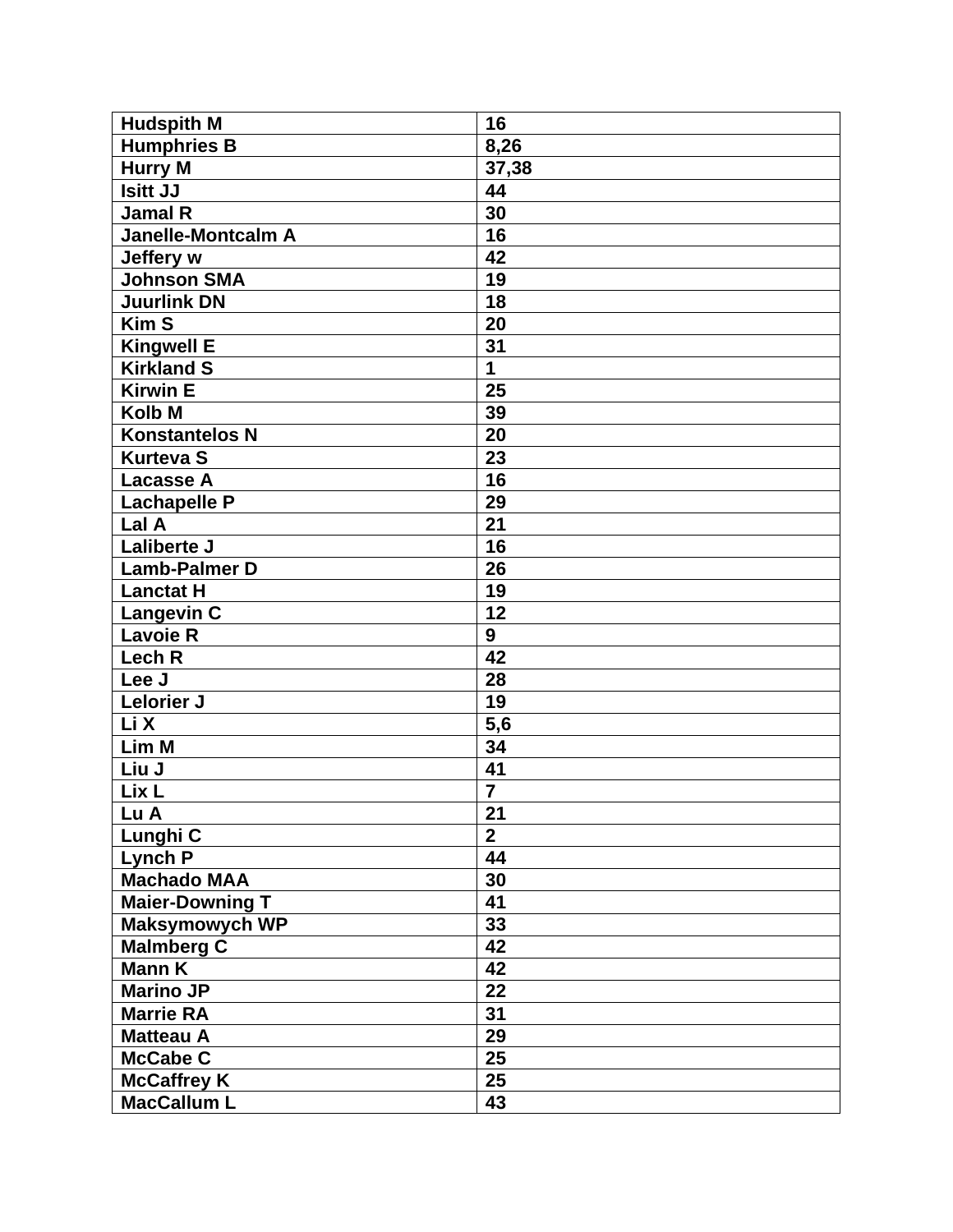| Milenkovski R             | 22              |
|---------------------------|-----------------|
| <b>Mills A</b>            | 34              |
| <b>Mintzes BJ</b>         | 40              |
| <b>Miregwa B</b>          | 27              |
| Mirza R                   | 13              |
| <b>Moor G</b>             | 16              |
| <b>Morrow RL</b>          | 40              |
| <b>Moura CS</b>           | 30,33           |
| <b>Movahedi M</b>         | 5,6,13          |
| Ng HS                     | 31              |
| <b>Nguena Nguefack HL</b> | 16              |
| <b>Nguyen S</b>           | 24              |
| <b>OReilly DJ</b>         | 9               |
| <b>Ouali A</b>            | $\overline{2}$  |
| Page MG                   | 16              |
| <b>Penner N</b>           | 21              |
| <b>Peschken CA</b>        | 36              |
| <b>Peters R</b>           | 28              |
| <b>Pilote L</b>           | 30,32           |
| <b>Pineau CA</b>          | 36              |
| <b>Potter B</b>           | 29              |
| <b>Rafferty E</b>         | 25              |
| <b>Renoux C</b>           | 29              |
| <b>Rochette L</b>         | $\overline{2}$  |
| Round J                   | 25              |
| <b>Roze S</b>             | 44              |
| <b>Sakkat A</b>           | 39              |
| <b>Scallan C</b>          | 39              |
| <b>Scheider KAB</b>       | 37,38           |
| <b>Schieir O</b>          | 33              |
| <b>Schnitzer M</b>        | 29              |
| <b>Seung SJ</b>           | 37,38           |
| Shakeri A                 | 43              |
| <b>Simard M</b>           | 3,4             |
| <b>Sirois C</b>           | 2,3,4           |
| <b>Sketris IS</b>         | 35              |
| Smith-Palmer J            | 44              |
| Soares de Moura C         | 32              |
| Sohani Z                  | 32              |
| <b>Stein B</b>            | $\overline{11}$ |
| <b>Stewart SA</b>         | 35              |
| <b>Sultan-Taieb H</b>     | 14              |
| <b>Sutton K</b>           | 16              |
| <b>Svenson L</b>          | 31              |
| Sze F                     | 17              |